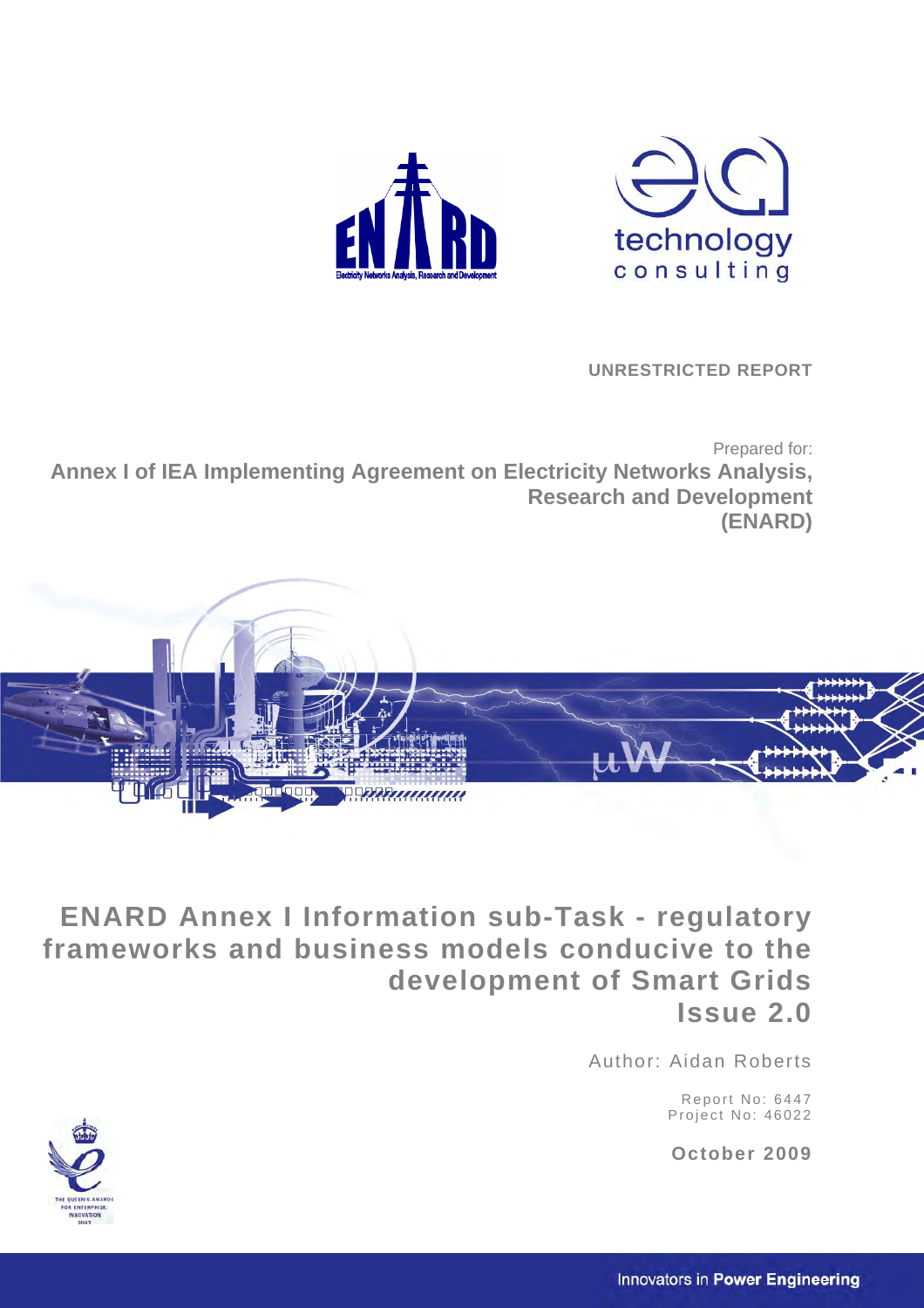## **Project No: 46022**

## **ENARD Annex I Information sub-Task - regulatory frameworks and business models conducive to the development of Smart Grids**

## **Issue 2.0**

**Note**: Issue 1.0 of this report was originally published, for the benefit of the ENARD Executive Committee, October 2009.

The present Issue 2.0 is released into the public domain, May 2010, at the request of the 8<sup>th</sup> ENARD Executive Committee Meeting, held April 2010.

The content of the report remains as that in the original Issue 1.0 version and takes no account of the subsequent considerable developments in the field, from October 2009 on.

UNRESTRICTED - All rights reserved. No part of this publication may be reproduced or transmitted in any form or by any means electronic, mechanical, photocopied, recorded or otherwise, or stored in any retrieval system of any nature without the written permission of the copyright holder.

Care has been taken in the preparation of this Report, but all advice, analysis, calculations, information, forecasts and recommendations are supplied for the assistance of the relevant client and are not to be relied on as authoritative or as in substitution for the exercise of judgement by that client or any other reader. EA Technology Ltd. nor any of its personnel engaged in the preparation of this Report shall have any liability whatsoever for any direct or consequential loss arising from use of this Report or its contents and give no warranty or representation (express or implied) as to the quality or fitness for the purpose of any process, material, product or system referred to in the report.

© EA Technology Ltd May 2010

EA Technology Limited, Capenhurst Technology Park, Capenhurst, Chester, CH1 6ES; Tel: 0151 339 4181 Fax: 0151 347 2404 http://www.eatechnology.com Registered in England number 2566313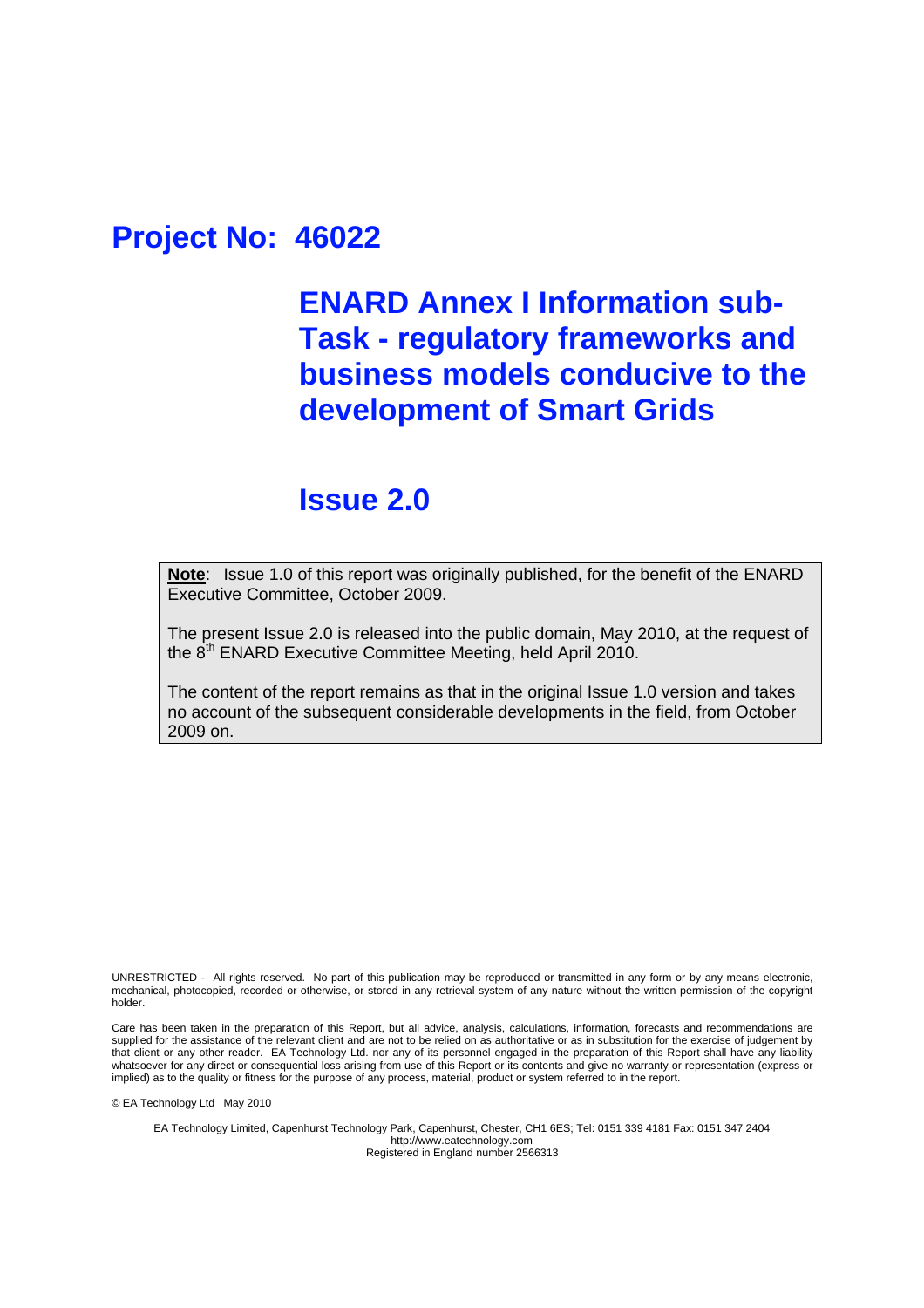**Issue 2.0** 

Aidan Roberts

# **Summary**

This report provides an overview of developments in relation to the regulatory frameworks and business models conducive to the development of Smart Grids.

To begin, some commonly used definitions of a Smart Grid are presented from the perspective of the two leading continents, Europe and North America. Definitions are also presented from other key countries around the world. Along with the definitions, a range of drivers are discussed with the major drivers highlighted.

Recent developments in technologies typically associated with the Smart Grid are presented along with an overview of current trials. The trials are grouped into some high level categories which represent existing technology areas commonly associated with the Smart Grid. A range of projects are listed along with a brief description of the scope and the country of origin. Major stakeholders are also noted.

The potential benefits of a Smart Grid are given along with an indication of primary and secondary beneficiaries. More detailed information on some proposed business models is provided in the Appendices along with associated financial information. The reviewed business models cover total Smart Grid rollouts and rollouts of individual Smart Grid components.

Lastly, an overview of regulatory and governmental involvement is provided along with an assessment of future regulation.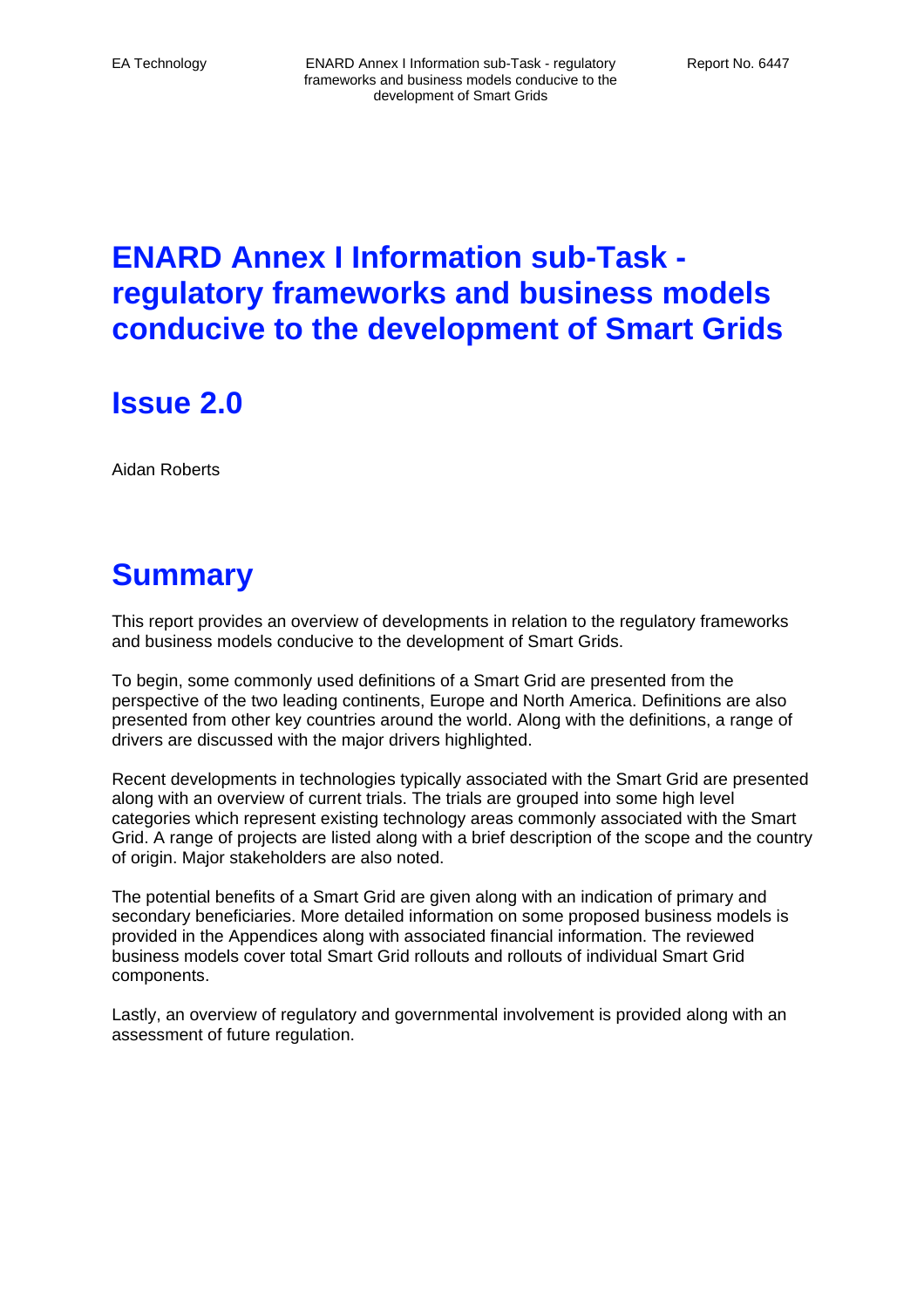# **Contents**

|             |                                                                                                                                                              | Page                                              |
|-------------|--------------------------------------------------------------------------------------------------------------------------------------------------------------|---------------------------------------------------|
| 1           | <b>Introduction</b>                                                                                                                                          | 1                                                 |
| $\mathbf 2$ | <b>Definitions and Drivers</b>                                                                                                                               | 1                                                 |
|             | 2.1<br>Europe<br>Definitions<br>2.1.1<br>2.1.2<br><b>Drivers</b>                                                                                             | 1<br>$\mathbf 1$                                  |
|             | North America<br>$2.2\phantom{0}$<br>Definitions<br>2.2.1<br>2.2.2 Drivers                                                                                   | $\begin{array}{c}\n2 \\ 3 \\ 3 \\ 5\n\end{array}$ |
|             | 2.3<br>Rest of the world<br>2.3.1 China<br>2.3.2 India<br>2.3.3 Australia                                                                                    | 5<br>$\,6$<br>$\,6$<br>$\overline{7}$             |
| 3           | <b>Review of Current Developments</b>                                                                                                                        | 8                                                 |
|             | 3.1<br><b>Smart Grid Technologies and Trials</b><br>3.2<br><b>Stakeholders in Smart Grids</b>                                                                | 8<br>12                                           |
| 4           | <b>Review of Business Models for Smart Grids</b>                                                                                                             | 14                                                |
| 5           | <b>Regulation in Smart Grids</b>                                                                                                                             | 15                                                |
|             | 5.1<br>Trials-Involvement of Regulators and Government<br>5.2<br>Assessment of Future Regulation                                                             | 15<br>18                                          |
| 6           | <b>Conclusions</b>                                                                                                                                           | 19                                                |
| 7           | <b>Recommendations</b>                                                                                                                                       | 20                                                |
| 8           | <b>Bibliography</b>                                                                                                                                          | 22                                                |
|             | Appendix A - Trials & Technologies                                                                                                                           | Ť                                                 |
|             | <b>Active Network Management Technologies</b><br>Automatic Meter Management Technologies<br><b>Other Smart Grid Technologies</b><br><b>Smart City Trials</b> | ji<br>vi<br>viii<br>xii                           |
|             | <b>Appendix B - Business Models</b>                                                                                                                          | xvi                                               |
|             | Business Models Employed to Date (eg. to promote R & D, trials, etc.)<br>Business Models for the Future, for Rollout and Concepts                            | xvii<br>xviii                                     |
|             | <b>Appendix C - Regulation</b>                                                                                                                               | xxi                                               |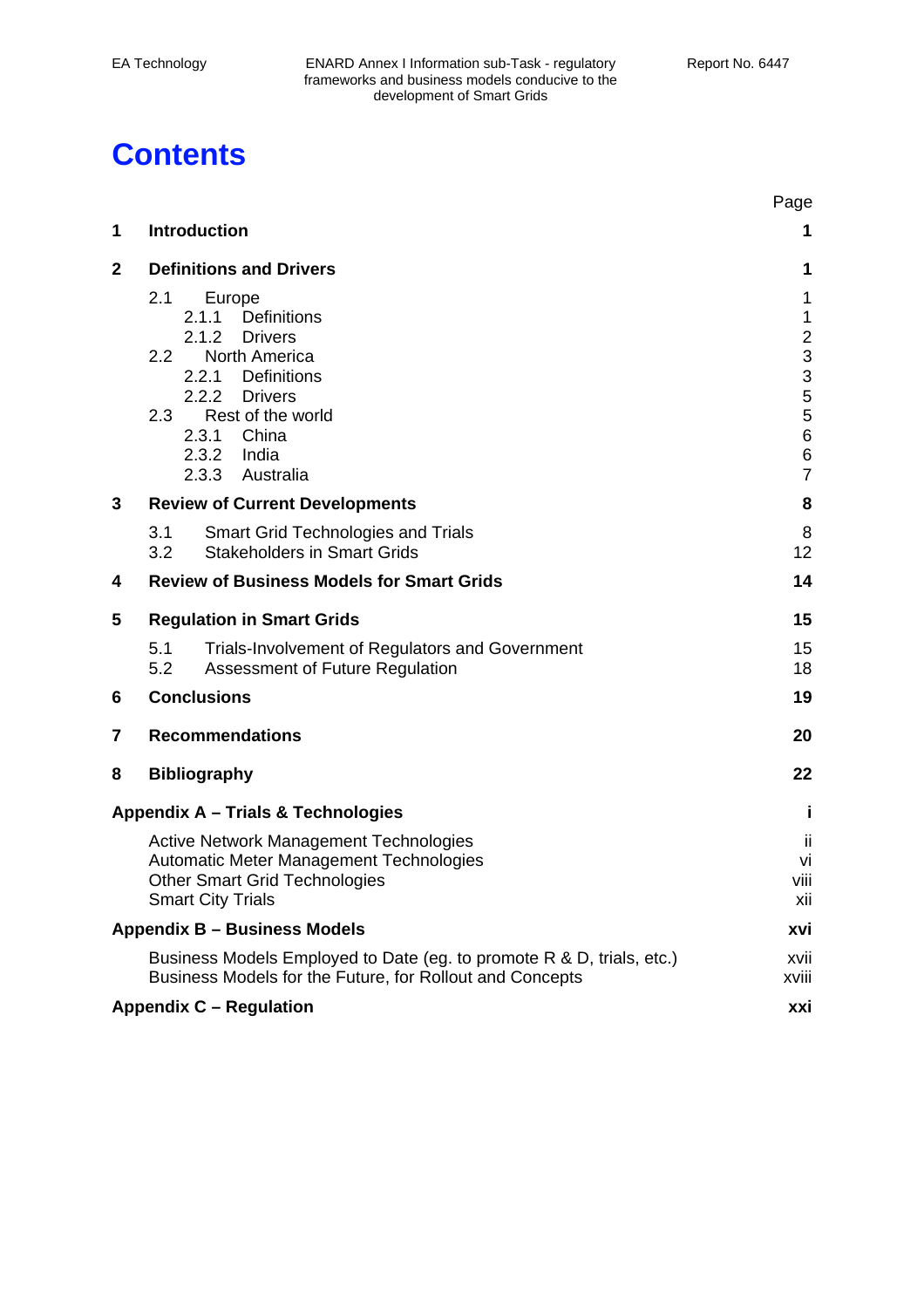# **1 Introduction**

ENARD Annex I focuses on information collation and dissemination activities and also serves as an essential definition platform from which further R & D Annexes can be launched. There are provisions within the Annex I scope of work, for particular information collation activities (Information Sub-tasks) at the discretion of the Executive Committee (ExCo).

This briefing document was requested by the ENARD ExCo and provides an overview of developments in regulation and business models related to Smart Grids. Some commonly used definitions of a Smart Grid are also presented along with current developments and trials involving technologies typically associated with these definitions. This report draws on information and leads gathered at GridWeek 2008, CIRED 2009, the ENARD Annex I Experts' Meetings and Workshops Programme and selected  $3<sup>rd</sup>$  party publications.

The report was formally adopted by the  $7<sup>th</sup>$  ENARD ExCo Meeting, held October 2009, and, at the request of the  $8<sup>th</sup>$  ExCo Meeting, held April 2010, is now released into the public domain.

## **2 Definitions and Drivers**

The concept of a Smart Grid or Intelligent Network can have many interpretations. The Smart Grid concept is often described in terms of both employed technologies and enabled functionality. Although the employed technologies may differ from one stakeholder to another, the general characteristics of a Smart Grid are typically similar. The major differences between stakeholder interpretations tend to occur as a result of differences in their perceived value chain. Interpretations also seem to be influenced by commercial biases and lobby group interests.

A common interpretation is that the scope of the Smart Grid is restricted to distribution networks. Another is that the Smart Grid is the integration of information and Communication Technology (ICT) into the electricity gird. The term Smart Grid is also commonly used to describe the various manifestations of smart metering systems (e.g. AMR - Automatic Meter Reading, AMM – Automatic Meter Management, AMI - Automatic Meter Infrastructure). These interpretations may or may not have been correct in the past, nevertheless the emerging descriptions tend to encompass the electricity supply system as a whole and see smart metering and ICT as two of many potential technologies and applications. As shown in Section 4 below, the Smart Grid has a wide range of stakeholders from Generation to the Consumers, Suppliers, Manufacturers and Society at large.

## **2.1 Europe**

## **2.1.1 Definitions**

Most European stakeholders recognise the definition outlined by the European Technology Platform SmartGrids (EU TPS)<sup>1</sup>.

http://www.smartgrids.eu/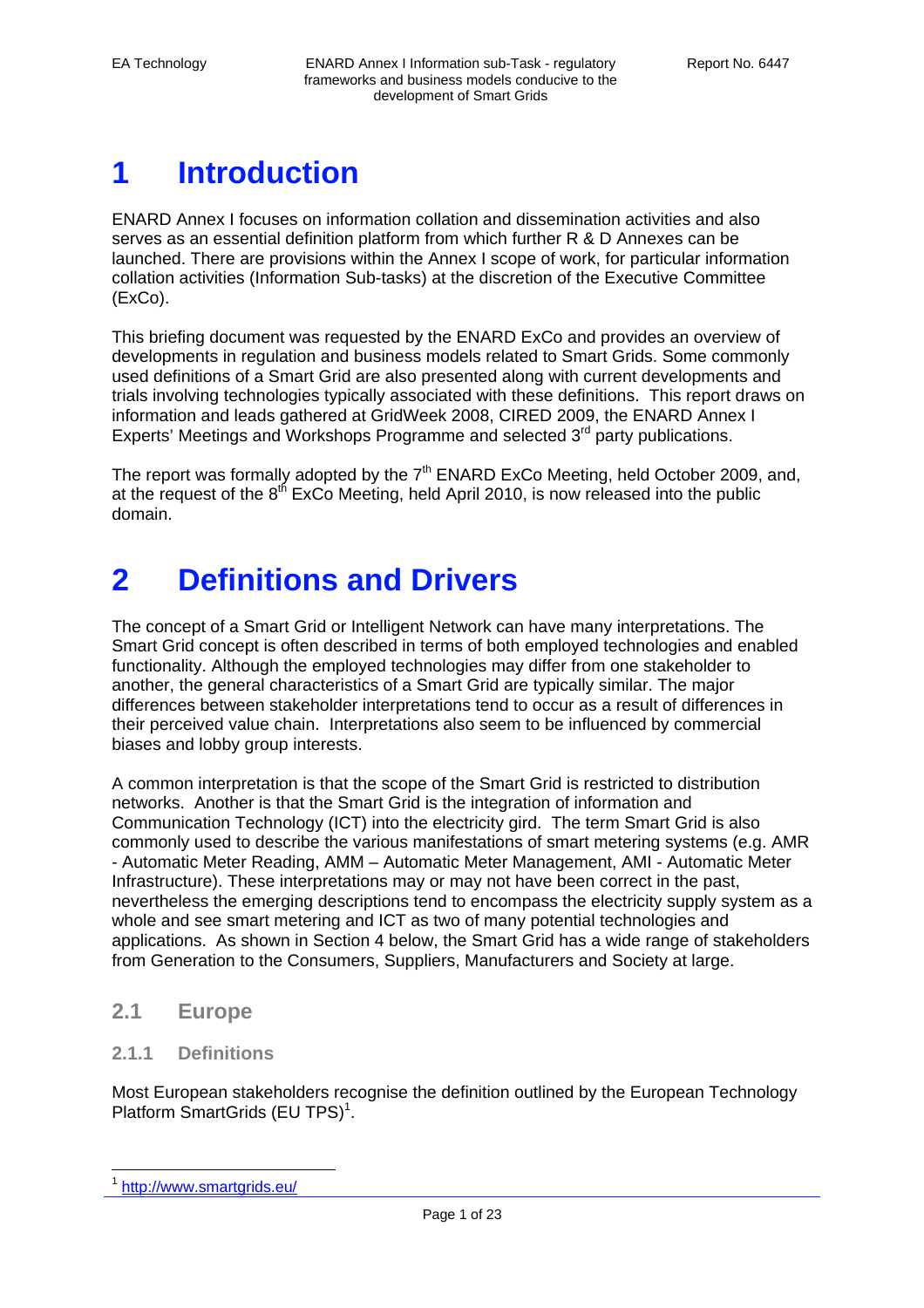*"A SmartGrid is an electricity network that can intelligently integrate the actions of all users connected to it – generators, consumers and those that do both – in order to efficiently deliver sustainable, economic and secure electricity supplies."* 

This definition was first published in their initial Vision and Strategy document and was reiterated in their recent draft Strategic Deployment Document (SDD).

The SDD describes the major function of the Smart Grid as using innovative products and technology to:

- *better facilitate the connection and operation of generators of all sizes and technologies;*
- *allow consumers to play a part in optimizing the operation of the system;*
- *provide consumers with greater information and choice of supply;*
- *significantly reduce the environmental impact of the whole electricity supply system; and*
- *deliver enhanced levels of reliability and security of supply.*

The EU TPS definition is widely accepted and commonly referred to in European documents such as recent publications from the Union of the Electricity Industry (EURELECTRIC)<sup>2</sup> and the Commission of European Energy Regulators (CEER)<sup>3</sup>. The Department of Energy & Climate Change in the UK (DECC) recently published a document<sup>4</sup> which outlines the national strategy for climate and energy. The document describes the UK Smart Grid in terms of key elements which are in alignment with the functions described by the EU TPS.

#### **2.1.2 Drivers**

The EU TPS defines the driving forces behind the move toward Smart Grids in terms of three themes:

- The European Internal Market
	- o Liberalisation
	- o Innovation and Competitiveness
	- o Low prices and efficiency
- Security and Quality of Supply
	- o Primary Energy Availability
	- o Reliability and Quality
	- o Capacity
- The Environment

- o Nature and wildlife preservation
- o Climate Change
- o Pollution

Although the initial EU TPS documents are quite dated now, the three high level drivers are still recognised today and are still referred to in more recent publications from a wide range of stakeholders. Market and Supply issues have always been key considerations, whereas Environmental issues, particularly Climate Change, have seen an increase in public and political attention in recent times. This is further demonstrated by the aggressive 20-20-20

<sup>&</sup>lt;sup>2</sup> http://www.eurelectric.org/CatPub/Document.aspx?FolderID=1573&DocumentID=26620

<sup>&</sup>lt;sup>3</sup> Smart Grids Scope, History and Prospects Update on Smart Metering Activities Note to the GA 2 July 2009 (v3)

http://www.decc.gov.uk/en/content/cms/publications/lc\_trans\_plan/lc\_trans\_plan.aspx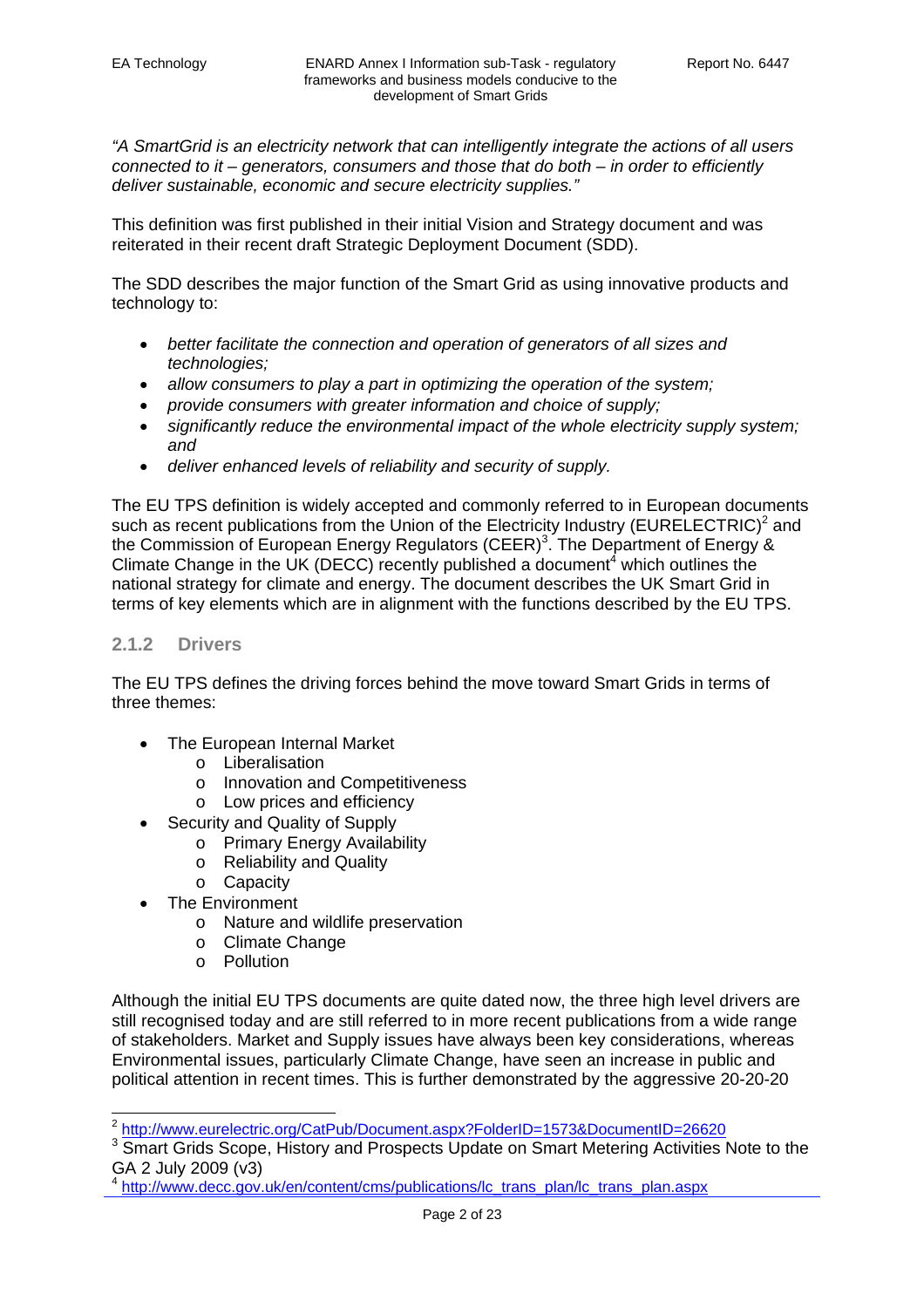European targets. The Smart Grid is seen as a key enabler to helping achieve these targets and as such the reduction of adverse environmental impacts has become one of the major Smart Grid drivers in Europe.

The EURELECTRIC report involved a survey of 30 DSOs from 16 European countries. Part of the survey included a section on the perceived major drivers for Smart Grids. Seven drivers were presented and the DSOs were asked to rate the significance of each proposed driver. The drivers suggested were:

- Improvement of customer service;
- Integration of Distributed/Renewable Energy Sources including Plug-in Hybrid Electric Vehicles (PHEVs);
- Utilisation of Demand Side Management (DSM) for improvements in overall system efficiency (avoiding investments in peak generation) and customer tariff systems with incentives;
- Need for investments in end-of-life electricity grid renewal (ageing assets);
- Progress in technology;
- Increase flexibility in network operation (DSM, etc.); and
- Optimization between profitability, regulation scheme and investments/operation.

The survey found that the DSOs strongly believed that the major driver for Smart Grids was the progression of technology. The Improvement of customer service was also seen as a big driver although this could be heavily influenced by smart metering.

A recent CEER<sup>3</sup> Report recognised that investments in the energy sector are significant and will increase substantially over the next 25 years. A significant proportion of expenditure will be targeted at the renewal of ageing infrastructure. It was suggested that the use of existing technologies for asset replacements would result in lost potential efficiency gains and failure to meet the EU energy targets, which supported a case for the development of Smart Grids.

The recently published, UK Low Carbon Transition Plan also supports the fundamental Smart Grid drivers described by the EU TPS. One of the highlighted drivers was the significant future investment in networks, particularly for the connection of new generation sources including renewables. Clearly the major long term driver was to help achieve the reduction in emissions required to meet the European 2020 targets.

## **2.2 North America**

#### **2.2.1 Definitions**

In North America, particularly the United States of America, there are a number of related government bodies, regulatory commissions and strategic alliances involved with research and development of the Smart Grid.

Under Title XIII of the Energy Independence and Security Act 2007<sup>5</sup> (EISA), the Federal Smart Grid Task Force was established. The Smart Grid Task Force also liaises with the Energy Advisory Committee (EAC) and other Federal agencies and programs. The EAC advises the US DOE on implementing the Energy Policy Act (2005) and executing the EISA. EAC released a report $6$  in December 2008 which describes the Smart Grid as using:

<sup>&</sup>lt;sup>5</sup> <u>http://frwebgate.access.gpo.gov/cgi-bin/getdoc.cgi?dbname=110\_cong\_bills&docid=f:h6enr.txt.pdf<br><sup>6</sup> <u>http://www.oe.energy.gov/DocumentsandMedia/final-smart-grid-report.pdf</u></u>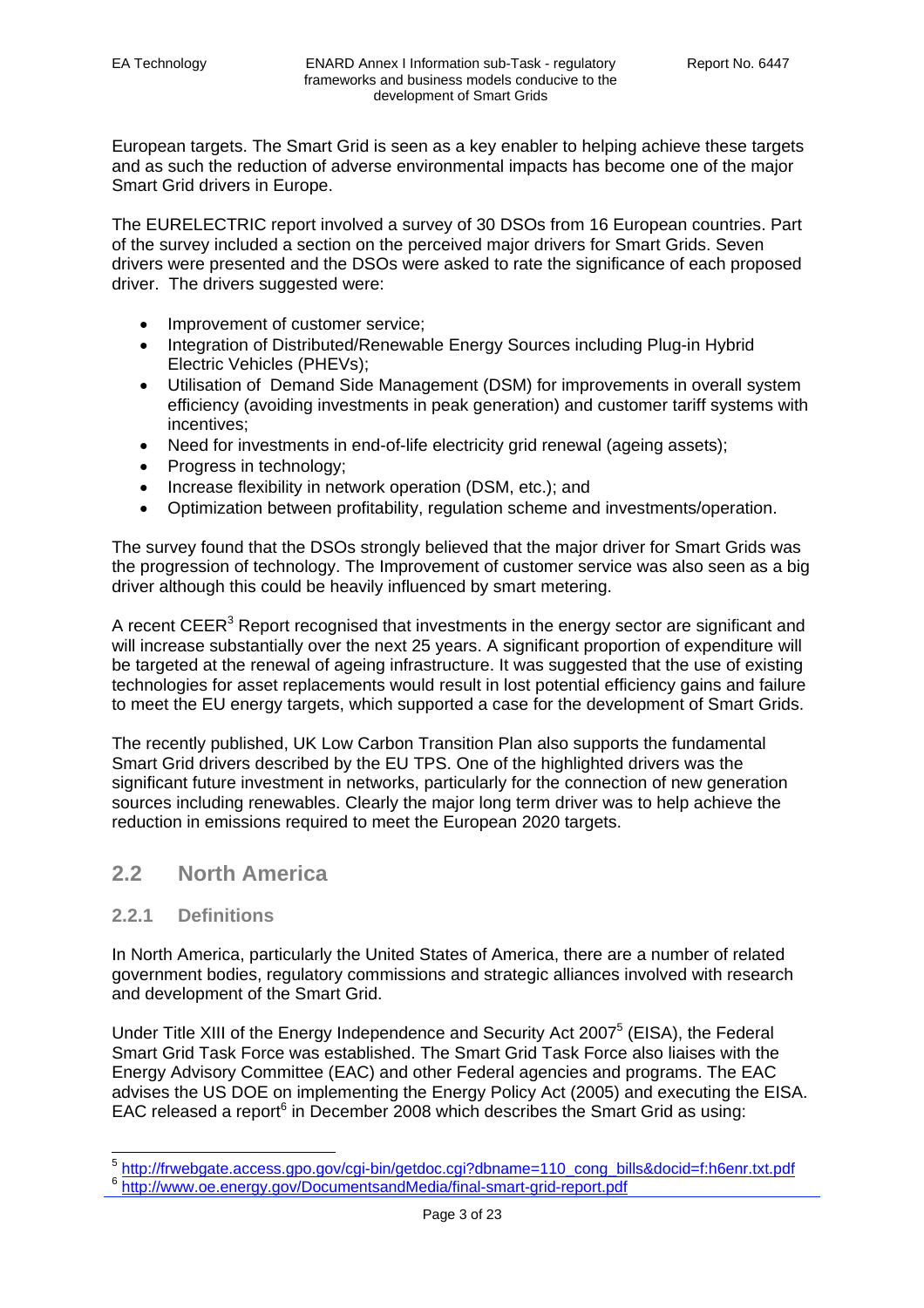*"digital technology to improve reliability, security, and efficiency of the electric system: from large generation, through the delivery systems to electricity consumers and a growing number of distributed-generation and storage resources."*

Another frequently referenced definition is that provided by the Modern Grid Initiative. The Office of Electricity Delivery and Energy Reliability (OE) sponsors the Modern Grid Initiative which is a project run by National Energy Technologies Laboratory (NETL). The Modern Grid Strategy builds on the "Grid 2030<sup>7</sup>" and the "National Electric Delivery Technologies Roadmap<sup>8</sup>" and aims to foster a clear national vision amongst all stakeholders. The Modern Grid Initiative's "Vision Document<sup>9</sup>" and more recent US DOE publications<sup>10</sup> describe the Smart Grid as having 7 key characteristics, namely to:

- *Enable Active Participation by Customers;*
- *Accommodate All Generation and Storage Options;*
- *Enable New Products, Services, and Markets;*
- *Provide Power Quality for the Digital Economy;*
- *Optimize Asset Utilization and Operate Efficiently;*
- *Anticipate and Respond to System Disturbances; and*
- *Operate Resiliently Against Attacks and Natural Disasters.*

Along with these key characteristics, the Modern Grid Initiative also describes the Smart Grid in terms of 5 key technology areas:

- *Integrated Communications (open architecture for real time information and control, two-way communication);*
- *Sensing and Measurement (faster more accurate measurement, remote monitoring, ToU pricing, DSM);*
- *Advanced Components (superconductors, fault tolerances, energy storage, power electronics, diagnostics);*
- *Advanced Control Methods (monitor key components, enable rapid diagnosis, self healing solutions); and*
- *Improved Interfaces and Decision Support (support individual consumer choices, provide knowledge for grid operators and managers).*

The North American concept of the Smart Grid has evolved over time and has been described in terms of technologies and characteristics / functionality. Historically, the definitions have not differed significantly but have simply been either more or less prescriptive. The majority of previous descriptions and concepts are encompassed by the above stated characteristics and technologies.

-

<sup>&</sup>lt;sup>7</sup> http://www.netl.doe.gov/moderngrid/docs/Grid%202030.pdf<br><sup>8</sup> http://www.netl.doe.gov/moderngrid/docs/NEDTR.pdf<br>9

http://www.netl.doe.gov/moderngrid/docs/A%20Vision%20for%20the%20Modern%20Grid\_Final\_v1\_0 .pdf

http://www.oe.energy.gov/DocumentsandMedia/DOE\_SG\_Book\_Single\_Pages(1).pdf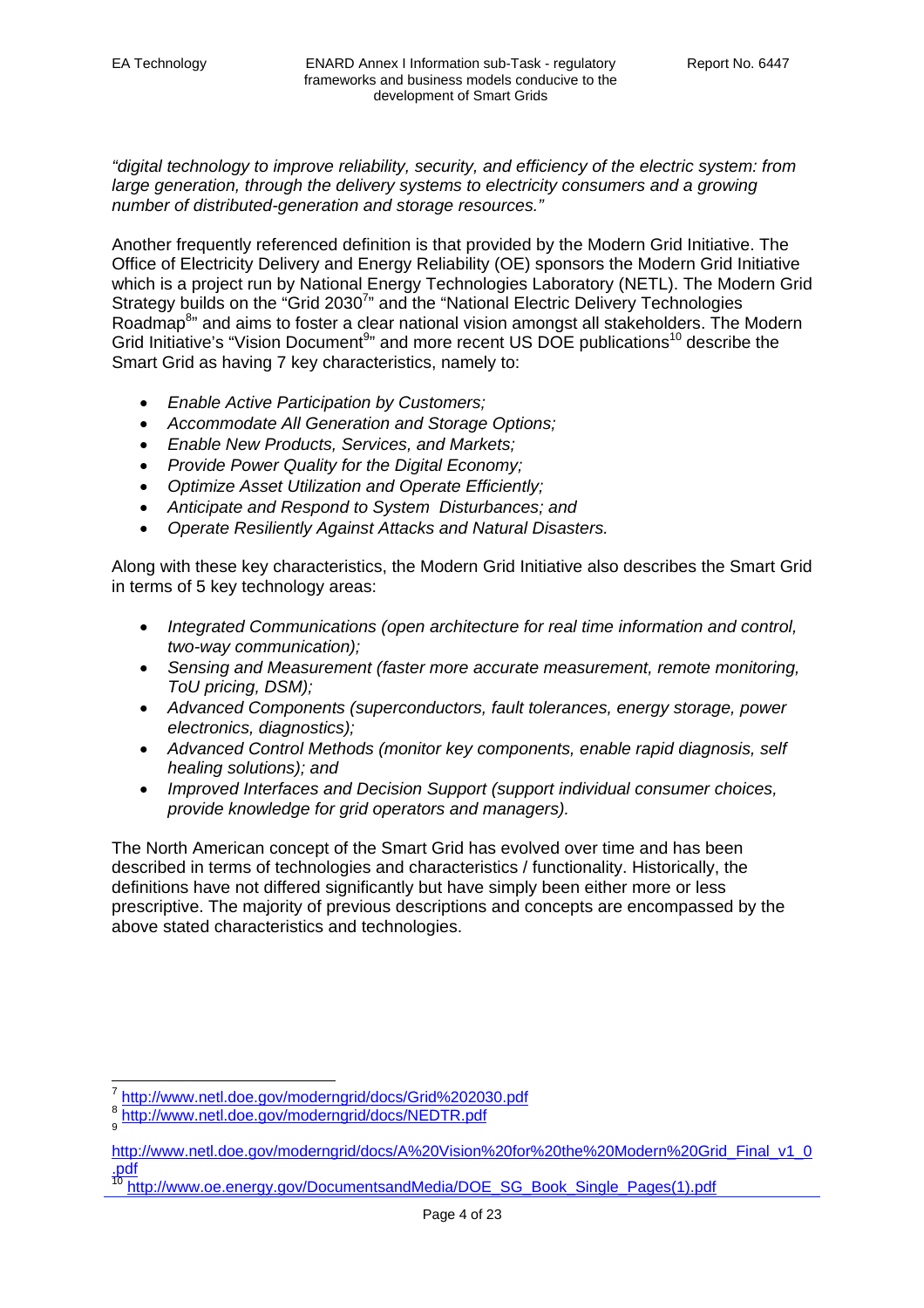## **2.2.2 Drivers**

The drivers for the United States appear to be fairly similar to those stated in Europe. The high level drivers relate to:

- Economic Security
- Economic Stimulus
- National Security
- **•** Energy Security
- Reducing Carbon Emissions
- **Energy Reliability**
- Energy Efficiency
- Optimising the substantial re-investment in Ageing and Congested Infrastructure
- Energy Affordability

As might be expected, environmental issues, in particular carbon emissions and climate change, are also gaining increasing importance.

One of the key differences to Europe is the inclusion of National Security as a driver. The existing grid is perceived as vulnerable to attacks which is considered a threat to homeland security. Furthermore, Cyber-security of any information system is seen as a significant issue, going forward.

Economic security is also seen as a major driver with wide-scale blackouts typically resulting in substantial losses in economic activity. More economically efficient network operation, job creation<sup>11</sup> and the potential introduction of new markets are further potential benefits of a Smart Grid and are welcomed, particularly in the current economic crisis.

Economic stimulus is also becoming a significant driver for Smart Grids in the United States. The recently introduced American Recovery and Reinvestment Act 2009 ( $ARRA$ <sup>12</sup> provides stimulus for a range of sectors, including the Energy Sector. The ARRA provides funding for Smart Grid projects under the authority of the EISA.

## **2.3 Rest of the world**

The Smart Grid concept is gaining interest in many countries around the world. The drivers and definitions seem to be consistent with those described in the United States and Europe. That being said, the priority of each driver may differ slightly due to differences in local industries and environments. In many countries, the Smart Grid concept is typically based on the EU TPS and/or IntelliGrid/GridWise platforms.

The review of available information showed varying degrees of interest and involvement. Some countries have coordinated efforts from multiple Smart Grid stakeholders along with Government support. In other countries with only relatively recent activity, the interest seems to be generated from a handful of pioneering organisations. Some of the more advanced countries are described further below, however, it is worth noting that signs of significant Smart Grid activity are also emerging from parts of Latin America and the United Arab Emirates.

<sup>&</sup>lt;sup>11</sup> http://www.qridwise.org/assets/pdfs/KEMA\_SmartGrid\_Jobs\_Creation\_1\_27\_09.pdf

<sup>12</sup> http://frwebgate.access.gpo.gov/cgi-bin/getdoc.cgi?dbname=111\_cong\_bills&docid=f:h1enr.pdf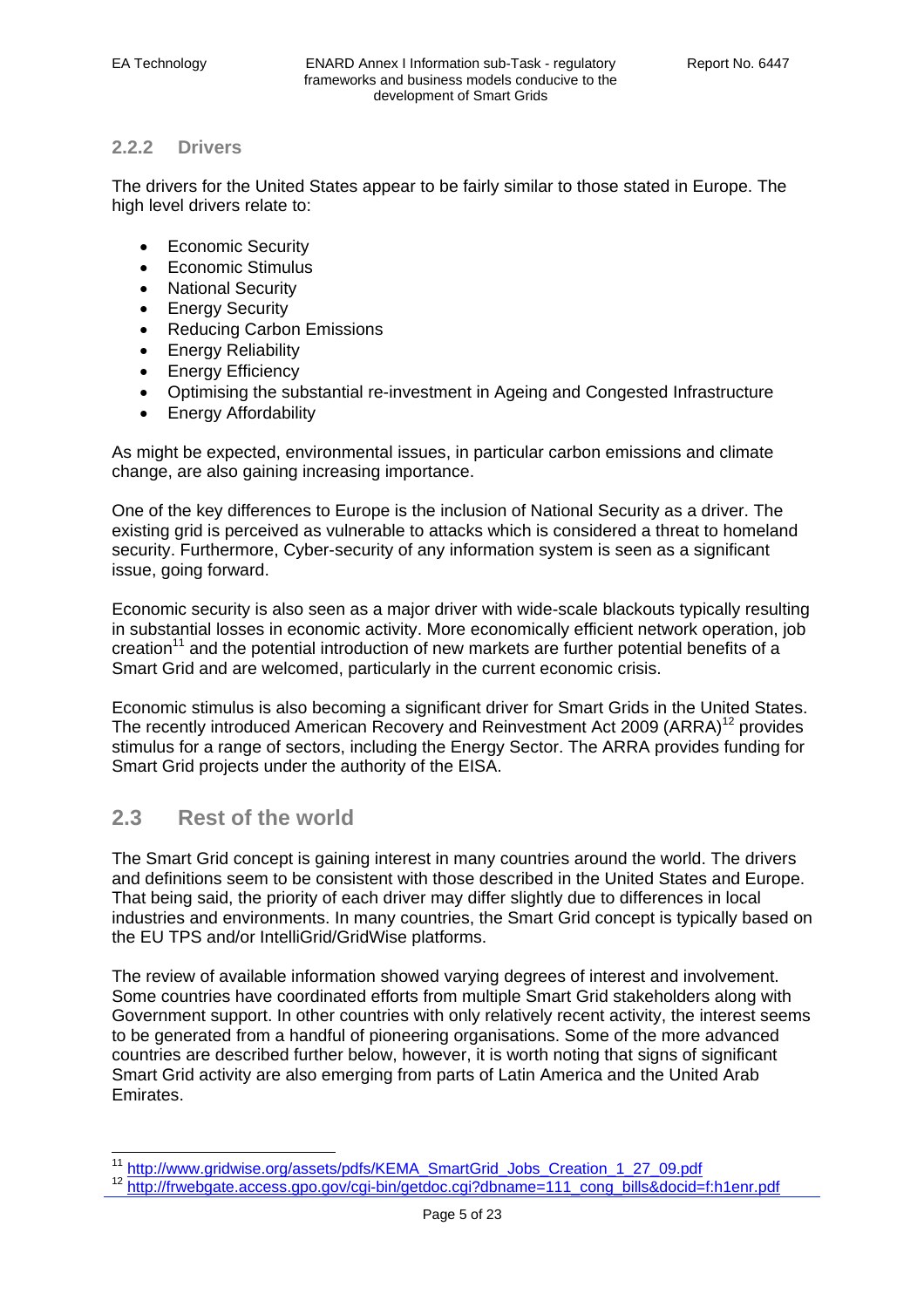### **2.3.1 China**

The Smart Grid concept is just starting to gain interest in China, with developments to date limited to a few smart metering projects. Furthermore, given the scale of investment being undertaken in China every year, the consequence of inaction is quite high. China is therefore more determined to accelerate the development and rollout of Smart Grid technologies as soon as possible to avoid the unnecessary rollout of incompatible technologies and any additional costs of retro-fitting systems in the future.

The Joint US-China Cooperative for Clean Energy (JUCCCE) launched the China Smart Grid Initiative in late 2008<sup>13</sup> and it is aimed at jumpstarting the adoption of Smart Grids in China. The initiative calls for international cooperation and knowledge sharing and as such is less likely to develop a radically unique Smart Grid concept. Given the current initiative members and affiliations with JUCCCE, China is most likely to adopt the American concept of a Smart Grid.

According to a presentation given at GridWeek  $2008<sup>14</sup>$ , the drivers for the Smart Grid in China are predominantly related to the current interest in "going green". China has recently set the following targets for 2010:

- Decrease energy intensity per unit GDP by 20%
- Decrease emissions by 10%
- Renewable energy sources from 8% to 15% by 2010

The China Smart Grid initiative claims that the top reasons to invest in Smart Grids are:

- Energy efficiency
- Reduction in coal fired plants
- Reduce emissions
- Distributed generation

### **2.3.2 India**

 $\overline{\phantom{a}}$ 

A presentation given in GridWeek 2008<sup>15</sup>, highlighted the growing interest in the Smart Grid concept. In India, the Smart Grid is seen is seen as essential to meeting the challenges facing their energy sector. The Smart Grid was described in terms of three major functionalities:

- Real-time visibility of Energy movement
- Real-time optimisation of Energy utilisation
- Flattening of the national load curve

India is rated as having the Highest Energy Intensity in the world at almost 5 times that of other developed nations. It is also responsible for the third largest emissions of GHGs. These issues are seen as major drivers for a Smart Grid along with addressing:

- Current generation load factor of 76%
- Transmission Congestion
- Technical & Commercial Distribution Losses of 30 to 50%

<sup>&</sup>lt;sup>13</sup> http://www.juccce.com/documents/JUCCCE\_Smart\_Grid\_press\_release\_081110.doc<br><sup>14</sup> http://www.pointview.com/data/2008/09/24/pdf/Peggy-Liu-3604.pdf<br><sup>15</sup> <u>http://www.pointview.com/data/2008/09/24/pdf/Kumud-Goel-3618.pdf</u>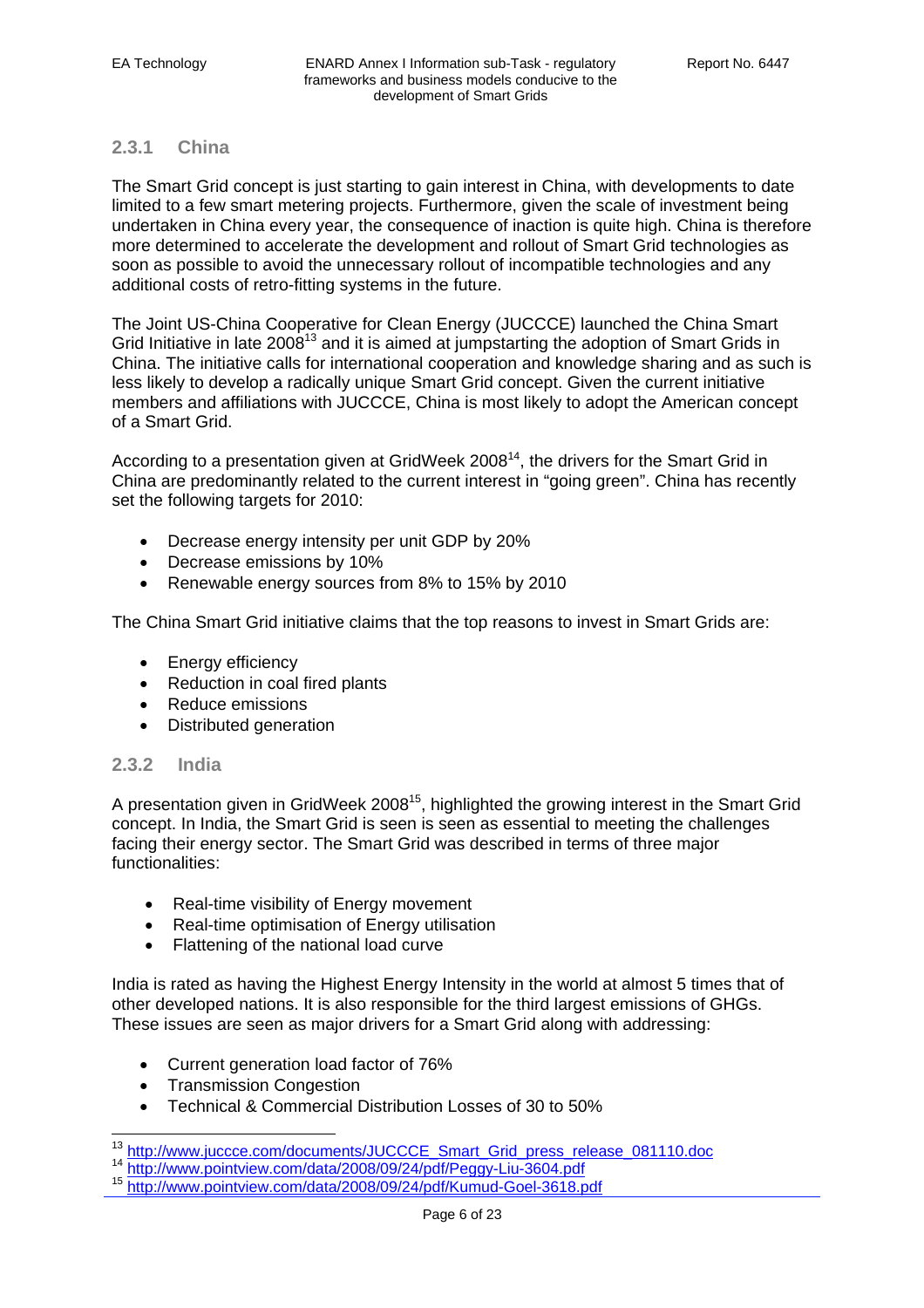Further interest is demonstrated by North Delhi Power Limited (NDPL) involvement in IBM's Global Intelligent Utility Network Coalition<sup>16</sup>. NDPL is jointly owned by Tata Power and the Delhi Government and is responsible for delivering power to North and Northwest Delhi. NDPL describe the growing energy demand in India as a key reasons for using new technologies to provide a robust electricity network.

## **2.3.3 Australia**

In May 2009 the Australian government launched the National Energy Efficiency Initiative<sup>17</sup>. Due to the relatively recent launch of the initiative, a single press release has been published which describes the Smart Grid in the following way:

*Smart Grid technology uses sensors to monitor electricity supply across distribution networks using communications networks, such as broadband technology. Smart Grids help to more easily integrate renewable energy like solar and wind power into the grid, and enable energy generated in homes, schools and businesses to be stored and shared. Combined with smart meters in homes, this technology will allow consumers to access immediate information on how much energy they are using, at what cost, and how they can save money. It will also allow for more efficient and reliable network operation.* 

A recently formed alliance, Smart Grid Australia<sup>18</sup> was launched in 2008 and has members from a wide range of stakeholders, including the Gridwise Alliance. The alliance describes the Smart Grid as incorporating:

- *Intelligent communications networks*
- *Digital sensors and controls for remote monitoring and operation*
- *Tools for grid planning, design and operation to simulate, plan and automate complex transmission and distribution operations*
- *Better ways to connect next-generation equipment such as advanced storage, improved transformers, and superconducting wires*
- *Advanced meters to collect usage data electronically and automatically*
- *Load management/demand response technologies that help reduce peaks in electric demand and thereby reduce the need for standby power plants*
- *Smart devices ranging from motors to HVAC systems (heating, ventilating, and air conditioning) to home appliances with embedded intelligence which will empower end-users to actively participate in this process.*

In Australia, the major drivers for Smart Grid are:

- Energy Efficiency & Saving
- Environmental Impacts (Emission reductions and Integration of renewables (Solar & Wind))
- Control of distributed energy resources
- Network Reliability

 $\overline{\phantom{a}}$ 

• Increase Retail competition

<sup>16</sup> http://www-03.ibm.com/industries/utilities/us/detail/news/D400854Q47092I49.html

<sup>17</sup> http://www.environment.gov.au/minister/garrett/2009/budmr20090512h.html<br>18 http://www.smartgridaustralia.com.au/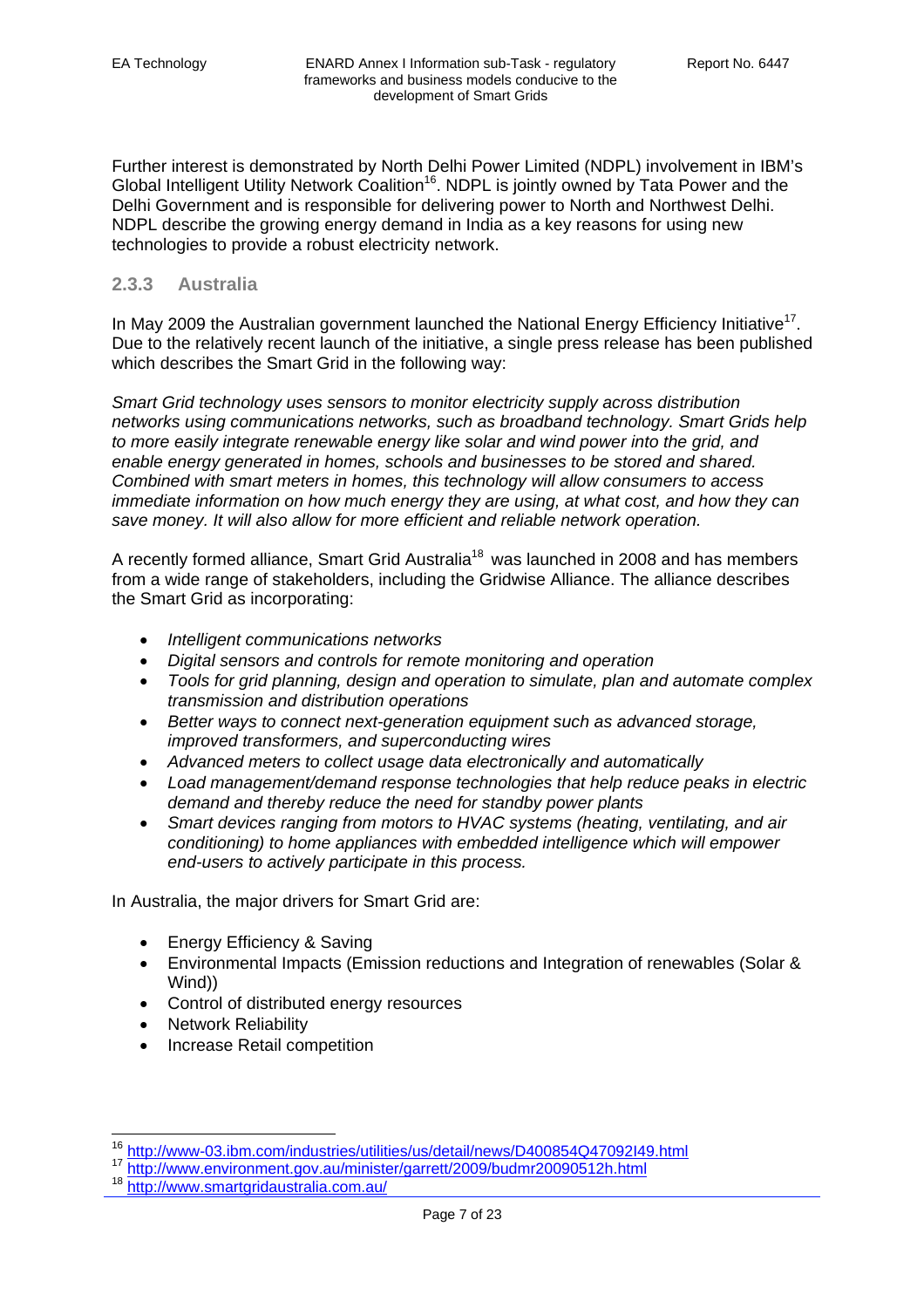# **3 Review of Current Developments**

## **3.1 Smart Grid Technologies and Trials**

As described in the previous section, the Smart Grid concept is largely defined in terms of functionality and/or characteristics. These functionalities and characteristics can often be achieved with a wide range and mix of both existing and emerging technologies. Furthermore, the technologies and trials associated with current definitions of a Smart Grid are typically targeted at specific parts of the electricity supply chain. As a result, the scope of the trials and the level of advanced technology involved can vary quite significantly. Some of these technologies have been in various stages of development prior to the emergence of the Smart Grid concept and have subsequently been "rebadged" as Smart Grid technologies.

The results of this review are tabled below and have been grouped under some commonly accepted Smart Grid related technology categories. The summarised trials do not represent exhaustive coverage of all Smart Grid technologies as the review was limited to technologies demonstrated outside laboratory conditions. An exception to this is the inclusion of the Smart City trials, which have not been demonstrated but are considered to be noteworthy developments. There are a number of Smart Grid technologies and trials which are not covered in this review as they are in the research and development stage.

| <b>Smart Grid</b><br><b>Technology</b><br><b>Components</b> | <b>Project</b>                                           | <b>Country</b> | <b>Description / Drivers</b>                                                                                                                                                                                                                                                                                                                                                   |
|-------------------------------------------------------------|----------------------------------------------------------|----------------|--------------------------------------------------------------------------------------------------------------------------------------------------------------------------------------------------------------------------------------------------------------------------------------------------------------------------------------------------------------------------------|
| <b>Active Network</b><br>Management                         | MEREGIO-<br><b>Minimum</b><br>Emission<br><b>REGIOns</b> | Germany        | The project utilises an extensive information and<br>communications infrastructure to facilitate<br>communication and control between infrastructure<br>and the E-energy market place, which consists of<br>the three major components:<br>• Producers of electricity<br>• End customers<br>• Intermediaries – coordinating energy<br>demand/supply and complementary services |
|                                                             |                                                          |                | The pilot will be used to understand the<br>interactions between the three major components<br>and will use the pilot findings to:<br>• Develop emission certification concept<br>• Optimize spinning reserves with battery storage<br>• Reduce transmission losses with local production                                                                                      |
|                                                             |                                                          |                | • Demand response -real time price information<br>· Optimize consumption -home automation                                                                                                                                                                                                                                                                                      |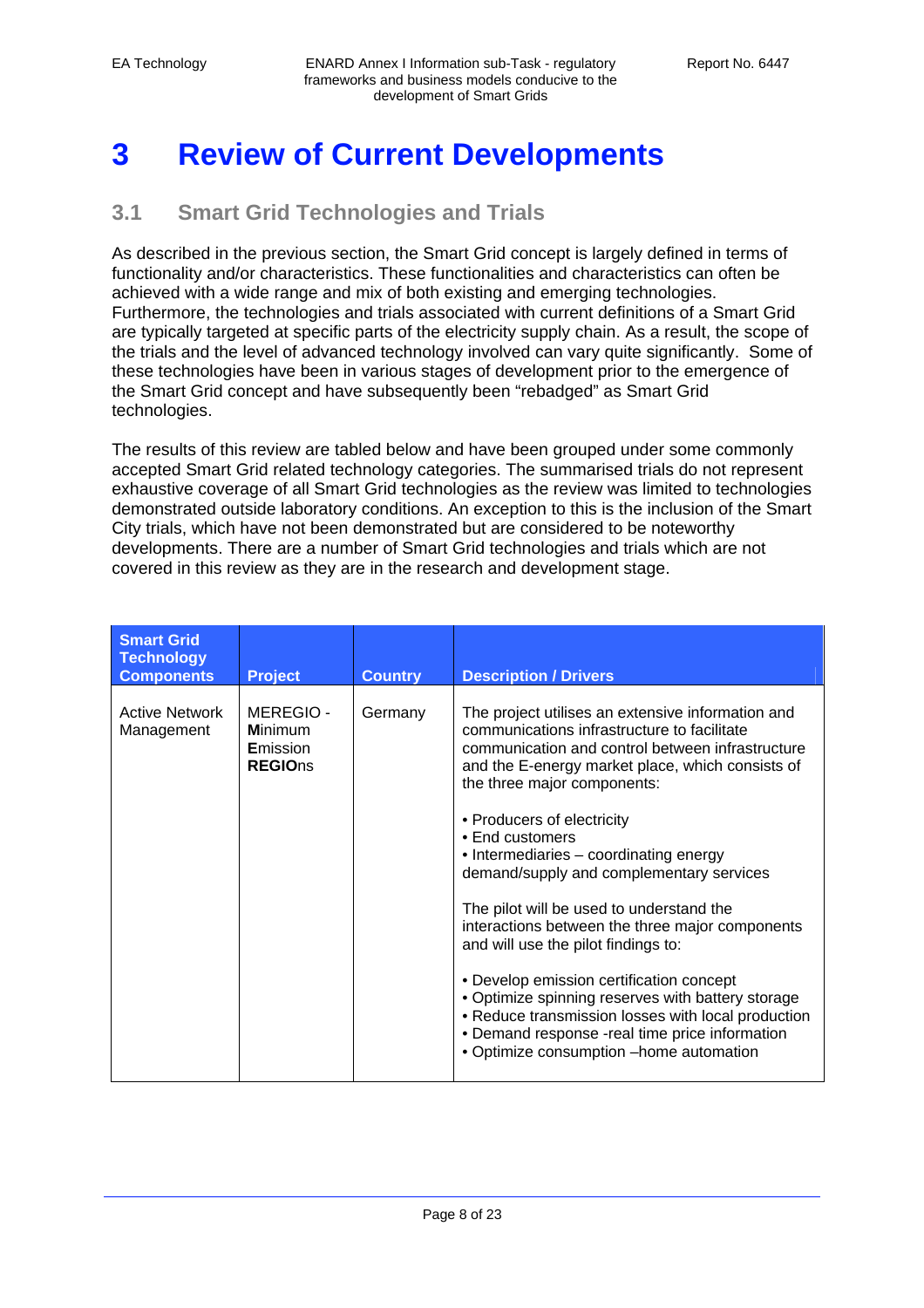| <b>Smart Grid</b><br><b>Technology</b><br><b>Components</b> | <b>Project</b>                                                                                                                                         | <b>Country</b>      | <b>Description / Drivers</b>                                                                                                                                                                                                                                                                                                                                                                                                                        |
|-------------------------------------------------------------|--------------------------------------------------------------------------------------------------------------------------------------------------------|---------------------|-----------------------------------------------------------------------------------------------------------------------------------------------------------------------------------------------------------------------------------------------------------------------------------------------------------------------------------------------------------------------------------------------------------------------------------------------------|
| <b>Active Network</b><br>Management<br>(Control.)           | Model City of<br>Mannheim                                                                                                                              | Germany             | • Co-ordination of information, consumption and<br>generation.<br>• Consumers are also able to view real-time<br>consumption and price information and also modify<br>the consumption of their electrical loads based on<br>prices.                                                                                                                                                                                                                 |
|                                                             | Skegness &<br>Fens<br>Registered<br>Power Zone                                                                                                         | United<br>Kingdom   | Innovative way to allow the connection of new<br>generation assets without exceeding existing<br>network capacity. The scheme uses real time<br>measurement of current and voltage in all circuit<br>elements to action generation groups according to<br>predefined thresholds. The system also uses real<br>time ambient temperature and load readings to<br>determine the dynamic circuit ratings and hence<br>the available generation capacity |
|                                                             | FENIX -<br><b>Flexible</b><br>Energy<br><b>Networks that</b><br>Integrate the<br>eXpected<br>'energy<br>evolution'                                     | Various<br>European | The project has four major objectives:<br>• analysis and characterisation of the capabilities of<br>distributed generators and loads and associated<br>aggregation aspects;<br>• development of economic and regulatory<br>framework and complementary business models;<br>• development of Information and Communications<br>Technology (ICT) architectures; and<br>• demonstrations of the FENIX concept in practice.                             |
|                                                             | <b>ADDRESS -</b><br>Active<br><b>Distribution</b><br>network with<br>full integration<br>of Demand<br>and<br>distributed<br>energy<br><b>RESourceS</b> | Various<br>European | Project aimed at developing technical solutions at<br>the consumer and power system levels along with<br>proposing recommendations and solutions to<br>remove potential barriers. A key aspect of the<br>project is to understand and develop the<br>interactions between key components.                                                                                                                                                           |
|                                                             | Cell<br>Controller<br>Pilot                                                                                                                            | Denmark             | Project was developed to help tackle the issue of<br>controlling a network with 25% variable energy<br>sources, as is present in Denmark. The project<br>uses layered control hierarchy and distributed<br>agent technology which allows parts of the network<br>to be treated as a single entity or a "virtual<br>generator".                                                                                                                      |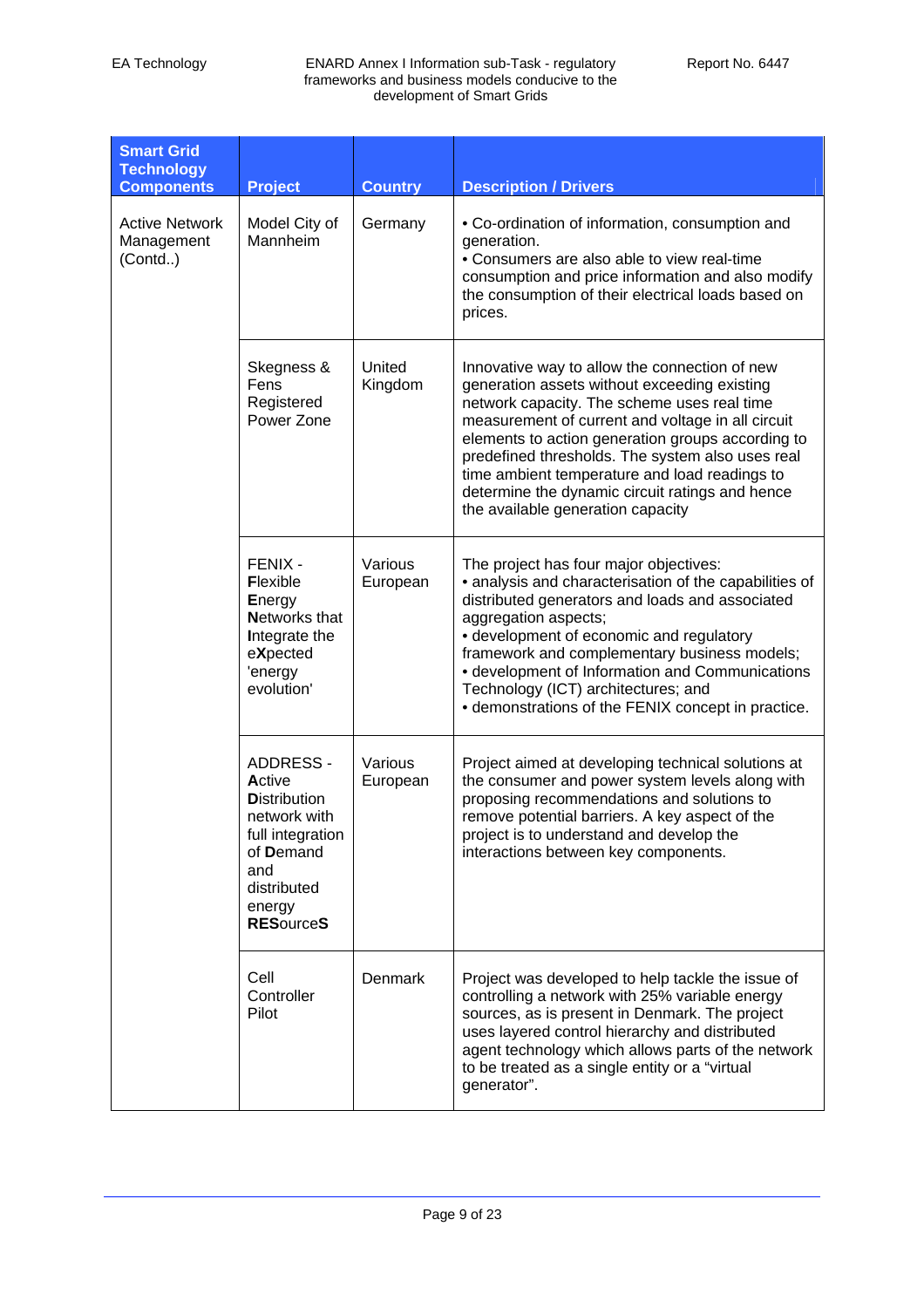| <b>Smart Grid</b><br><b>Technology</b><br><b>Components</b> | <b>Project</b>                                          | <b>Country</b>                              | <b>Description / Drivers</b>                                                                                                                                                                                                                                                                                                                                                |
|-------------------------------------------------------------|---------------------------------------------------------|---------------------------------------------|-----------------------------------------------------------------------------------------------------------------------------------------------------------------------------------------------------------------------------------------------------------------------------------------------------------------------------------------------------------------------------|
| Automatic<br>Meter<br>Management                            | <b>Smart Meter</b>                                      | United<br>States of<br>America              | • Replace all existing meters with SmartMeters by<br>2011.<br>• Electricity consumption in hourly intervals<br>· Data transmitted from meter to access points via<br>repeaters and other meters<br>• Data aggregated and encrypted at access points<br>and sent to PG&E's head end systems via<br>commercial cellular network                                               |
|                                                             | Telegestore                                             | Italy                                       | One of the largest implementations of Active Meter<br>Management. Reference to May 09 ENARD<br><b>Workshop Conference Proceedings</b>                                                                                                                                                                                                                                       |
|                                                             | The South<br><b>Bend Pilot</b>                          | Unites<br>States of<br>America              | Rollout of gridSMART technology, aimed at:<br>• reducing energy losses in distribution equipment<br>• lowering operating costs<br>• providing new services to customers<br>• allow customers to have more control over<br>energy consumption and associated costs                                                                                                           |
|                                                             | <b>Smart Meter</b><br>Rollout                           | Australia                                   | State Government mandated rollout of smart<br>meters in Victoria. CitiPower and PowerCor<br>planned a 4-year rollout to all customers which<br>represents 40% of all customers in the state                                                                                                                                                                                 |
| <b>Other Smart</b><br>Grid<br>Technologies                  | United<br>Energy<br>Storage<br><b>States</b><br>Program |                                             | Long standing DOE Program with defined mission<br>"To develop advanced electricity storage and<br>power electronics technologies, in partnership with<br>industry, for modernising and expanding the<br>electric supply. This will improve the quality,<br>reliability, flexibility and cost effectiveness, of the<br>existing system"                                      |
|                                                             | <b>HVDC Light</b>                                       | Various<br>countries<br>around the<br>world | HVDC (High Voltage Direct Current) Light is an<br>example of existing technology rebadged as Smart<br>Grid technology. Possible applications include:<br>• Connecting wind farms to power grids<br>• Underground power links<br>• Providing shore power supplies to islands and<br>offshore oil & gas platforms<br>• Connecting asynchronous grids<br>• City centre in-feed |
|                                                             | Smart - A<br>Residential<br>Appliances                  | Various<br>European                         | The Smart-A project is aimed at identifying any<br>potential benefits that might be gained from the<br>coordination of smart appliances and generation at<br>both a local and network level.                                                                                                                                                                                |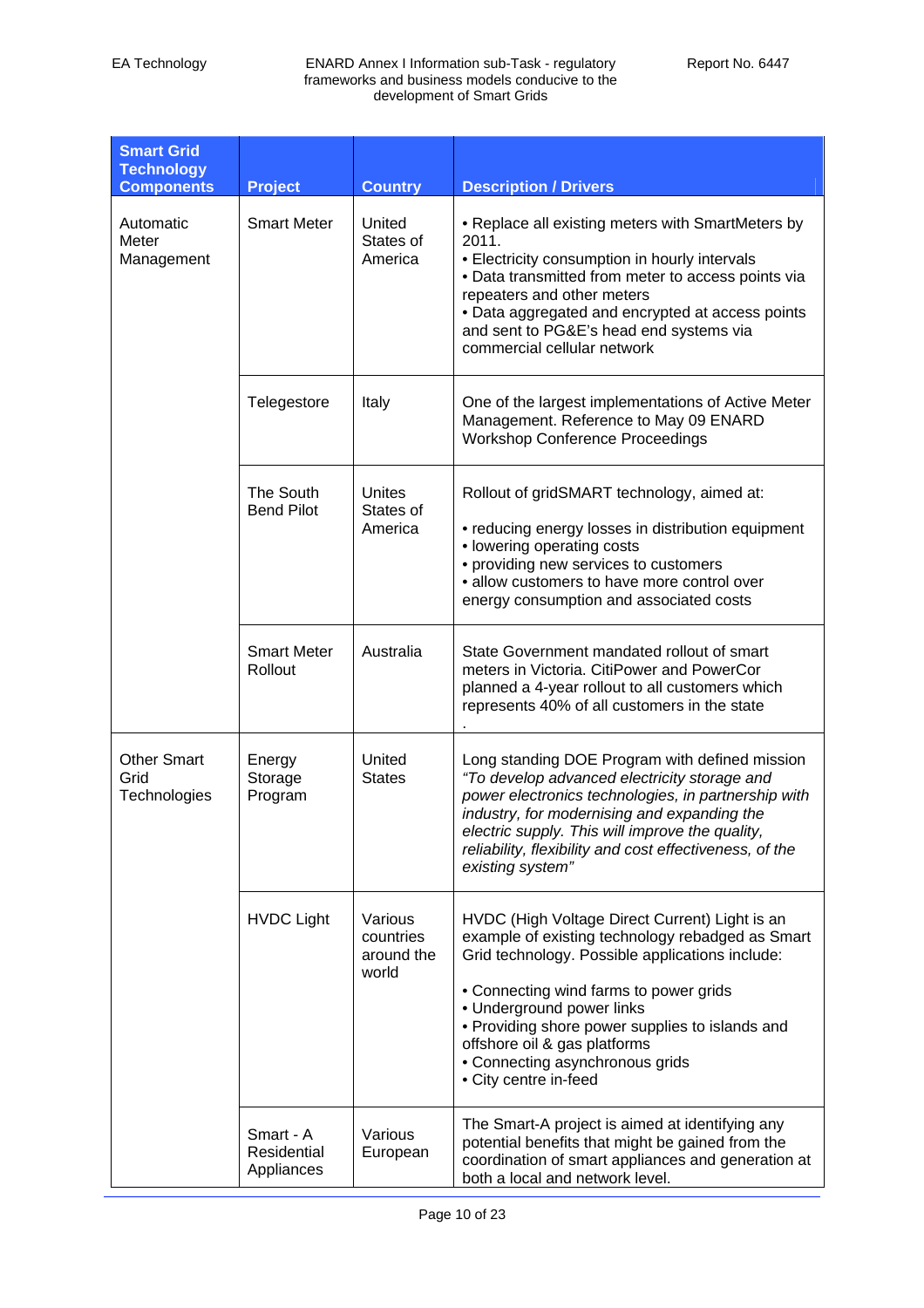| <b>Smart Grid</b><br><b>Technology</b><br><b>Components</b> | <b>Project</b>                                                                           | <b>Country</b>                 | <b>Description / Drivers</b>                                                                                                                                                                                                                                                                            |
|-------------------------------------------------------------|------------------------------------------------------------------------------------------|--------------------------------|---------------------------------------------------------------------------------------------------------------------------------------------------------------------------------------------------------------------------------------------------------------------------------------------------------|
| <b>Other Smart</b><br>Grid<br>Technologies<br>(Control.)    | <b>Grid Friendly</b><br>Appliance<br>(GFA) Project                                       | United<br>States of<br>America | The GFA Project demonstrated the how the GFA<br>controller could be coupled with household<br>appliances to allow their loads to be adjusted in<br>response to system underfrequency events.                                                                                                            |
|                                                             | Sodium<br>Sulphur<br>(NaS)<br><b>Batteries</b>                                           | Japan                          | • Stationary NaS technology co-developed by<br><b>Tokyo Electric Power Company</b><br>• System designed to predict wind generation 48<br>hours in advance<br>• Primary use for renewables integration                                                                                                   |
|                                                             | Sodium<br>Sulphur<br>(NaS)<br><b>Batteries -</b><br>Wakkanai<br>Mega-Solar<br>Project    | Japan                          | • Stationary NaS technology co-developed by<br><b>Tokyo Electric Power Company</b><br>. Help smooth variable output from PV array<br>• Primary use for renewables integration                                                                                                                           |
|                                                             | Sodium<br>Sulphur<br>(NaS)<br><b>Batteries</b>                                           | United<br>States of<br>America | • Stationary NaS technology co-developed by<br><b>Tokyo Electric Power Company</b><br>• Defer capital investment by 2-3 years<br>• Provide 2 hours of dynamic islanded operation                                                                                                                        |
|                                                             | Sodium<br>Sulphur<br>(NaS)<br><b>Batteries -</b><br>Wind to<br><b>Battery</b><br>Project | United<br>States of<br>America | • Stationary NaS technology co-developed by<br><b>Tokyo Electric Power Company</b><br>• Assess ability to provide spinning reserve and<br>frequency response to compensate for variable<br>wind output<br>• Assess ability to provide Store off peak surplus<br>for provision during peak periods       |
|                                                             | Flywheel<br>Storage                                                                      | United<br>States of<br>America | • Flywheel based energy storage technology for<br>use predominantly for frequency regulation.<br>• Faster response than traditional regulation<br>• 50% less CO2 emissions than traditional gas fired<br>regulation plants<br>• 85% less CO2 emissions than traditional coal<br>fired regulation plants |
|                                                             | The ERDF<br>Smartgrid<br>Project                                                         | France                         | The Smartgrid project is aimed at Improving<br>Distribution Operation, Control and<br>Development using AMM Data and<br>Infrastructure<br>First set of functionalities to be tested<br>٠<br>alongside "Linky Project" which is a 300,000<br>AMM pilot project                                           |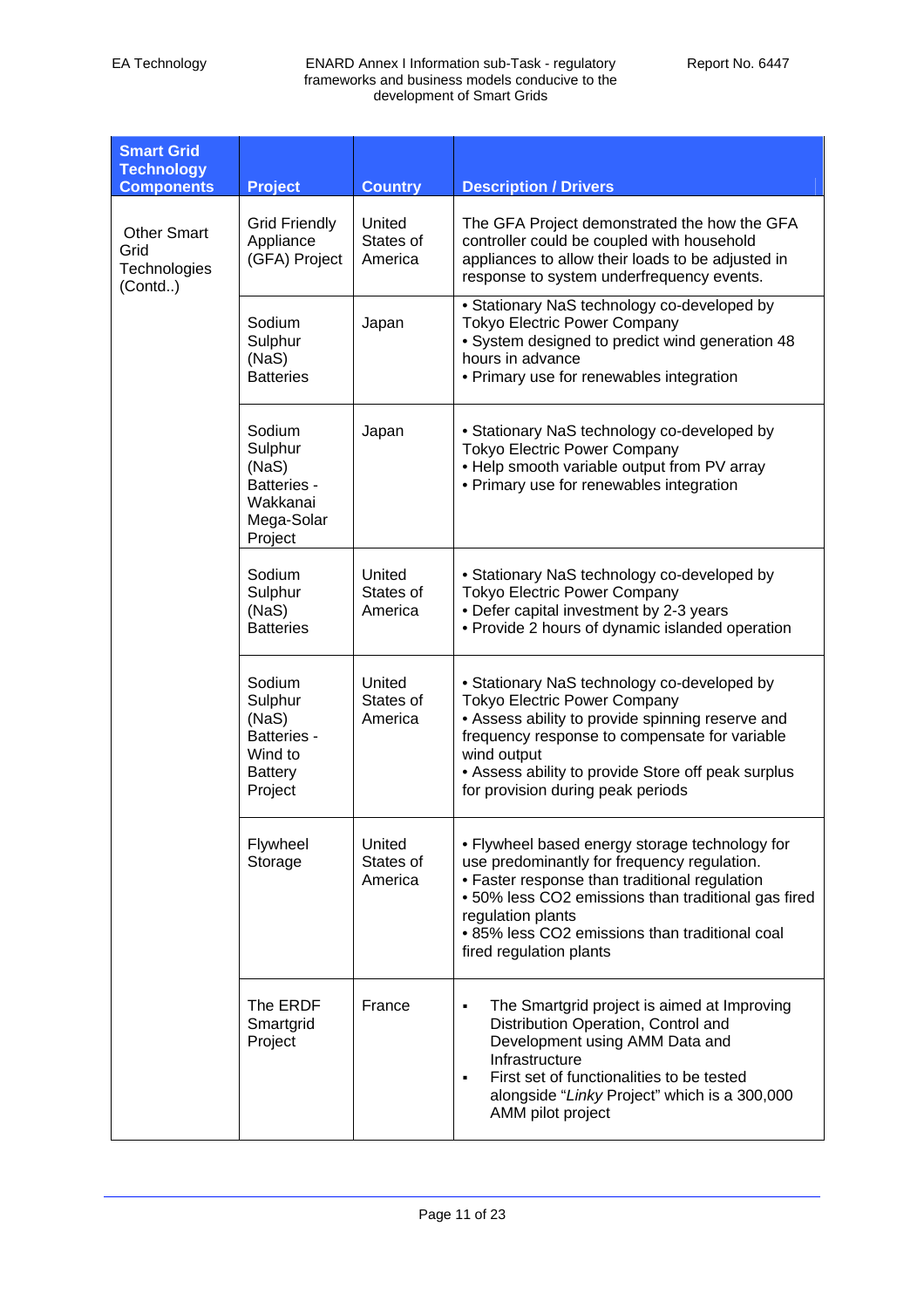| <b>Smart Grid</b><br><b>Technology</b><br><b>Components</b> | <b>Project</b>                                      | <b>Country</b>                 | <b>Description / Drivers</b>                                                                                                                                                                                                                                                                                                                                                    |
|-------------------------------------------------------------|-----------------------------------------------------|--------------------------------|---------------------------------------------------------------------------------------------------------------------------------------------------------------------------------------------------------------------------------------------------------------------------------------------------------------------------------------------------------------------------------|
| <b>Smart City</b><br><b>Trials</b>                          | <b>Energy Smart</b><br>Miami                        | United<br>States of<br>America | • Development of multiple Smart Grid technologies<br>in City of Miami<br>• Create consumer savings through consumption<br>control and energy conservation<br>• Longer-term addressing climate change<br>• Near-term generation of "green collar" jobs                                                                                                                           |
|                                                             | <b>SmartGridCity</b>                                | United<br>States of<br>America | • Implement multiple Smart Grid technologies<br>• Have a positive environmental impact<br>• Give customers choices from products to services<br>• Enhance system reliability<br>• Increase efficiency of power delivery<br>• Extend asset life                                                                                                                                  |
|                                                             | <b>Masdar City</b>                                  | <b>United Arab</b><br>Emirates | Developers intend to use Smart Grid technologies<br>to:<br>• Control supply and demand (distributed<br>generation, time of use tariffs)<br>• Ensure the safety of utility staff<br>• Integrate with local electricity grid (4 micro grids<br>to be implemented separately with each project<br>phase)<br>• Foster implementation of Smart Building<br>technologies/applications |
|                                                             | Intelligent<br>Cites<br>Framework<br>'Smart Cities' | Netherlands                    | • Develop a series of economically viable and<br>sustainable projects aimed at reducing energy<br>consumption in commercial/residential properties,<br>public buildings/areas and transportation.                                                                                                                                                                               |

The table above gives a brief overview of some of reviewed Smart Grid projects. More detailed information is available in Appendix A – Trials & Technologies.

## **3.2 Stakeholders in Smart Grids**

The full-scale rollout of a Smart Grid has the potential to impact a wide range of stakeholders. As the concept attracts more public and political attention, more companies are realising the potential business opportunities. In terms of manufacturers and technology providers, the major players tend to be early adopting metering companies. More recently, major global corporations have emerged particularly from the information systems area. Many of the principal power system equipment manufacturers have also been engaged both early on and in recent developments. The major utility activities and participation tends to stem from companies with interests throughout the value chain.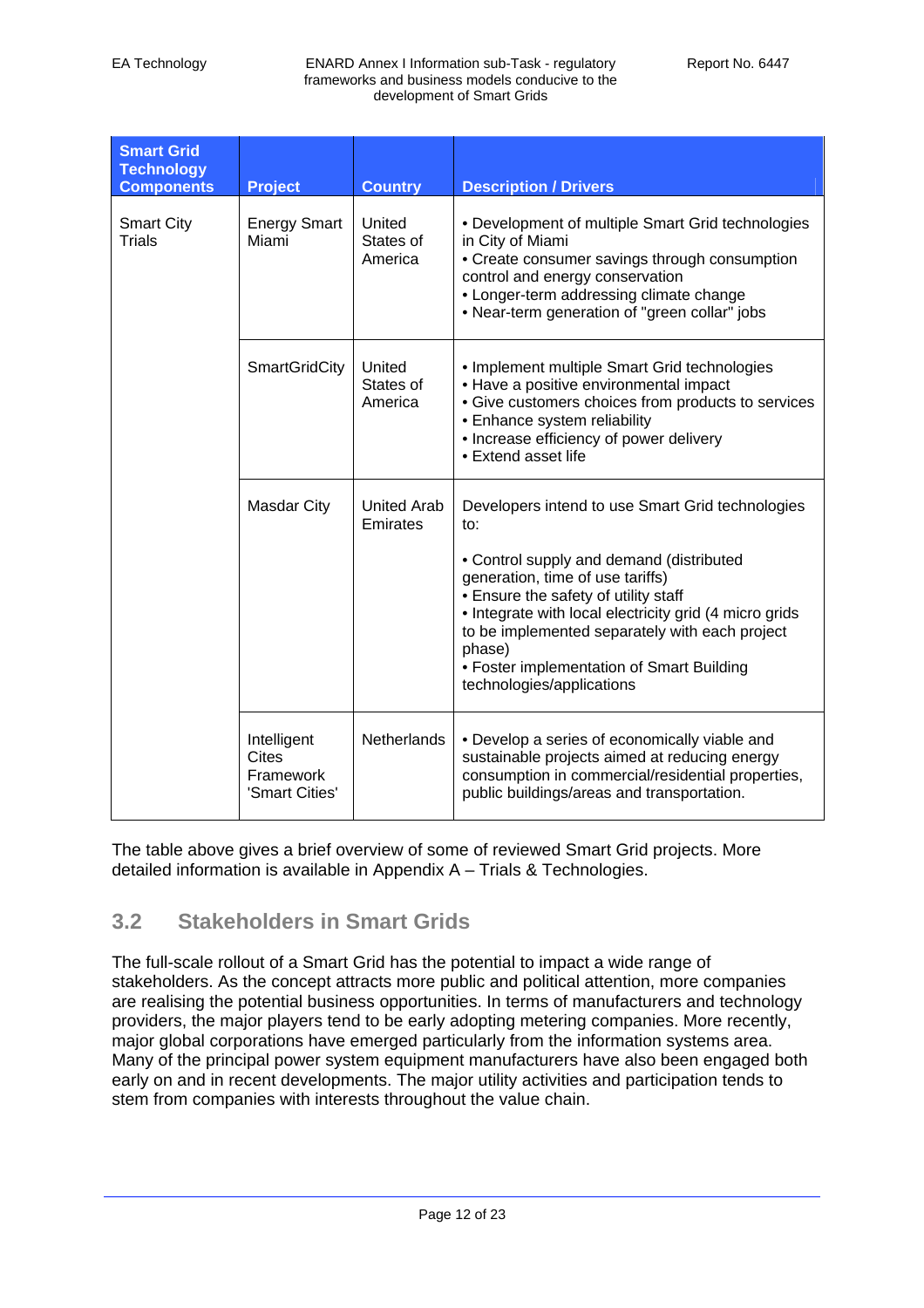Some of the Major Players are listed below:

| <b>Category</b>              | <b>Organisation</b>                                                  |  |  |
|------------------------------|----------------------------------------------------------------------|--|--|
| Government                   | • US Department of Energy                                            |  |  |
| Agencies,                    | • US Smart Grids Task Force                                          |  |  |
| <b>Special Purpose</b>       | • European Commission                                                |  |  |
| Vehicles                     | • Department of Energy & Climate Change (DECC), UK                   |  |  |
| and Regulatory               | • California Public Utilities Commission (CPUC)                      |  |  |
| <b>Bodies</b>                | • California Electricity Commission (CEC)                            |  |  |
|                              | • Federal Energy Regulators Commission (FERC), US                    |  |  |
|                              | • National Association of Regulatory Utility Commissions (NARUC), US |  |  |
|                              | • GridWise Alliance                                                  |  |  |
|                              | • Electric Power Research Institute                                  |  |  |
|                              | • European Technology Platform SmartGrids                            |  |  |
| Metering                     | • Landis + Gyr                                                       |  |  |
|                              | $\bullet$ Itron                                                      |  |  |
|                              | • Elster                                                             |  |  |
|                              | • Siemens                                                            |  |  |
|                              | $\bullet$ GE                                                         |  |  |
| Meter Data/                  | • Landis + Gyr                                                       |  |  |
| Demand / Energy              | • Itron                                                              |  |  |
| Mangagement                  | • Smart Sync                                                         |  |  |
|                              | • Echelon                                                            |  |  |
|                              | $\bullet$ GE                                                         |  |  |
|                              | • Comverge                                                           |  |  |
| <b>Electricity Network /</b> | $\bullet$ ABB                                                        |  |  |
| Substation                   | $\cdot$ SEL                                                          |  |  |
| Automation                   | • Siemens                                                            |  |  |
|                              | • Areva                                                              |  |  |
|                              | $\bullet$ GE                                                         |  |  |
|                              | • Cooper Power Systems                                               |  |  |
| Communications               | • Landis + Gyr                                                       |  |  |
| <b>Networks</b>              | • Silver Spring                                                      |  |  |
|                              | <b>Smart Synch</b>                                                   |  |  |
|                              | • Current Group                                                      |  |  |
|                              | • Sensis                                                             |  |  |
| Data Systems                 | $\bullet$ IBM                                                        |  |  |
| Management                   | • CISCO                                                              |  |  |
|                              | • Oracle                                                             |  |  |
|                              | • Google                                                             |  |  |
| <b>Smart Grid</b>            | • Gridpoint                                                          |  |  |
| Platforms                    | $\bullet$ ABB                                                        |  |  |
|                              | $\bullet$ GE                                                         |  |  |
|                              | • Siemens                                                            |  |  |
|                              | • Echelon                                                            |  |  |
|                              | • Cooper Power Systems                                               |  |  |
|                              | • Landis + Gyr                                                       |  |  |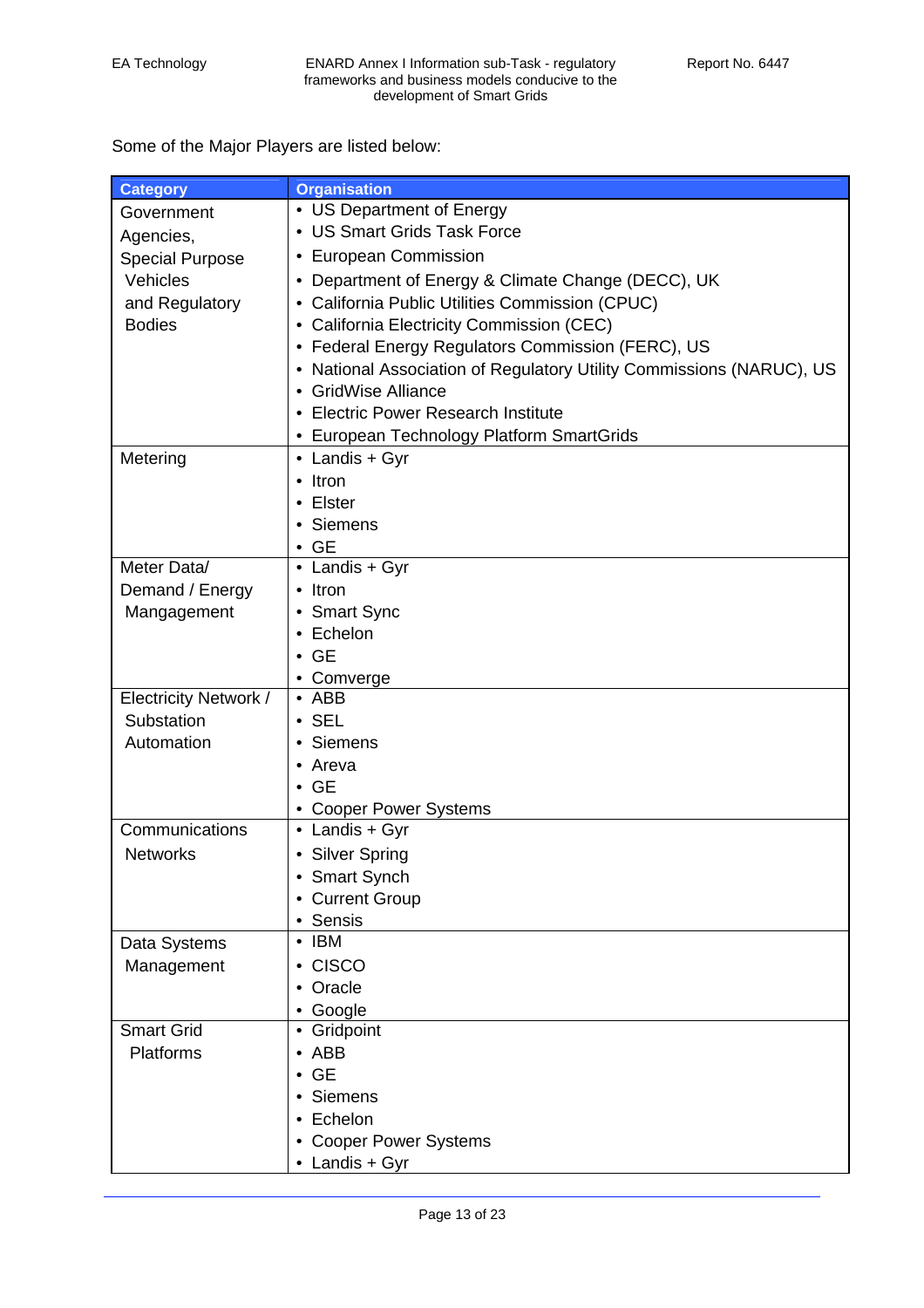$\overline{\phantom{a}}$ 

EA Technology ENARD Annex I Information sub-Task - regulatory frameworks and business models conducive to the development of Smart Grids

| <b>Category</b>       | <b>Organisation</b>        |
|-----------------------|----------------------------|
| <b>Energy Storage</b> | $\bullet$ NGK              |
|                       | • Beacon Power Corporation |
|                       | • SAFT                     |
| <b>Utilities</b>      | • Xcel Energy              |
|                       | $\cdot$ ENEL               |
|                       | • Florida Light & Power    |
|                       | $\cdot$ EDF                |
|                       | • Vattenfall               |
|                       | • Energinet.dk             |

Many of the Smart Grid systems have natural synergies which are exploited by certain stakeholders. Typical examples include Smart Grid platforms, Data Systems /Management, AMM, Communication networks and end-point metering. As a result, some companies are involved with systems of varying levels of sophistication and comprehensiveness. Others are only involved with one particular area.

## **4 Review of Business Models for Smart Grids**

The review of current developments in Smart Grids, revealed a number of demonstration projects with varying ranges of technologies and value chains. Consequently, the stated benefits from these projects also tend to differ. This section presents an overview of the perceived benefits from current and future rollouts of various Smart Grid projects.

A consistent theme throughout the reviewed material was the uncertainty surrounding identifying and quantifying the complete benefits of a Smart Grid. It is believed that many of the future benefits will come from the consumer side through innovative products and services that are not currently in existence. Given these benefits will involve consumer behaviour; it is difficult to gauge the degree of benefits and the potential for new markets. Other issues, such as regulation, environmental policies and electric vehicles are also projected to have a substantial influence on potential benefits. As a result, many of the proposed business models were presented with various uptake scenarios and/or stated assumptions.

| <b>Benefit(s)</b>                                    | <b>Beneficiary(ies)</b> |                                        |  |
|------------------------------------------------------|-------------------------|----------------------------------------|--|
|                                                      | <b>Primary</b>          | <b>Secondary</b>                       |  |
| Reduced Customer Interruptions <sup>19</sup> (SAIFI) | <b>DNOs</b>             | Consumers, Suppliers                   |  |
| Reduced Customer Minutes Lost <sup>19</sup> (SAIDI)  | <b>DNOs</b>             | Consumers, Suppliers                   |  |
| <b>Improved Fault Location</b>                       | <b>DNOs</b>             | Consumers                              |  |
| Deferral of Capital Expenditure                      | <b>DNOs</b>             | Consumers,<br>Generators, TSOs         |  |
| <b>Reduced Operating Expenditure</b>                 | <b>DNOs</b>             | <b>TSOs</b>                            |  |
| Reduced cost of DG connection/integration            | <b>DNOs</b>             | Customers, (distributed)<br>generators |  |

<sup>&</sup>lt;sup>19</sup> DNOs are deemed to be the primary beneficiary under the type of SAIFI/SAIDI measures adopted by many Regulators (SAIFI: System Average Interruption Frequency Index; SAIDI: System Average Interruption Duration Index)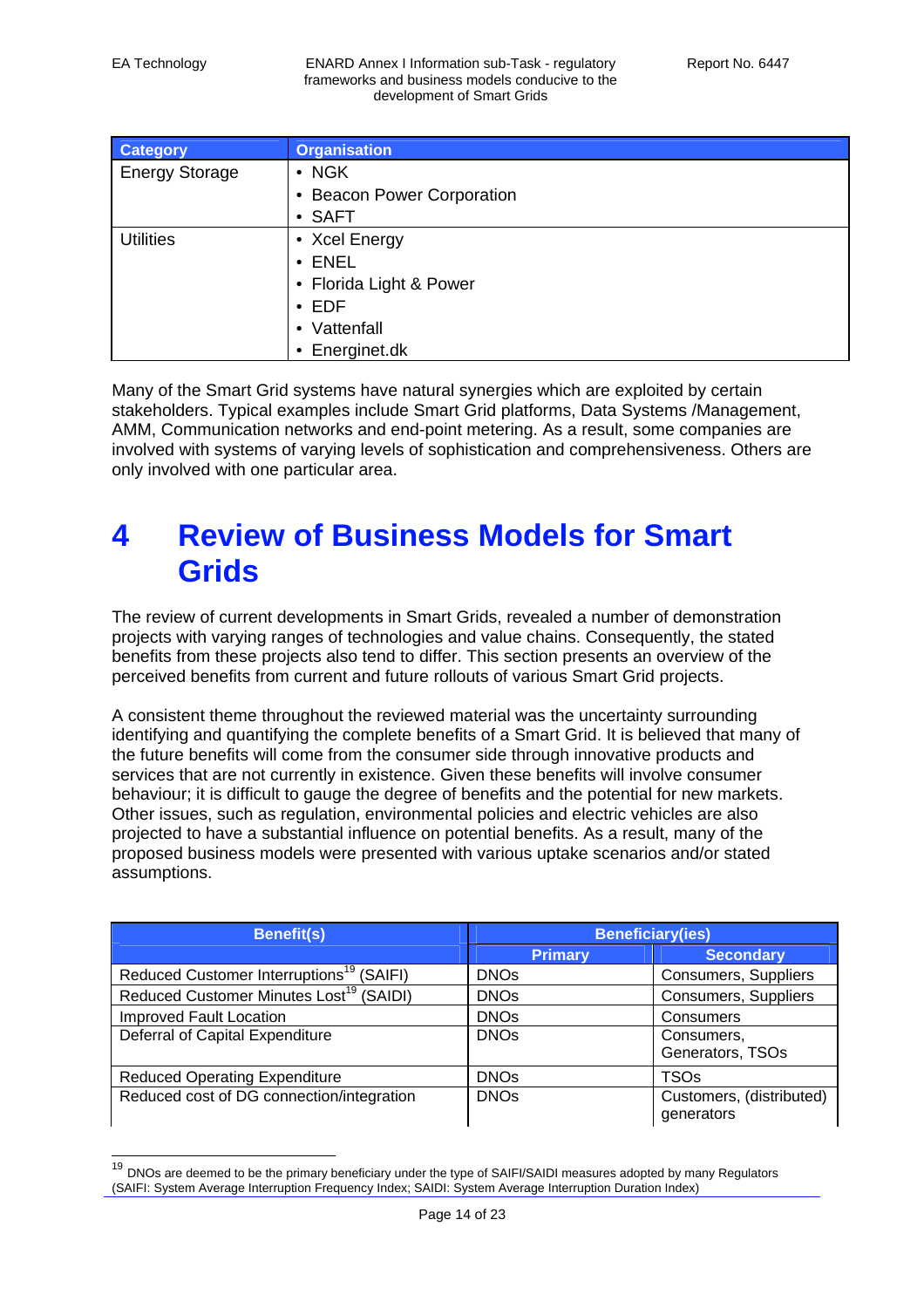| <b>Benefit(s)</b>                                              | <b>Beneficiary(ies)</b> |                                              |
|----------------------------------------------------------------|-------------------------|----------------------------------------------|
|                                                                | <b>Primary</b>          | <b>Secondary</b>                             |
| <b>Increased Asset Utilisation</b>                             | <b>DNOs</b>             | Consumers,<br>Generators, TSOs               |
| <b>Greater Network Awareness</b>                               | <b>DNOs</b>             | TSOs                                         |
| Greater control over demand                                    | <b>DNOs</b>             | Customers, TSOs,<br>Generators, Suppliers    |
| <b>Greater Consumption Awareness</b>                           | Consumers               | <b>Suppliers</b>                             |
| <b>Greater Electricity Consumption / Production</b><br>control | Consumers               |                                              |
| Increased Supply Security <sup>20</sup>                        | Consumers               |                                              |
| Increased Supply Reliability <sup>20</sup>                     | Consumers               |                                              |
| Increased Supply Quality <sup>20</sup>                         | Consumers               |                                              |
| Decreased Losses                                               | <b>DNOs</b>             | TSOs                                         |
| Reduce Carbon Dioxide emissions                                | Society/Governments     | Generators, TNOs,<br><b>DNOs</b>             |
| <b>Energy Efficiency</b>                                       | Consumers               | Society                                      |
| <b>Energy Savings</b>                                          | Consumers               | Society                                      |
| Economic Stimulus (New markets & Job<br>creation)              | Society                 | Manufacturers, New<br><b>Market Entrants</b> |

The table above gives an overview of some of the estimated benefits associated with different Smart Grid projects. Financial benefits have been highlighted in Appendix B – Business Models, wherever possible, however, the majority of quantified business cases covered one particular technology with very few estimates of a total Smart Grid rollout. This might be expected, given the level of uncertainty particularly surrounding benefits that are largely dependent on consumer behaviour and new market establishment.

## **5 Regulation in Smart Grids**

## **5.1 Trials-Involvement of Regulators and Government**

In recent times, the Smart Grid has begun to gain support from Governments. This is particularly evident with recent initiatives and stimulus packages made available for projects associated with demonstrating Smart Grids technologies.

The reviewed material did not highlight a great deal of Regulatory initiatives or incentives aimed at Smart Grids as a whole. That being said, there was evidence of regulatory support for smart metering systems (see Section 3) and general innovation projects. This support has typically been given to energy utilities by allowing cost recovery from customers.

 $^{20}$  As perceived by the customer and also often implemented in regulatory frameworks as SAIFI & SAIDI; see previous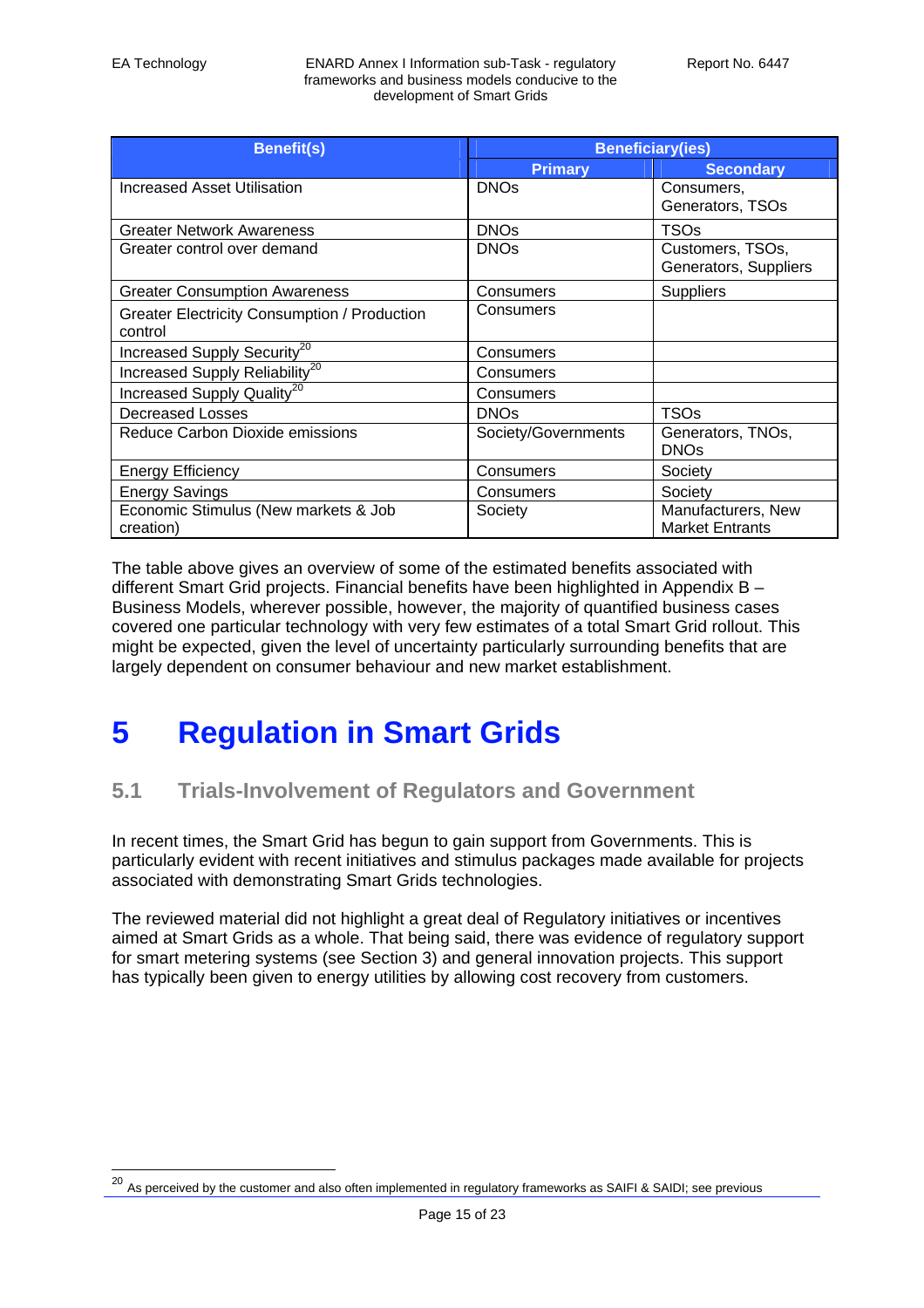| <b>Government Initiative /</b><br><b>Regulatory Incentive</b> | <b>Country /</b><br><b>Continent</b> | <b>Description</b>                                                                                                                                                                                                                                                                                                                                                                                            | <b>Funding</b> |
|---------------------------------------------------------------|--------------------------------------|---------------------------------------------------------------------------------------------------------------------------------------------------------------------------------------------------------------------------------------------------------------------------------------------------------------------------------------------------------------------------------------------------------------|----------------|
| American Recovery and Re-<br>investment Act (ARRA)            | <b>United States</b><br>of America   | The Act was established to stimulate<br>the economy, save/create new jobs<br>and to progress solutions for long<br>term challenges. One of the more<br>recent challenges to be<br>acknowledged under the Act, is the<br>modernisation of the electricity grid.                                                                                                                                                | $$3.9$ billion |
| Loan Guarantee Program                                        | <b>United States</b><br>of America   | Title XVII of the US Energy Policy Act<br>of 2005 authorised the US DOE to<br>provide guaranteed loans for projects<br>that:<br>"avoid, reduce, or sequester air<br>pollutants or anthropogenic emissions<br>of greenhouse gases; and employ<br>new or significantly improved<br>technologies as compared to<br>commercial technologies in service in<br>the U.S. at the time the issuance is<br>guaranteed." |                |
| E-Energy: ICT-based Energy<br>System of the Future            | Germany                              | The project was advertised in April<br>2007 and called for projects that<br>showed how the ICT could be<br>leveraged in the electricity supply<br>industry to achieve:<br>• Environmental and climate<br>compatibility<br>• Economic viability<br>• Security of Supply                                                                                                                                        | €40 million    |
| <b>National Energy Efficiency</b><br>Initiative (NEEI)        | Australia                            | The initiative was designed to support<br>the development of smarter, more<br>efficient networks through the use of<br>new technologies. The funding will be<br>used to perform an implementation<br>study followed by a demonstration<br>project.                                                                                                                                                            | \$100 million  |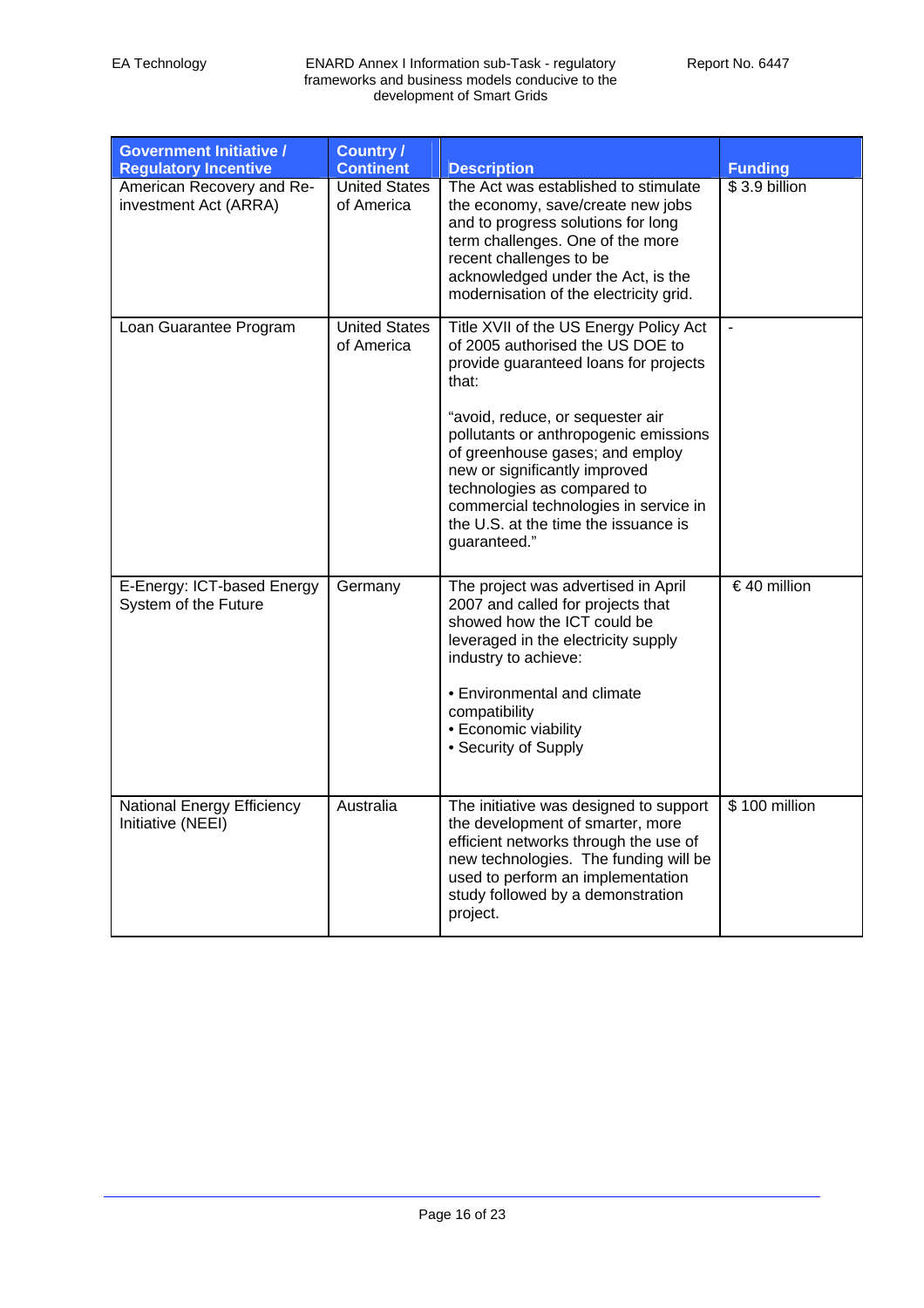| <b>Government Initiative /</b>                                                                             | <b>Country /</b>           |                                                                                                                                                                                                                                                                                                                                                                                                                                                  |                                                                                                                                                                                                                                                                                                                              |
|------------------------------------------------------------------------------------------------------------|----------------------------|--------------------------------------------------------------------------------------------------------------------------------------------------------------------------------------------------------------------------------------------------------------------------------------------------------------------------------------------------------------------------------------------------------------------------------------------------|------------------------------------------------------------------------------------------------------------------------------------------------------------------------------------------------------------------------------------------------------------------------------------------------------------------------------|
| <b>Regulatory Incentive</b><br>European Energy Program<br>for Recovery (EEPR)                              | <b>Continent</b><br>Europe | <b>Description</b><br>The program was established to<br>provide financial support for projects<br>in the energy area which would aid in<br>economic recovery, lower carbon<br>emissions and help to provide a<br>secure energy supply. Eligible<br>projects need to target one of the<br>following areas:<br>• Electricity & Gas Infrastructure<br>(Interconnections)<br>• Offshore Wind Electricity (OWE)<br>• Carbon Capture and Storage (CCS) | <b>Funding</b><br>• Interconnections<br>$-6$ 2,365 million<br>$\bullet$ OWE - $\in$ 565<br>million<br>• $CCS - \epsilon 1,050$<br>million                                                                                                                                                                                    |
| <b>Energy Technologies</b><br>Institute (ETI)                                                              | United<br>Kingdom          | Aims to invest in low carbon<br>technologies over the next 10 years,<br>including Networks.<br>Energy Storage & Distribution<br>Programme:- projects to be<br>commissioned in relation "Smart"<br>network technologies, year 2010                                                                                                                                                                                                                | £1 billion                                                                                                                                                                                                                                                                                                                   |
| <b>Research Councils</b>                                                                                   | United<br>Kingdom          | Direct funding provided for<br>collaborative (industry & academia)<br>research into networks.<br>Designed to support early stage<br>development of trials of key<br>technologies consistent with UK<br>Vision document (to be published<br>toward the end of 2009)<br>Complementary funding available to<br>supplement existing sources (such as<br>IFI - see below)                                                                             | • £30 million<br>(direct)<br>• £ 6 million<br>(complimentary)                                                                                                                                                                                                                                                                |
| Innovation Funding Incentive<br>(IFI) & Registered Power<br>Zone (RPZ)<br>Low Carbon Network (LCN)<br>Fund | United<br>Kingdom          | Two incentive schemes introduced by<br>the regulator to encourage innovative<br>development of electricity distribution<br>networks.<br>To be introduced via DPCR5, April<br>2010 on.                                                                                                                                                                                                                                                            | • IFI - Up to 0.5%<br>of the DNOs<br>regulated revenue<br>(to be increased<br>under next price<br>control regime,<br>April 2010 on.)<br>$\bullet$ RPZ - £0.5<br>million per DNO<br>per year<br>• LCN available<br>as £500M fund,<br>from April 2010<br>on, with 90% of<br>eligible costs<br>recovered in tariff<br>structure |
| Plugged-in Places                                                                                          | United<br>Kingdom          | Programme to support development<br>of EV charging infrastructure<br>administered by OLEV (Office of Low<br><b>Emissions Vehicles)</b>                                                                                                                                                                                                                                                                                                           | • E30M                                                                                                                                                                                                                                                                                                                       |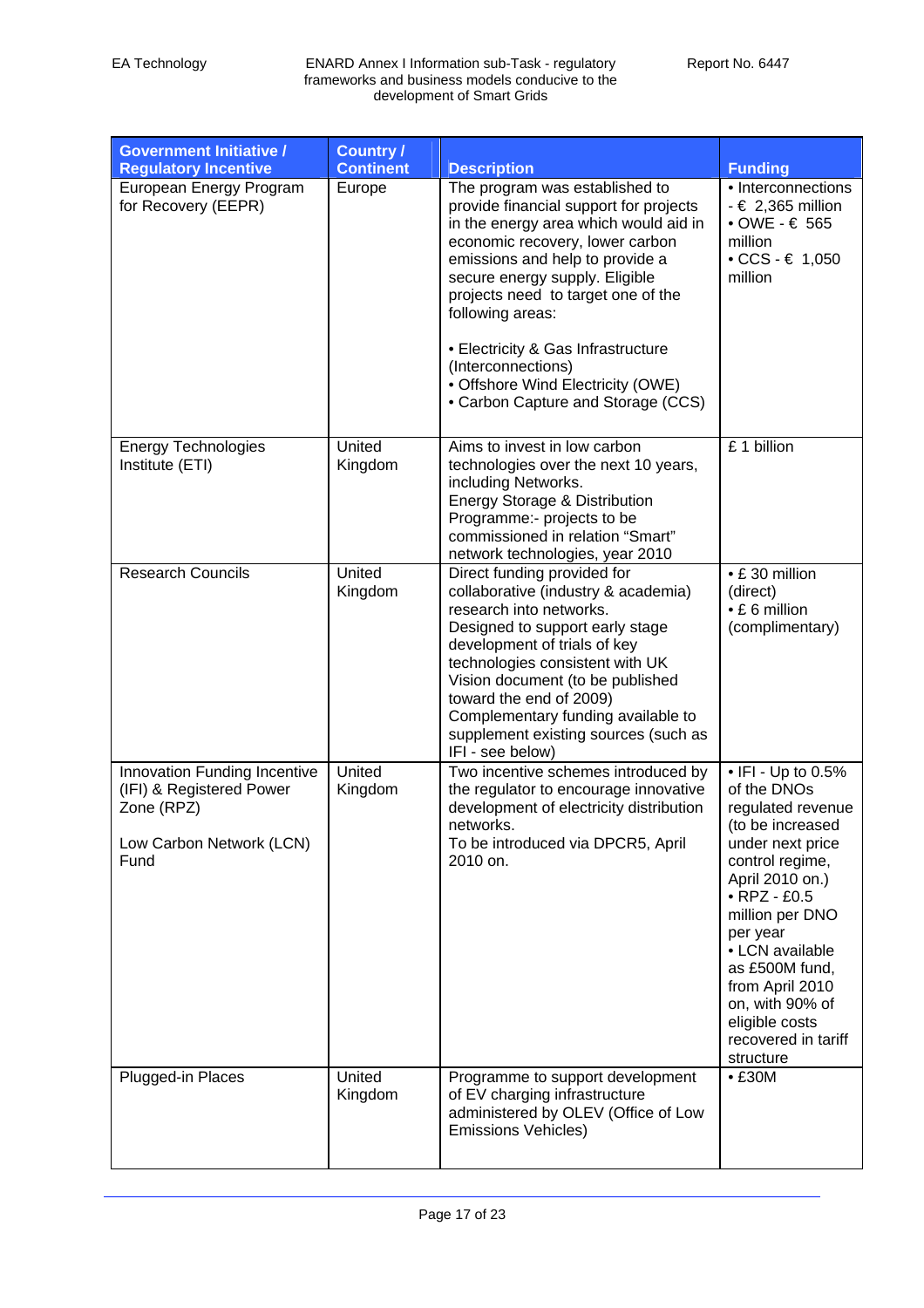The table above highlights some of the major initiatives and incentives covered in the review, which have allowed and/or will provide funding for projects that will aid in the development of Smart Grids. More detailed information is available in Appendix C - Regulation.

## **5.2 Assessment of Future Regulation**

Current regulatory frameworks may have been adequate for the existing grid but a modern grid will require a modern approach. Existing policies designed to promote efficient and prudent expenditure will not support new solutions for new problems or new solutions for old problems.

Some existing policies do encourage innovation however in most cases it is not sufficient to support significant transformation or to mitigate associated risks. Furthermore, some existing policies actually discourage grid modernisation.

For example, system peak related issues are usually solved by investing in additional supply capacity. Under some current policies, this increases the available revenue which is obviously preferable to a demand side solution that would decrease revenue.

Dynamic electricity rates that reflect the real-time cost of electricity would also help to encourage the adoption of demand side solutions. Furthermore, electricity grid in-feed tariffs may also help to increase the penetration of Distributed Energy Resources.

Policies should be developed that incentivise expenditure in areas that provide social and/or environmental benefits but decrease revenue. Decoupling of profit and revenue streams may be a potential solution to this problem<sup>21</sup>.

According to CEER, the ERGEG has plans to publish a document that outlines the Regulators' position on Smart Grids<sup>3</sup>. This position paper will be published toward the end of 2009. Following public consultation, a final decisions document will be developed prepared during 2010.

The UK Low Carbon Transition Plan indicates that the Energy Networks Strategy Group (ENSG) 'Smart Grid working group' has recently commissioned a study on Smart Grids from a UK perspective. The findings of this work will be published toward the end of 2009 and will be used to aid in the development of a UK Smart Grid "vision" document and an associated "roadmap". Likewise, Ofgem's Project Discovery is addressing various security-of-supply aspects in GB energy supply.

 Barriers to Achieving the Modern Grid – NETL – Modern Grid Initiative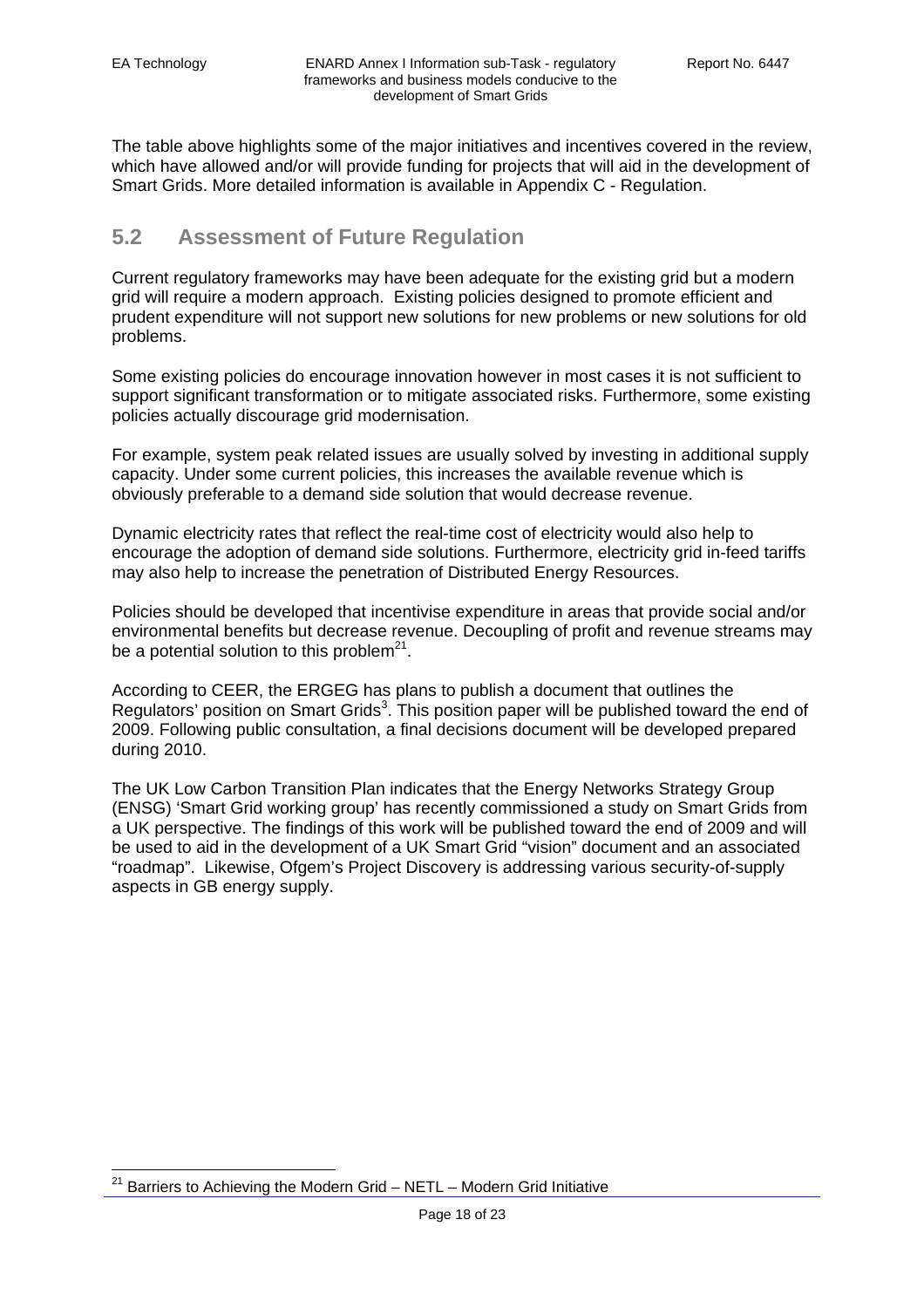# **6 Conclusions**

- **6.1** The Smart Grid is still effectively a concept, albeit presently under serious consideration. As such it does not have a strict or unified definition. Government special purpose vehicles and strategic alliances, in both Europe and the United States, have been working to develop the concept and promote a common vision. Although developed separately, the descriptions coming out of Europe and the United States are quite similar.
- **6.2** The most common descriptions of a Smart Grid are in terms of functionality and therefore encompass a wide range both existing and emerging technologies.
- **6.3** The drivers for the Smart Grid are not dissimilar from those that underpin the existing grid. The Smart Grid retains the existing desires to achieve efficient, reliable, secure and affordable energy supply; however, it must perform against these measures in a modern and changing society. The reduction of adverse impacts on the environment has also become a significant driver in recent times. More recently, the ability for the Smart Grid to provide a platform for economic stimulus has also become a major driver, namely due to the global economic downturn.
- **6.4** The scopes of many of the reviewed trials were limited to the development and demonstration of individual Smart Grid components. Some of the trials involved multiple complementary technologies. However there are very few trials that include a wider range of Smart Grid technologies. A few planned projects were reviewed that intend to demonstrate the majority of Smart Grid technologies.
- **6.5** As the Smart Grid concept tends to encompass both existing and emerging technologies, the perceived benefits are quite extensive. Furthermore, the perceived value chain includes a wide range of stakeholders from Generation to the Customer, Suppliers and Society at large.
- **6.6** There was very little information available on current or proposed Smart Grid business models. Although many of costs associated with the Smart Grid can, in principle, be determined with time and effort, the perceived benefits are not so easy to quantify. This is partly due to the fact that one of the major perceived benefits relies on changes in consumer behaviour, which is difficult to predict. Furthermore, the development and uptake of future technologies and markets will also have a significant influence. Lastly, there is also a great deal of uncertainty surrounding future legislation and policy, particularly concerning the environment.
- **6.7** Given that the perceived benefits span a wide range of stakeholders, one of the major barriers is determining who pays. This problem is particularly difficult when the value chain has been separated. It is however still an issue in countries with vertically integrated electricity supply sectors. Existing regulatory frameworks are also a potential barrier.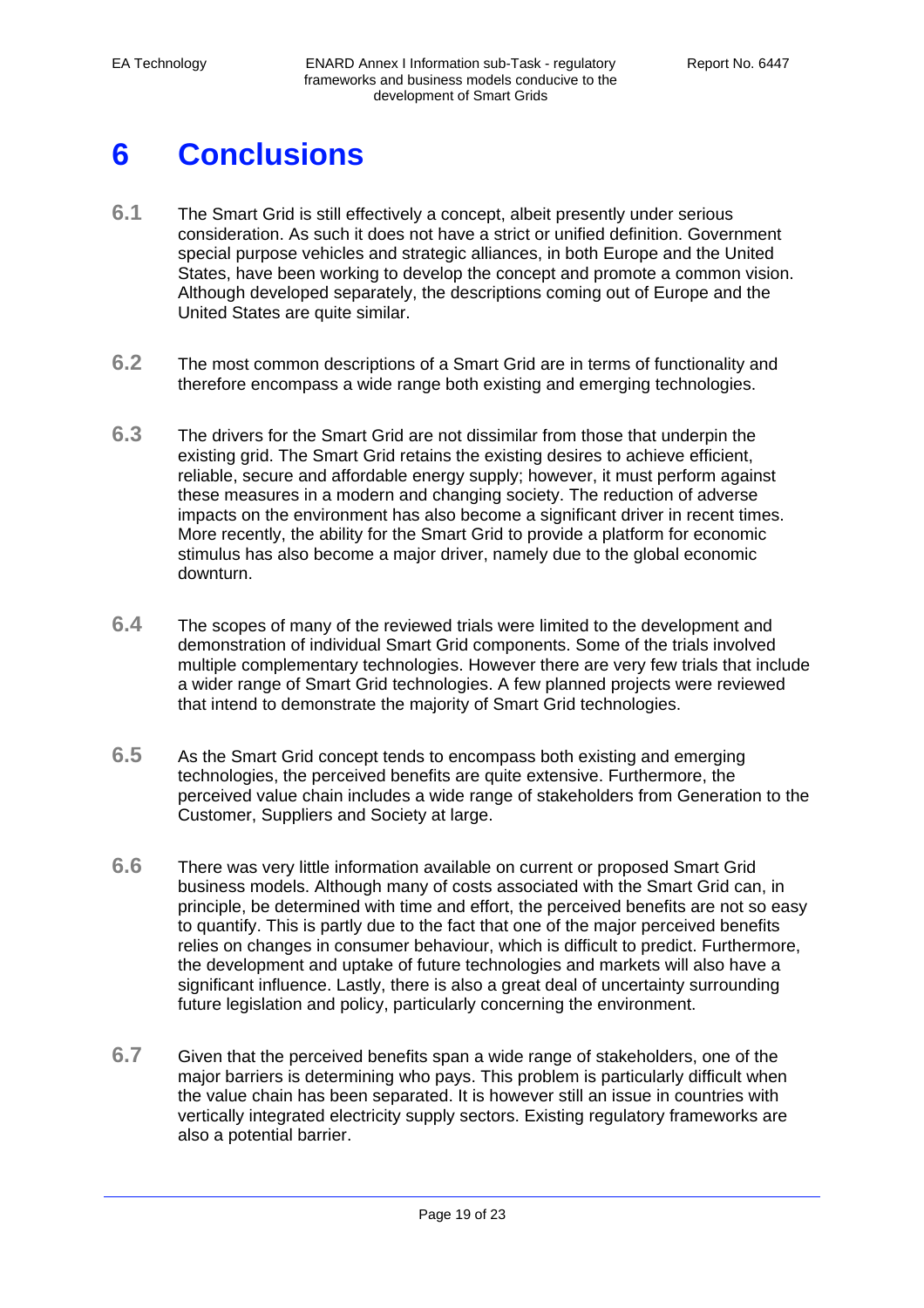- **6.8** In recent times, the Smart Grid has begun to gain support from Governments. This is particularly evident with schemes such as the American Reinvestment and Recovery Act (ARRA) which recently provided almost \$ 4 billion to the development and demonstration of Smart Grid projects.
- **6.9** The majority of projects reviewed were coordinated by Utilities but supported by Government funding. The projects often included additional investments from industry, namely manufacturers and technology providers.

## **7 Recommendations**

The Smart Grid is increasingly becoming an important area of interest internationally and there are a number of organisations and alliances around the world that are helping to develop and promote the Smart Grid concept. That being said, these alliances are typically focused on collaboration at a local, state and federal level. Some of issues are more appropriately dealt with at these levels due to inherent differences in the operational environments; however, there is much to be gained from international collaboration. From the reviewed material there does not appear to be an international forum for information exchange apart from a few conferences.

ENARD includes member countries from multiple continents and therefore bodes well for international collaboration. ENARD Annex I is specifically designed for information collation and dissemination amongst member countries, across a whole range of network related issues.

There is therefore the opportunity available to consider the development of a dedicated "Smart Grids" Annex, within the ENARD Implementing Agreement. Descriptions of the Smart Grid cross a number of existing and emerging technology components. Whilst some of these technology components already have exclusive Annexes, and indeed exclusive IAs; not all of the Smart Grid components are accounted for. A new Annex could be supported by input from existing Annexes and also cover remaining technology components such as distribution automation and smart metering systems. It could also provide a platform for sharing information on new and emerging technologies such as smart appliances and/or electric vehicles.

Another complementary option may be to simply hold a Smart Grids Workshop to allow the ExCo to gauge the level of interest and the potential workload.

Regardless of which option is chosen, the principal recommendations arising from the present work are to: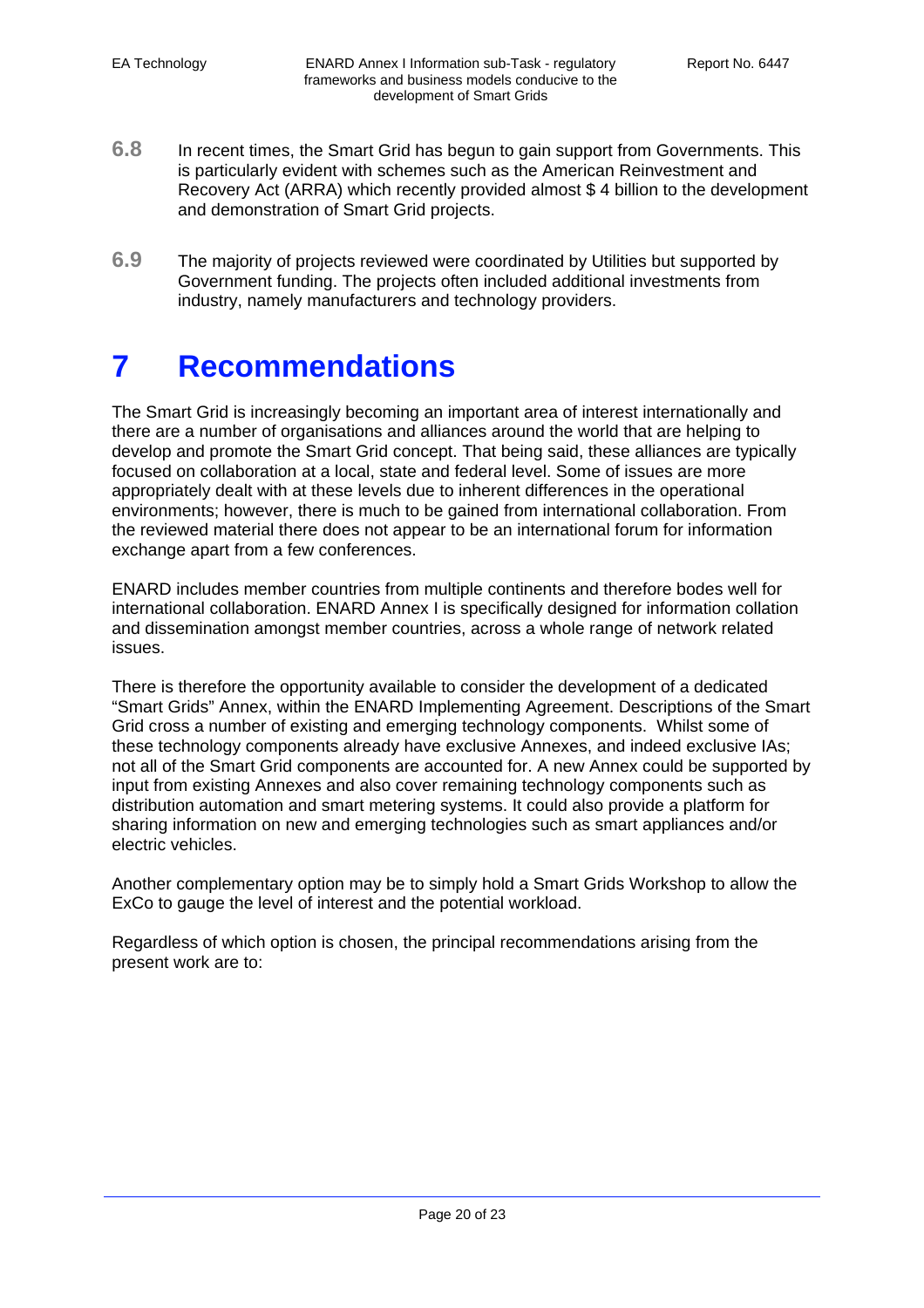- **7.1** Adopt a high level Smart Grid definition based on those described by the European Technology Platform SmartGrids and/or the Modern Grid Initiative.
- **7.2** Create a clear definition for the Smart Grid in terms of technologies, specifically intended for Networks (TSOs & DSOs).
- **7.3** Create a register of all government funding initiatives for total Smart Grids, individual Smart Grid components, and Smart Grid drivers (energy efficiency, carbon emission reduction etc.)
- **7.4** Keep a watching brief on projects that receive funding under various existing government grants (ARRA, NEEI & EEPR).
- **7.5** Keep a watching brief on developments in regulation and legislature.
- **7.6** Promote Regulatory awareness, via
	- the creation of an "essential reading" list for regulators
	- the highlighting of Smart Grids through regulatory responses
	- the invitation of regulatory bodies to Smart Grid working groups
- **7.7** Conduct demonstration pilots / trials, via
	- partnering manufacturers, other DNOs / TSOs, suppliers, government
	- persuing projects with integrated complementary technologies
	- using information from trials to develop sustainable business models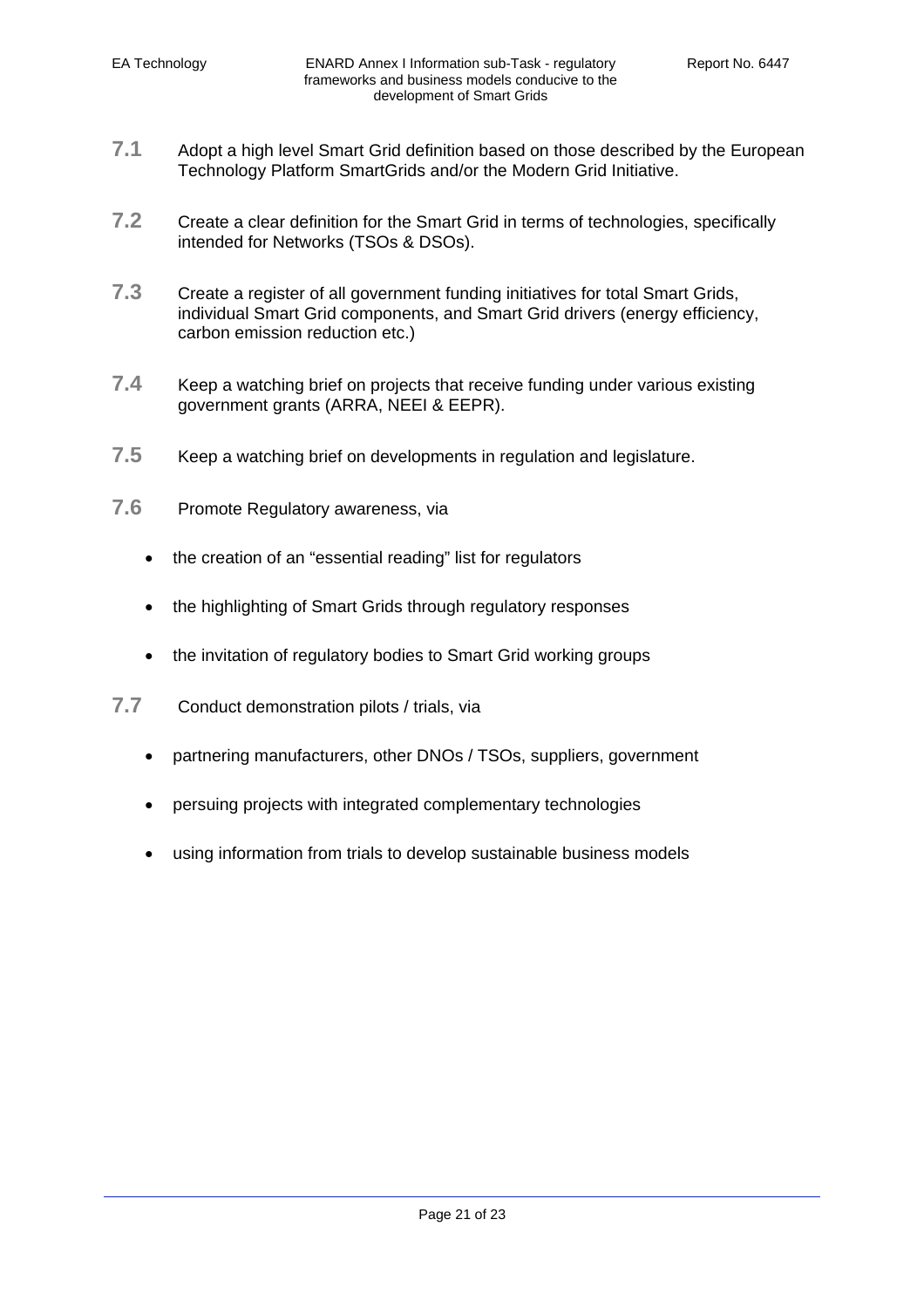# **8 Bibliography**

- "The UK Low Carbon Transition Plan National strategy for climate and energy", a report the Department of Energy & Climate Change (DECC)) – July 2009
- "Smart Grid: Enabler of the New Energy Economy", a report by the Electricity Advisory Council (EAC) - December 2008
- "The Smart Grid: An Introduction", prepared for US Department of Energy (DOE) by Litos Strategic Communication –
- "Modern Grid Benefits" conducted by National Energy Technology Laboratory for US Department of Energy – Office of Electric Delivery and Energy Delivery, August 2007
- "Barriers to Achieving the Modern Grid" conducted by National Energy Technology Laboratory for US Department of Energy – Office of Electric Delivery and Energy Delivery, March 2007
- "National Electric Delivery Technologies Roadmap Transforming the Grid to Revolutionize Electric Power in North America " – US Department of Energy – Office of Electricity Transmission and Distribution, January 2004
- "Grid 2030: A National Vision for Electricity's Second 100 years" US Department of Energy – Office of Electricity Transmission and Distribution, July 2003
- "Integrating New and Emerging Technologies into the California Smart Grid Infrastructure: A Report on Smart Grid for California" a report from The Electric Power Research Institute (EPRI) - December 2008
- "Duke Energy's Utility of the Future: Developing a Smart Grid Regulatory Strategy across multi-state jurisdictions", a report prepared for Duke Energy by KEMA - 2007
- "The US Smart Grid Revolution", prepared for the GridWise Alliance by KEMA December 2008
- "The Smart Grid: Frequently Asked Questions for State Commissions", a report by NARUC, May 2009.
- " Smart Grids and Networks of the Future EURELECTRIC Views", a report by the Union of the Electricity Industry (EURELECTRIC) – May 2009
- "Draft Strategic Deployment Document for Europe's Electricity Networks of the Future", The European Technology Platform SmartGrids – September 2008
- " "Strategic Research Agenda for Europe's Electricity Networks of the Future", The European Technology Platform SmartGrids –2007
- "Vision and Strategy for Europe's Electricity Networks of the Future", The European Technology Platform SmartGrids –2006
- "Towards Smarter Power Networks Lessons Learned from research FP5 projects", European Commission – 2005
- "Smart Grids Scope, History and Prospects Update on Smart Metering Activities Note to GA (V3)", CEER, July 2009
- "Value of Distribution Automation Applications", a report for California Energy Commission (CEC) – Public Interest Energy Research (PIER) Program by Energy and Environmental Economics, Inc. and EPRI Solutions, Inc., April 2007.
- Presentations given at GridWeek, Washington DC, USA, 22<sup>nd</sup> -25<sup>th</sup> September 2008, Washington DC, USA, including:
	- o "SmartGrids Challenges and Opportunities for DNO", Paola Petroni, *Enel Distribuzione, Italy*
	- o "Empowering Customers: EDF Gears Up Nationwide Smart Grid deployment", Richard Schomberg, *EDF*
	- o "JUCCCE China Smart Grid Cooperative", Peggy Liu, *JUCCCE*
	- o "Smart Grid: India", Kumud Goel, *KLG Systel Ltd, India*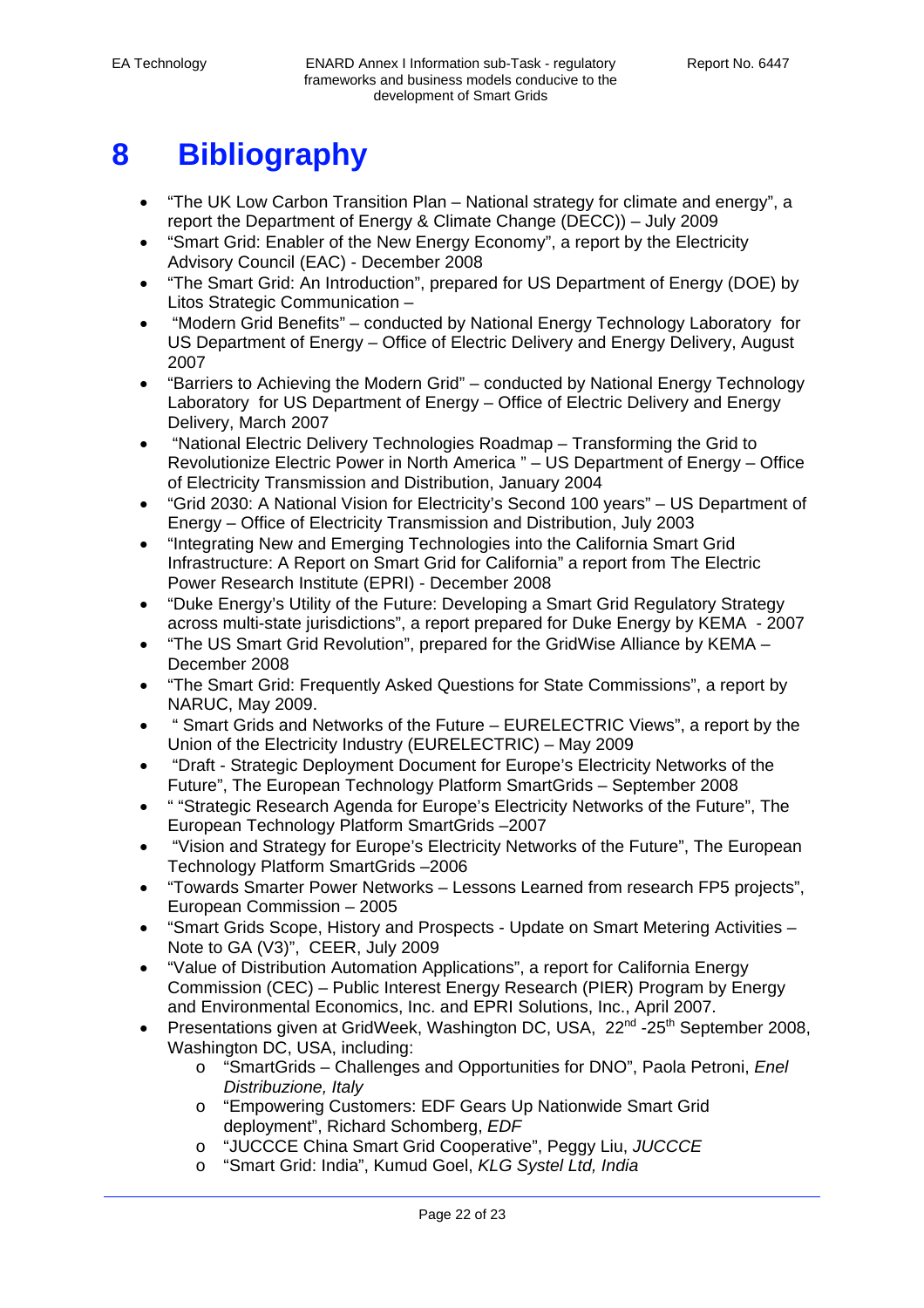- o "Smart Grid from a Customer Point of View", Gale Horst, *Whirlpool Corporation*
- o "Masdar City, United Arab Emirates Project Developments Overview, Smart Grid Applications" Sameer Abu-Zaid, *MASDAR, UAE*
- o "Intelligent Energy Systems Road to Enhancing Energy Productivity", John Wellinghoff, *Federal Energy Regulatory Commission, USA*
- o "The Smart Grid from a Utility Perspective Interfacing with ISO/RTOs" Jim Calore, *Public Service Electricity and Gas, USA*
- o "Advanced Utility Infrastructure (AUI) Achieving a True Smart Grid" Jim Haney, *Allegheny Energy, USA*
- o "PURPA's Smart Grid Standards" Michael Oldak, *Edison Electric Institute, USA*
- Papers submitted for CIRED,  $8^{th} 11^{th}$  June 2009, Prague, Czech Republic, including:
	- o NATIONAL TECHNOLOGY PLATFORM SMART GRIDS AUSTRIA, CIRED 2009 Session 5 Paper No 0032, A Lugmaier, *Siemens AG Austria, Austria* , H Fechner, A*rsenal Research, Austria* , W Prüggler F Kupzog, *Vienna University of Technology, Austria.*
	- o The PEA SmartGrids Framework for Effective Distribution, CIRED2009 Session 5 Paper No 0106, T Meenual, *Provincial Electricity Authority, Thailand.*
	- o TRANSITION TO 'SMART' DISTRIBUTION GRID STRATEGIC PLANNING USING A SCENARIO APPROACH, CIRED2009 Session 5 Paper No 0825, W Du, W A H Thissen, E Pruyt & W Walker, *Delft University of Technology, Netherlands* , J G Slootweg, *Enexis B V, Netherlands.*
	- o INFORMATION PROVISION FOR SMART DISTRIBUTION, CIRED2009 Session 6 Paper No 0626, B Buchholz, *VDE/ETG, Germany* , H Frey, *EnBW AG, Germany* , J Stein, *ZVEI, Germany.*
	- o SMART DISTRIBUTORS NEED ROBUST ENERGY SCENARIOS, CIRED2009 Session 6 Paper No 0750, A Even, *Even Consults SCS, Belgium.*
	- o Optimising distribution operation, control and development by using AMM data and infrastructure, Session 6 Paper No 0385, O Devaux & P Bredillet, EDF R&D, France, F Gorgette & C Auneau, ERDF, France.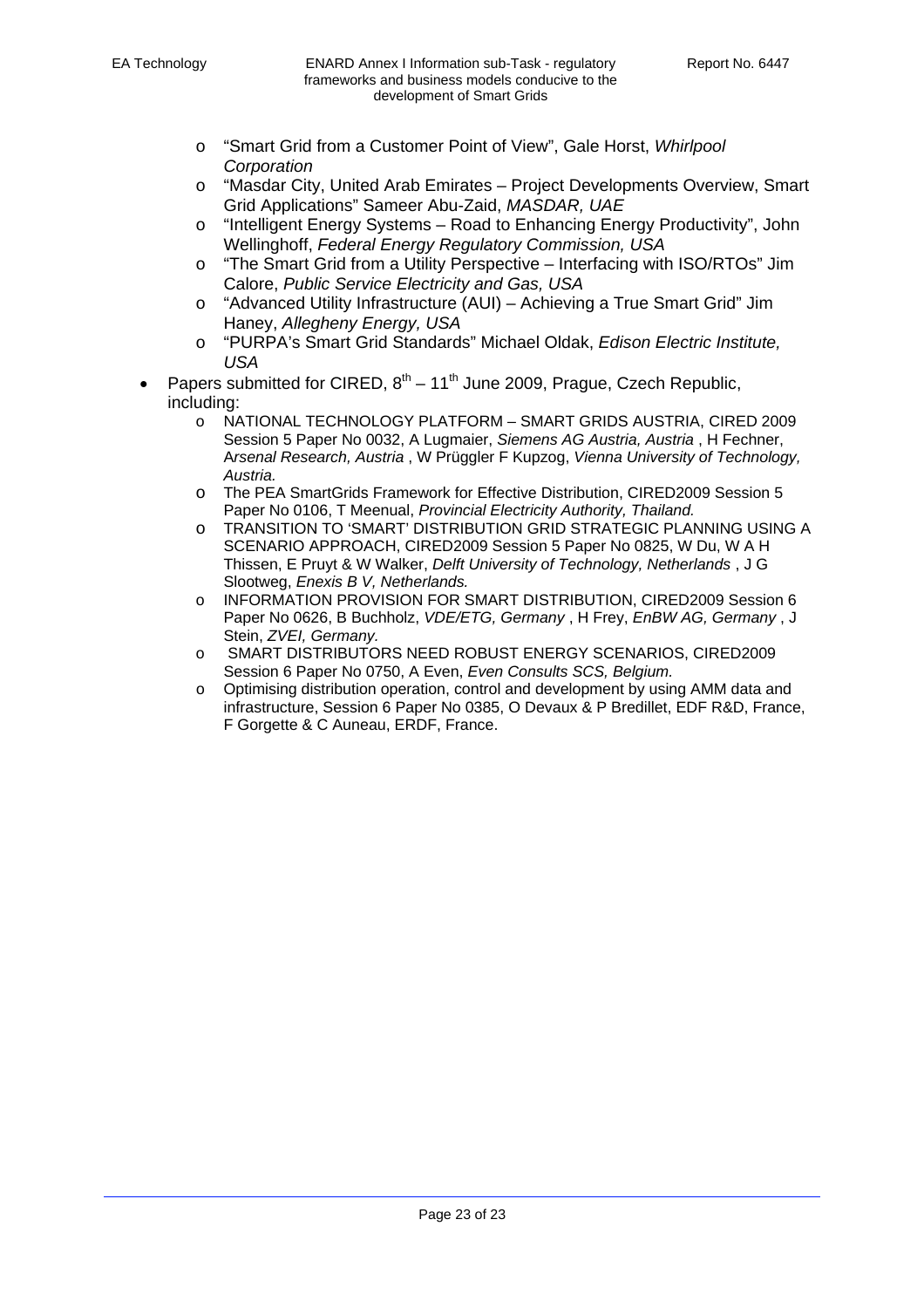# **Appendix A – Trials & Technologies**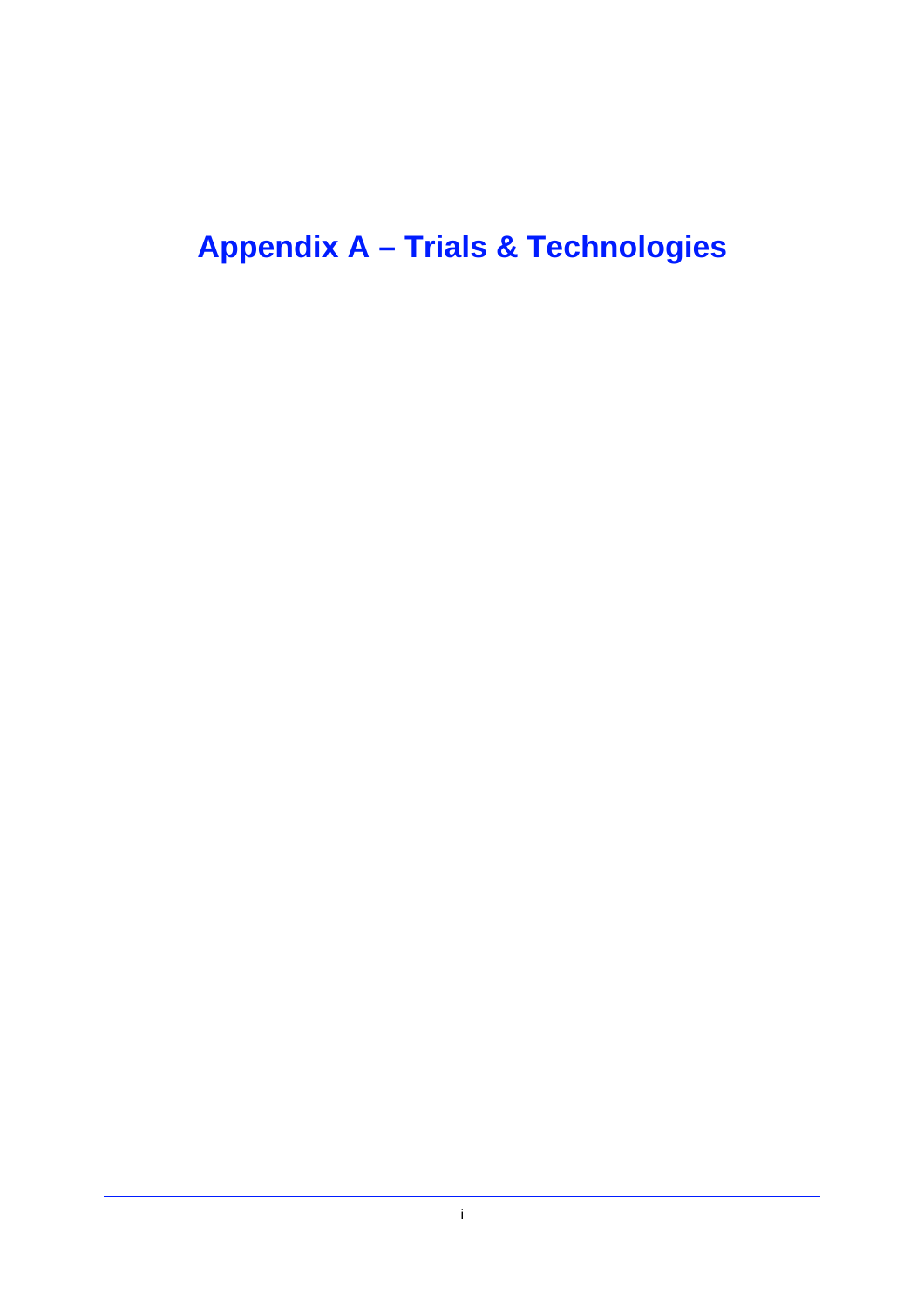## **Active Network Management Technologies**

## **MEREGIO, Energie Baden-Württemberg (EnBW), Germany**

MEREGIO (Minimum Emission REGIOns) was one of the six winners of the E-Energy<sup>22</sup> competition in Germany. The focus of this project was to develop a "Minimum Emissions" certification procedure which is used as a tool to represent the effectiveness of energy efficiency and greenhouse gas emission reductions schemes within the certified region. The project utilises an extensive information and communications infrastructure to facilitate communication and control between infrastructure and the E-energy market place, which consists of the three major components:

- Producers of electricity
- Fnd customers
- Intermediaries coordinating energy demand/supply and complementary services

The pilot project launched in Karlsruhe/Stuttgart region consists of 1000 households and industrial consumers equipped with smart meters with remote read functionality. The consumers also have access to a display unit which displays the price of electricity and allows consumers to adjust their consumption patterns based on these prices. The pilot includes 150 generators and 50 storage systems.

The pilot will be used to understand the interactions between the three major components and will use its findings to:

- Develop emission certification concept
- Optimize spinning reserves with battery storage
- Reduce transmission losses with local production
- Demand response -real time price information
- Optimize consumption –home automation

Project Stakeholders include:

- Energie Baden-Württemberg AG (EnBW)
- ABB AG Network Manager Energy management platform
- IBM Deutschand GmbH CORE system data handling
- Systemplan Engineering GmbH
- Universitie of Karlsruhe (TH)
- SAP AG

**Model City of Mannheim, MVV Energie AG, Germany** 

The Model City of Mannheim project was also one of the selected winners of the E-Energy competition. The aim of the project is to develop an E-Energy marketplace that allows for

  $22$  "E-Energy: ICT Based energy system of the future" is a competition launched by the Federal Ministry of Economics and Technology in Germany. http://www.eenergy.de/de/143.php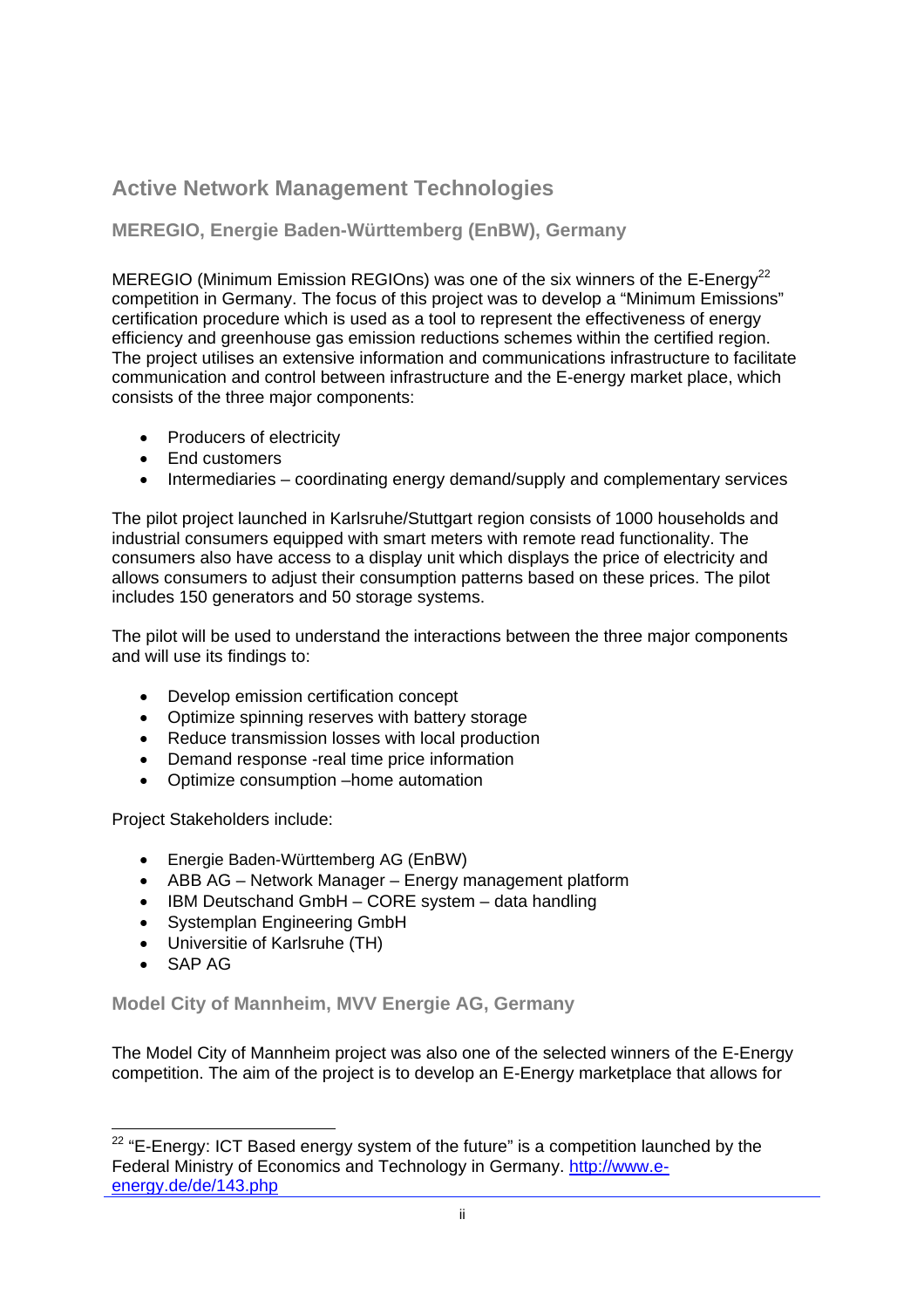more efficient supply and consumption of electricity, water and gas. It also aims to facilitate the integration of renewables and decentralised energy.

The project involves 3000 consumers with 300 Whispergen micro-CHP generators. The coordination of information, consumption and generation is accomplished through three major systems: Power PLUS, Energibutler and CORE. The Mannheim area was already extensively equipped with broadband power-line (BPL) communication systems and so it was quite affordable to extend the existing infrastructure with Power PLUS BPL communications system. Energiebutler is an energy management system which is used to control heating, appliances and generation. Consumers are also able to view real-time consumption and price information and also modify the consumption of their electrical loads based on prices. The data handling function is provided by the CORE platform.

Project Stakeholders include:

- MVV Energie AG
- DREWAG Stadtwerke Dresden GmbH
- IBM Deutshcland GmbH– CORE data handler
- Power PLUS Communications AG PLC Communication System
- Papendorf Software Engineering GmbH
- University of Duisburg-Essen

## **Skegness & Fens Registered Power Zone, Central Networks, United Kingdom**

Central Networks, a UK Distribution Network Operator, developed an innovative way to allow the connection of new generation assets without exceeding existing network capacity. This project was supported through the UK energy regulator, Ofgem, under their Registered Power Zone (RPZ) incentives (see Appendix C – Regulation). Under the incentive scheme the project was considered to meet the novel system operation/control criteria and included active export control, real time load measurement and dynamic circuit ratings.

The amount of renewable generation that was requesting connection in a particular Skegness & Fens network area exceeded the capacity of the two existing 132kV (227MW) circuits. There was 191MW of existing wind generation in the area and a further 77.5MW of formal requests for connection. The Central Networks RPZ application for this area proposed the development of a control system that maximised the output of generation without exceeding the circuit ratings.

Central Networks developed novel software that extended the functionality of their existing ENMAC system. The scheme uses real time measurement of current and voltage in all circuit elements to action generation groups according to predefined thresholds. The system also uses real time ambient temperature and load readings to determine the dynamic circuit ratings and hence the available generation capacity (dynamic circuit rating minus the current load).

The cost of this solution was much less than the cost of the alternatives, re-conductoring the existing circuits or establishing a new circuit.

### **ADDRESS, Europe**

The project title "ADDRESS", represents an **A**ctive **D**istribution network with full integration of **D**emand and distributed energy **RES**ource**S**. The project aims to enable active demand by developing technical solutions at the consumer and power system levels along with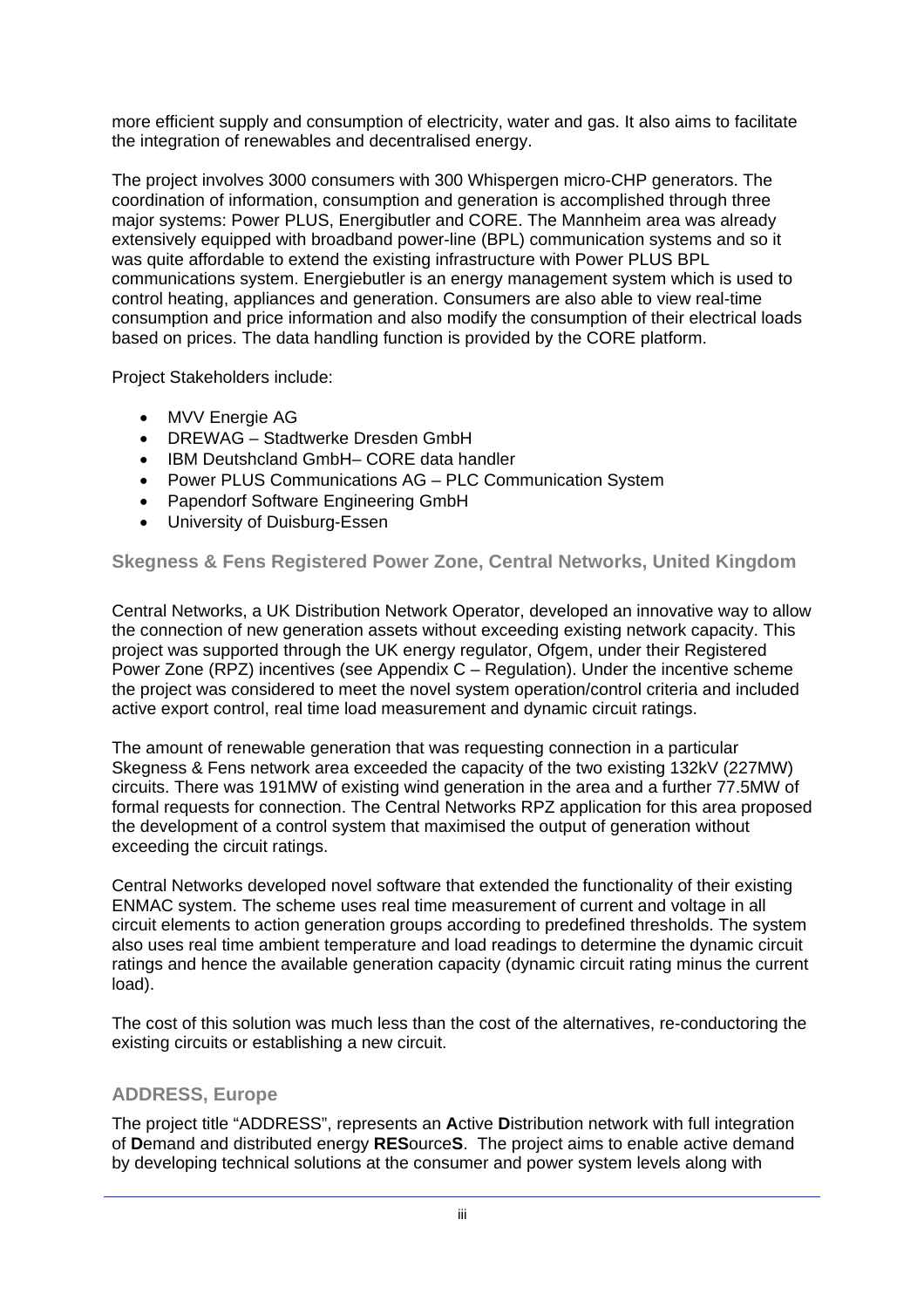proposing recommendations and solutions to remove potential barriers. A key aspect of the project is to understand and develop the interactions between key components:

- **Consumers**
- Energy Aggregators
- Markets & Contracts
- DSOs
- TSOs
- Centralised Generation
- Ancillary & Balancing Services
- Distributed Generation
- Renewable Energy Sources
- Retailers
- Traders

The project is an Energy related Seventh Framework Programme (FP7) under the "Development of interactive distribution networks". The project involves a consortium of 25 partners from 11 European countries:

- Research: University of Manchester, Universidad Pontificia Comillas, Università di Siena, Università di Cassino, ENEL Produzione, VTT, VITO, Fundación Labein, KEMA, Consentec;
- DSO and TSO: ENEL Distribuzione, EDF Energy, Iberdrola Distribución Eléctrica, Vattenfall
- Energy supply and retail: EDF-SA, ENEL Distributie Dobrogea
- Electric equipment manufacturers: ABB, Landis+Gyr, ZIV
- Home appliances and white goods manufacturers, consultants: Philips, Electrolux, RLtec
- Communication and ICT providers: Ericsson España, Alcatel, Current

This project was recently covered in the ENARD Annex I Workshop on "Communications & Control" and further information is available from the Workshop proceedings.

## **Cell Controller Pilot, Energinet.dk, Denmark**

The Cell Controller Project was developed to help tackle the issue of controlling a network with 25% variable energy sources, as is present in Denmark. The project uses layered control hierarchy and distributed agent technology which allows parts of the network to be treated as a single entity or a "virtual generator". The layered control hierarchy consists of :

- Level 0 Units (Generators, Wind turbines etc)
- Level 1 Assets (with multiple subordinate Units)
- Level 2 60/10kV stations (with multiple subordinate Assets)
- Level 3 150/60kV stations (with multiple subordinate 60/10kV stations)
- Level 4 Distribution Company / DSO (with multiple subordinate 150/60kV stations)
- Level 5 Energetik.dk / TSO (with multiple DSO)

The project has just completed the first phase of three. The first phase demonstrated Level 3 control of a virtual power plant consisting of various distributed generators and two 60/10kV substations. The project also successfully demonstrated islanded operation through the use of synchronous condensers and secondary load controllers.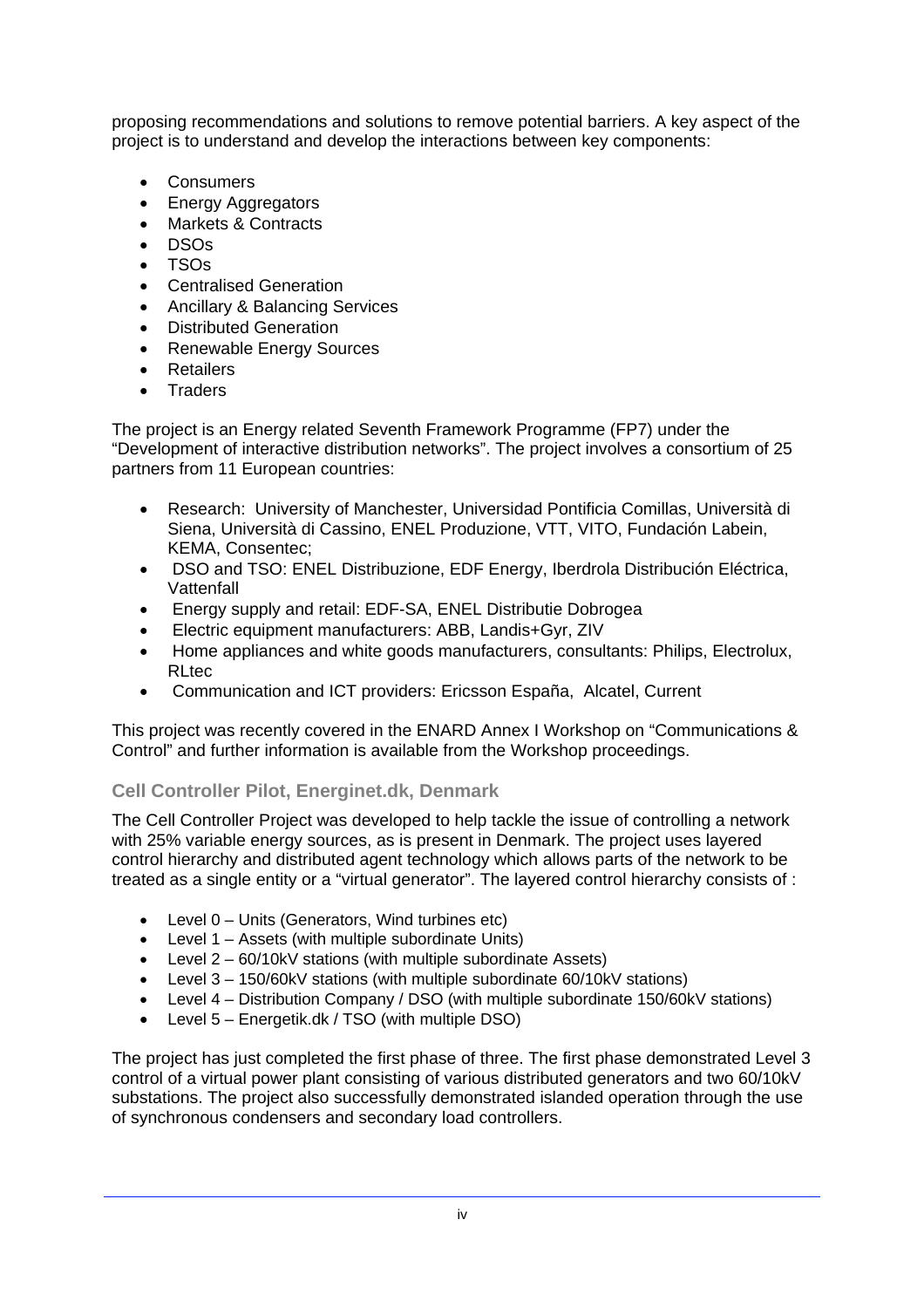This project was also covered in the ENARD Annex I Workshop on "Communications & Control" and again further information is available from the Workshop proceedings and associated presentations.

## **FENIX, Iberdrola, Europe**

The FENIX project represents **F**lexible **E**nergy **N**etworks that **I**ntegrate the e**X**pected 'energy evolution'. This FENIX concept was developed to aid with the integration of distributed energy resources (DER). The approach involves aggregating DER to create both technical and commercial virtual power plants (TVPP & CVPP). The four major objectives of the project are:

- analysis and characterisation of the capabilities of distributed generators and loads and associated aggregation aspects;
- development of economic and regulatory framework and complementary business models;
- development of Information and Communications Technology (ICT) architectures; and
- demonstrations of the FENIX concept in practice.

The project was coordinated by Iberdrola and included a range of stakeholders including other utilities, manufacturers and universities. The project partners are:-

- Areva T&D Energy Management Europe
- $\cdot$  FCRO SRL
- EDF Energy Networks
- Electricité de France
- Energy Research Centre of the Netherlands
- Fundación Labein
- Gamesa
- Groupment pour inventer la distribution électrique de l´avenir
- Iberdrola SA
- Imperial College London
- Institut für Solare Energieversorgungstechnik
- Verein an der Universität Kassel e.V.
- Korona Inzeniring DD
- National Grid Transco
- Povry Consulting Ltd
- Red Eléctrica de España SA
- ScalAgent Distributed Technologies
- SIEMENS Aktiengesellschaft Öst
- The University of Manchester
- Vrije universiteit Amsterdam
- ZIV PmasC SL

FENIX is a sponsored by the European Sixth Framework Programme (FP6) under "New technologies for energy carriers – Electricity". Through FP6 the FENIX project has funding of up to  $\in 7.8$  million.

This project was also covered in the ENARD Annex I Workshop on "Intelligent Distribution Networks, micro-Grids and Active Network Management" and again further information is available from the Workshop proceedings and associated presentations.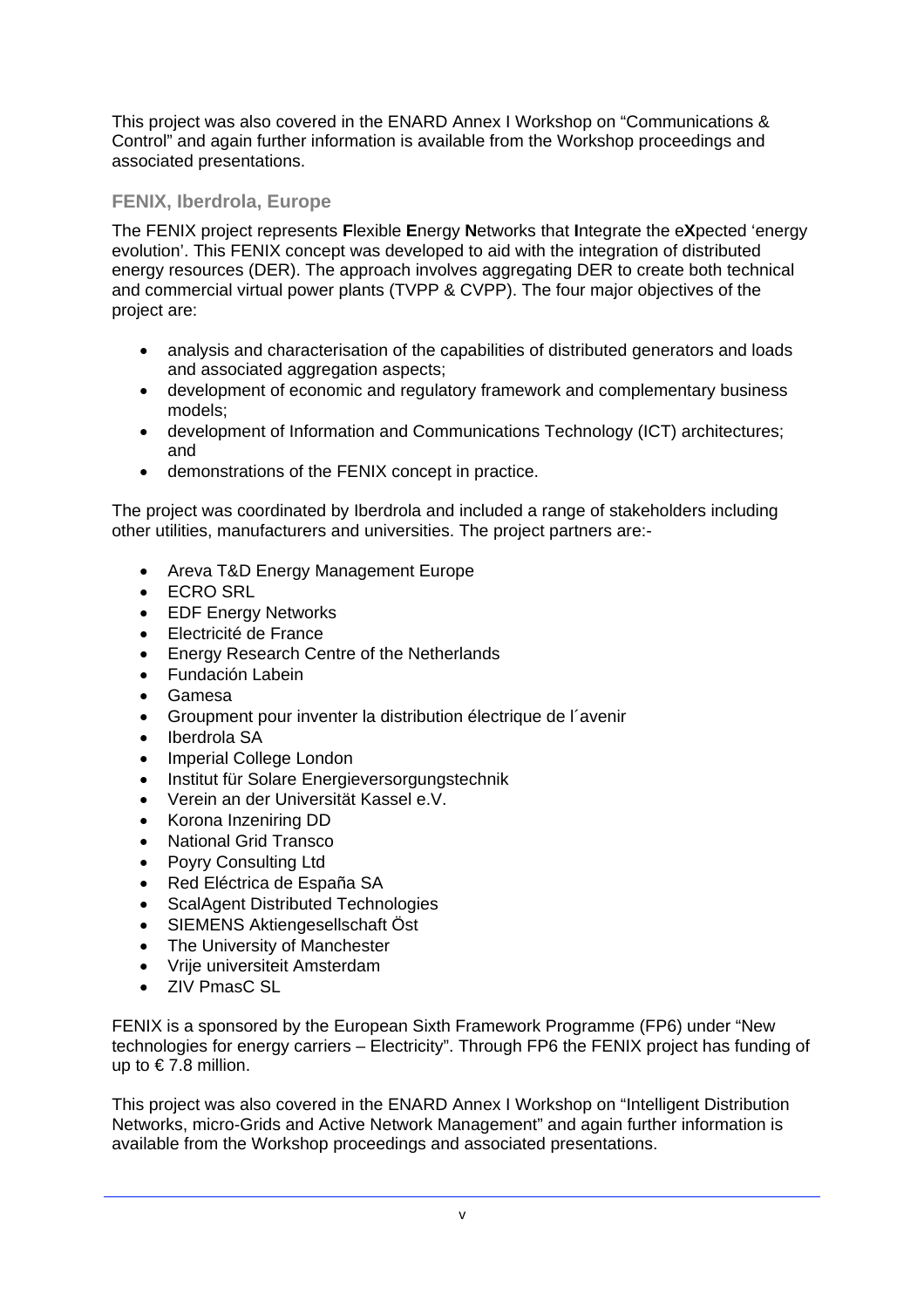## **Automatic Meter Management Technologies**

## **SmartMeter, Pacific Gas & Electric (PG&E), United States**

The SmartMeter project in Pacific Gas and Electric began in 2006 and the objective is to replace all existing meters with SmartMeters by the end of 2011. PG&E is currently deemed to have the largest rollout of smart meters than any other utility in the US, with approximately 2.3 million electricity and gas meters installed by April 2009 $^{23}$ . By the completion of this project, this figure will grow to approximately 9.8 million meters comprising approximately 5.3 million electricity meters and 4.5 million gas meters.

Initially the installed smart meters used a combination of both Radio Mesh and Power-line carrier for communications. However, the preference going forward is to communicate via two-way Radio Mesh communications network. The SmartMeters record electricity consumption in hourly intervals and then transmit this data to PG&E. The data is sent to access points via a mesh network consisting of repeaters and other meters. The data is aggregated and encrypted at the access point and sent back to PG&Es head-end system via a commercial third party secure cellular network. The meters can be remotely upgraded if further functionality is required in future.

Project Stakholders include:

- Landis+Gyr next generation FOCUS™ advanced metering infrastructure (AMI)
- General Electric Meters
- Silver Spring Networks communication cards in meters and radio infrastructure.

## **Telegestore, ENEL, Italy**

The Telegestore project is one of the largest implementations of Active Meter Management n the world and is fully operational on over 30 million customers throughout Italy. Telegestore was implemented by Italy's largest power company, ENEL, who is involved with generation, transmission, distribution and supply.

The Smart Meters communicate via Power-line Carrier to data concentrators situated on MV/LV transformers. These concentrators then communicate with a central control centre via GSM/GPRS or PSTN or Satellite TCP/IP. The central AMM system gathers data from the concentrators and manages the overall system.

The major benefits of the Telegestore rollout were described as:

- Invoices on Real Consumption
- Remote Contract Management
- Tailored Tariffs
- Savings in Billing
- Pre-payment of accounts
- Easier free market development and management
- Peak shaving

- **Energy efficiency and**  $CO<sub>2</sub>$  **reduction**
- Reduction of commercial and technical losses

This project was recently covered in the ENARD Annex I Workshop on "Communications & Control" and further information is available from the Workshop proceedings and associated presentations.

<sup>&</sup>lt;sup>23</sup> http://www.pge.com/about/news/mediarelations/newsreleases/q2\_2009/090414.shtml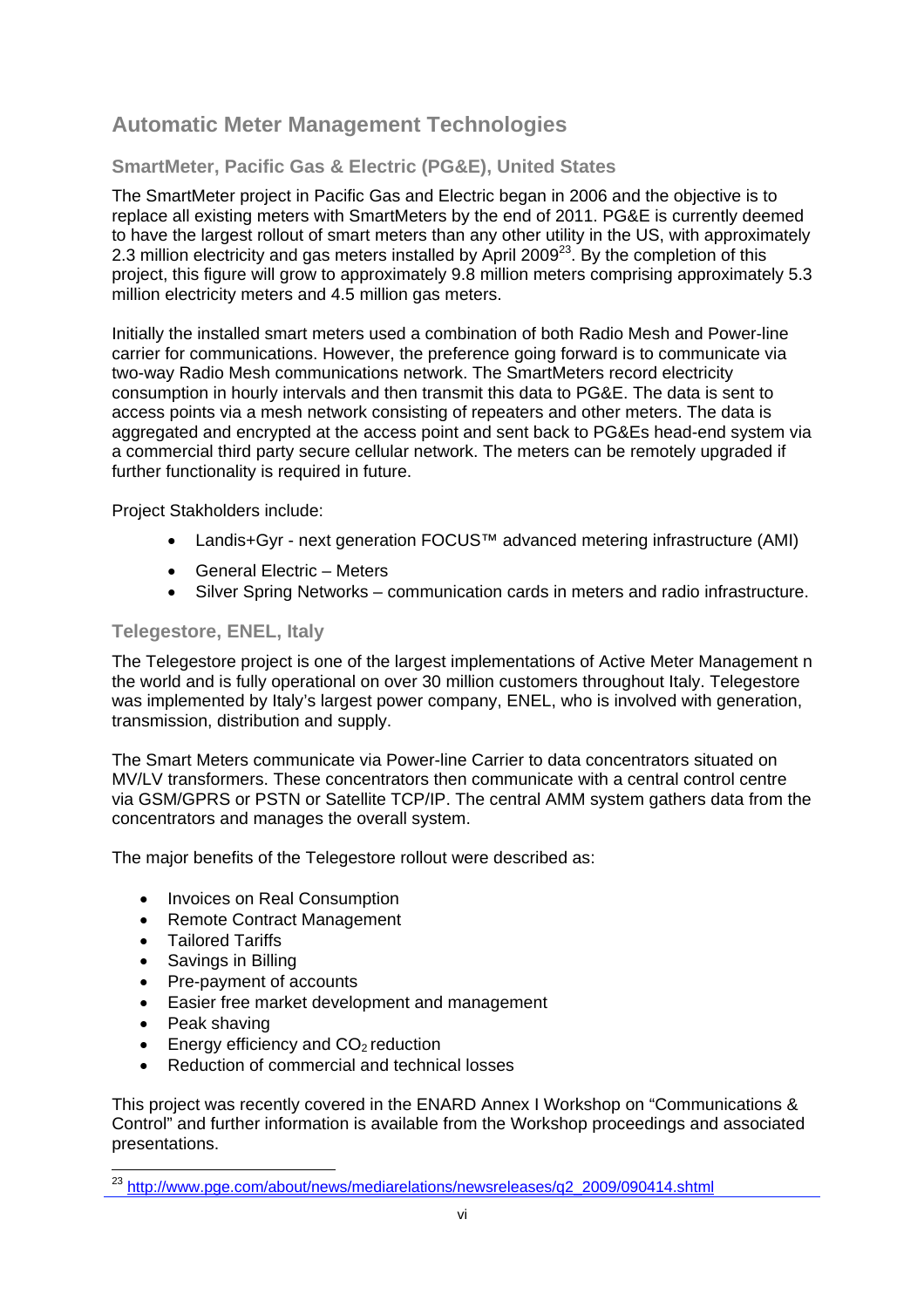## **The South Bend Pilot, American Electric Power (AEP), United States**

Toward the end of 2008, AEP began the rollout of their gridSMART technology to around 10,000 of the customers in South Bend, Indiana. The gridSMART project is aimed at:

- Reducing energy losses in distribution equipment
- lowering operating costs
- providing new services to customers
- allow customers to have more control over energy consumption and associated costs

The pilot aims to modify consumer energy consumption patterns by providing time-of-day rates. The participants are able to view their consumption history via AEP's website. 500 customers have also allowed AEP to control central cooling systems during summer periods via adjusting the thermostat. Finally, the enhanced loading information and extensive communications infrastructure will allow AEP to install and test out new equipment on the distribution arid.

The experiment cost approximately \$ 7 million and was approved by the regulator, Indiana Utility Regulatory Commission. The South Bend pilot is the first stage in a planned rollout of smart meters to AEP's entire service area, approximately 5 million metering points. The trial will provide information on the costs/benefits of large scale roll-out, which will support the case to attain regulatory approval for cost recovery.

## **Smart Meter Rollout, CitiPower & Powercor, Australia**

The Victorian Government is the first State in Australia to mandate the rollout of Smart Meters. CitiPower and Powercor operate separate electricity distribution networks in Victoria but share the same owners and together represent over 40% of the network in the state. In early June 2009, CitiPower and Powercor announced their plans for a rollout of smart meters to all customers, over 1.1 million meters. The planned 4-year rollout is due to begin in late 2009 and is intended to be complete by 2013.

The smart meters will record energy consumption in half-hourly intervals. The data will be sent via wireless radio mesh networks to the respective DNOs. The data will be processed by the DNOs and forwarded on to retailers. The new metering package will include an inhome display to to provide real-time energy consumption and price information. It is also planned to introduce time-of-use tariffs in 2010.

The new meters will be owned, operated and maintained by the distribution network operators. The cost of the meter rollout will be recovered on behalf of the DNOs through electricity bills and will be spread over a 15 year period.

Project Stakeholders include:

- CitiPower & Powercor Australia DNOs
- Landis + Gyr Smart Meters and Meter Management Software
- PRI Smart Meters
- Silver Springs Networks Communications Infrastructure & Devices, Software for Integration into DNO systems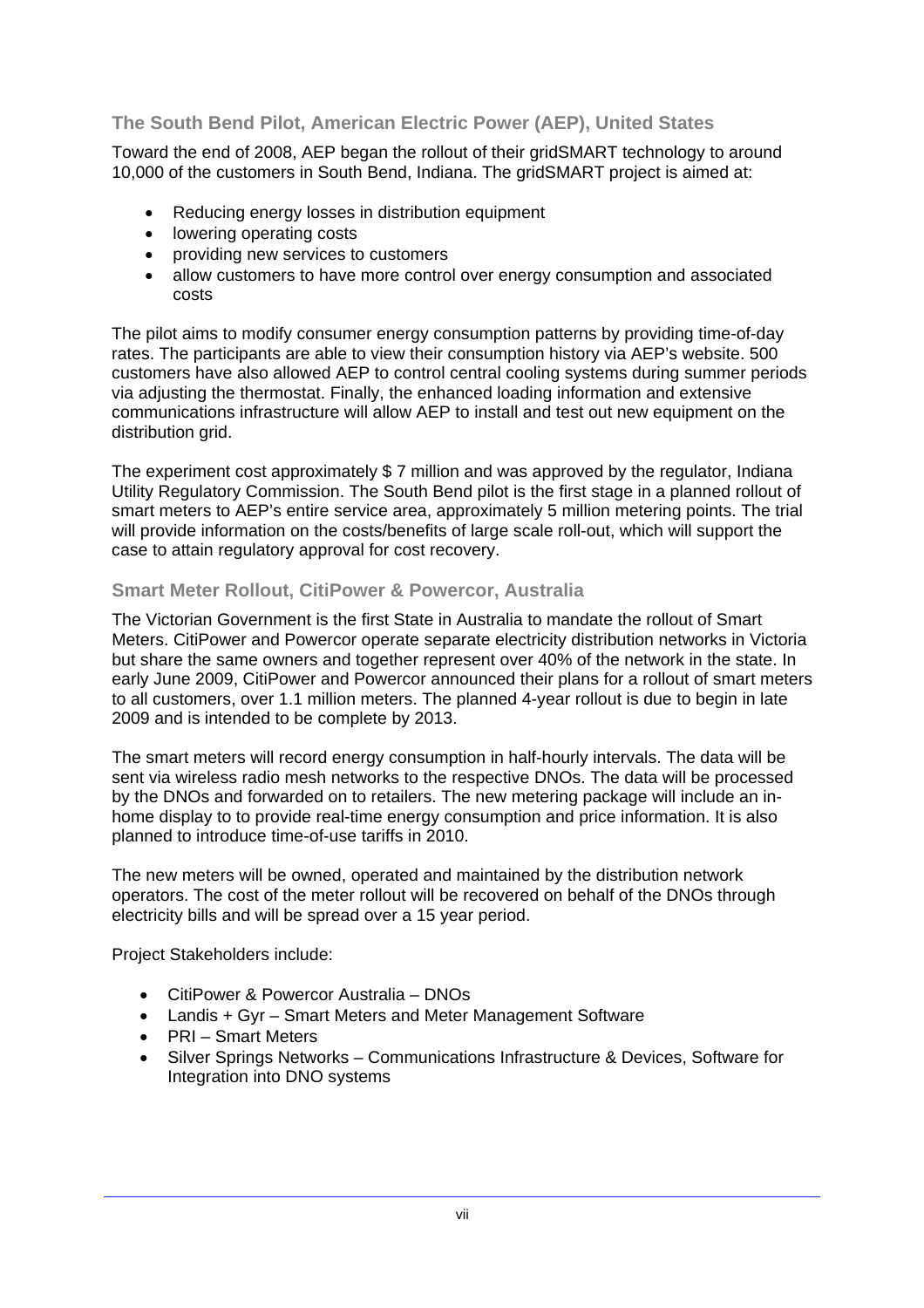## **Smart Meter Rollout, Toronto Hydro Electric System Limited & Hydro One, Canada**

The Smart Meter rollout in Ontario is driven largely by the ageing infrastructure, with the majority of the current infrastructure to be replaced by 2025. This includes the replacement of approximately 80% of the current generation assets due to both asset retirement and additional capacity requirements. To help address this challenge, Toronto Hydro & Hydro One are aiming to encourage more efficient energy consumption and a reduction of total energy consumption. To achieve these changes in consumer behaviour, a large scale rollout of smart meters has been implemented along with proposed time-of-use (TOU) tariffs.

The meters record energy consumption on an hourly basis. The meter then communicates to meter data collectors either by public networks, wireless mesh radio or the Internet. These data collectors provide the information to network operational systems. The operational systems interface with a consumer web portal along with customer information & billing systems. The Ontario Government's current plan is to have a centrally located meter data repository, which will also interface with operational systems.

By the end of May 2009, Toronto Hydro had successfully installed over 600,000 meters. The aim of the project is to have smart meters installed in all homes and businesses by the end of 2010. By the end of May 2009, Hydro One had installed close to 900,000 meters and also plan to have all meters for all customers (approximately 1.2 million meters) by 2010.

Project Stakeholders include:

- Toronto Hydro Electric System Limited
- Hydro One
- powerWISE

## **Other Smart Grid Technologies**

**Energy Storage System Program, Department of Energy (DOE), United States** 

The Energy Storage Systems (ESS) Research Program is run by Sandia National Laboratories<sup>24</sup> and is part of the Office of Electricity Delivery and Energy Reliability (OE) at DOE. The ESS program is long standing and has a number of projects currently underway<sup>25</sup>. One project involving flywheel technology is discussed later in this section. The Program involves collaboration with industry and government bodies, and currently has a string of projects through two major collaborative efforts:

- Californian Energy Commission (CEC) / DOE Collaboration on Energy Storage
- New York State Energy Research and Development Authority (NYSERDA) / DOE Joint Energy Storage Initiative

The ESS program is aimed at developing advanced energy storage technologies and systems to increase the reliability, performance and competitiveness of electric generation, transmission and use in utility tied and off-grid systems.

<sup>&</sup>lt;sup>24</sup> http://www.sandia.gov/ess/index.html

<sup>25</sup> http://www.sandia.gov/ess/About/docs/fy09qu2\_ext.pdf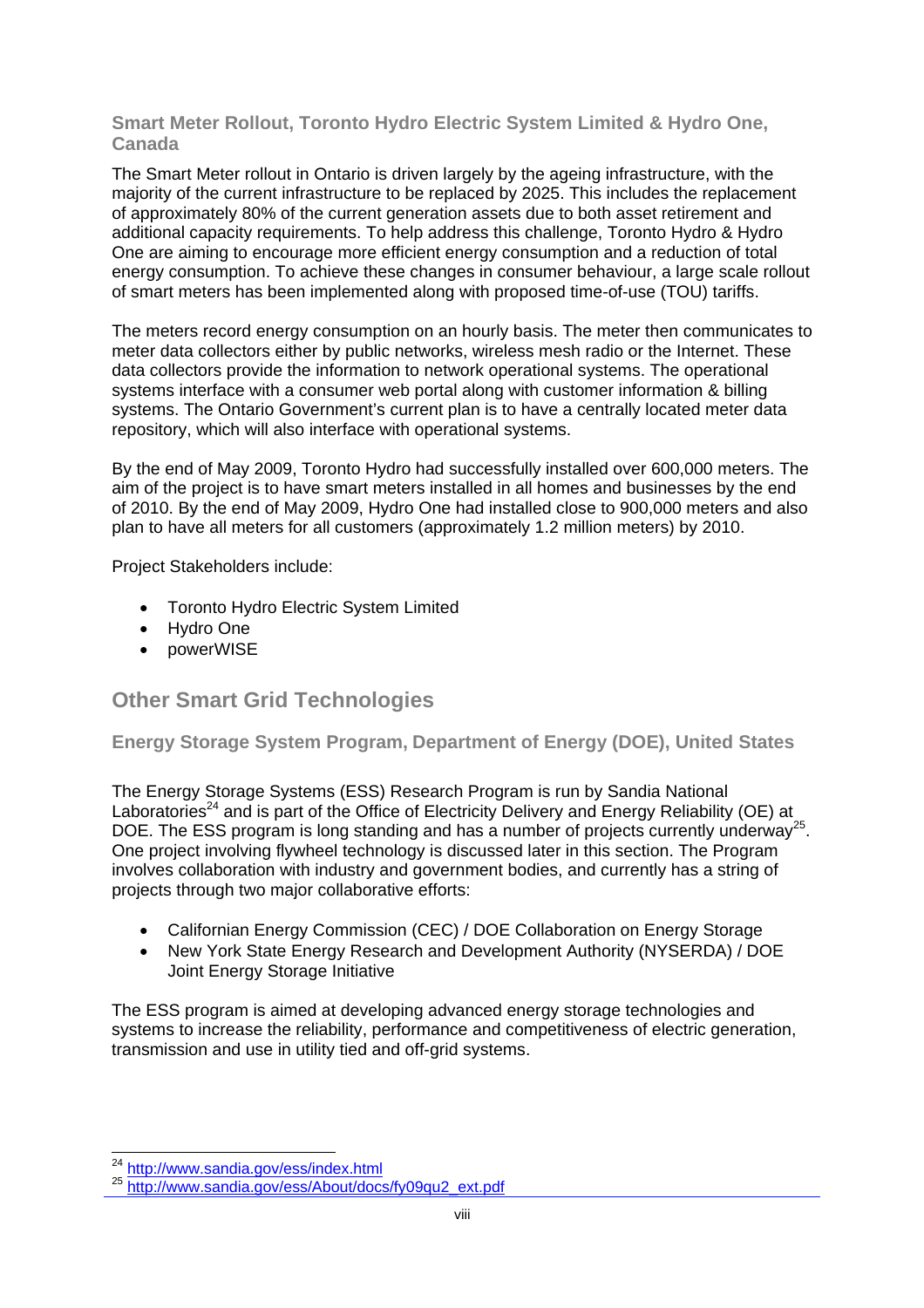## **HVDC Light, ABB**

HVDC (High Voltage Direct Current) Light was introduced by ABB in 1997 and is an example of existing technology rebadged as Smart Grid technology. A key characteristic of HVDC Light is its ability to stabilise the AC voltage at its terminals which makes it ideal for the connection of volatile generation sources such as wind. Furthermore, this technology is more cost-effective for long distance connections, which makes it a particularly attractive for the connection of offshore Wind Farms. HVDC Light systems also claim to have reduced impacts on the environment due to neutral electromagnetic fields, use of oil-free underground cables and compact converter stations.

The HVDC Light technology is currently in commercial applications at a number of sites around the world, including:

- Long underground cable link (70 km Gotland HVDC Light) from a wind park ("Gotlight", Sweden)
- Nord E.ON 1 (128km submarine, 75km underground cable) from offshore wind park (due to commence operations in late 2009)
- Long underground cable links (59 km Terranora interconnector & 180 km Murraylink) between different grids (Australia)
- Undersea cable link (40 km Cross Sound Cable) to Long Island (NY, USA)
- Long undersea cable link (70 km Troll A) to feed power to an offshore gas production platform (Norway)
- Interconnection of different grids (Eagle Pass)(USA)

## **Smart-A, Smart Residential Appliances, Europe**

The Smart-A project is aimed at identifying any potential benefits that might be gained from the coordination of smart appliances and generation at both a local and network level. The project is broken down into various work packages:

- Synergy Potential of Smart Appliances
- Local Energy generation Networks
- Energy Networks
- Consumer Acceptance
- Overall Potential
- Strategies

The project is supported under the European Commissions "Intelligent Energy - Europe" programme.

### **Grid Friendly Appliance (GFA) Project, Pacific Northwest National Laboratory, United States**

The Grid Friendly Appliance (GFA) Project<sup>26</sup> was one of two major projects carried out under the Pacific Northwest GridWise Testbed Demonstration projects $^{27}$ . The other part of this project was the Olympic Peninsula Project Demand Response demonstration. The GFA controller developed by PNNL was central to the demonstration project, allowing household appliance loads to be adjusted in response to system underfrequency events.

The project involved:

<sup>&</sup>lt;sup>26</sup> http://gridwise.pnl.gov/docs/gfa\_project\_final\_report\_pnnl17079.pdf

<sup>&</sup>lt;sup>27</sup> These projects were noted in a presentation at the ENARD Annex I Workshop on "Intelligent" Distribution Networks, micro-Grids and Active Network Management".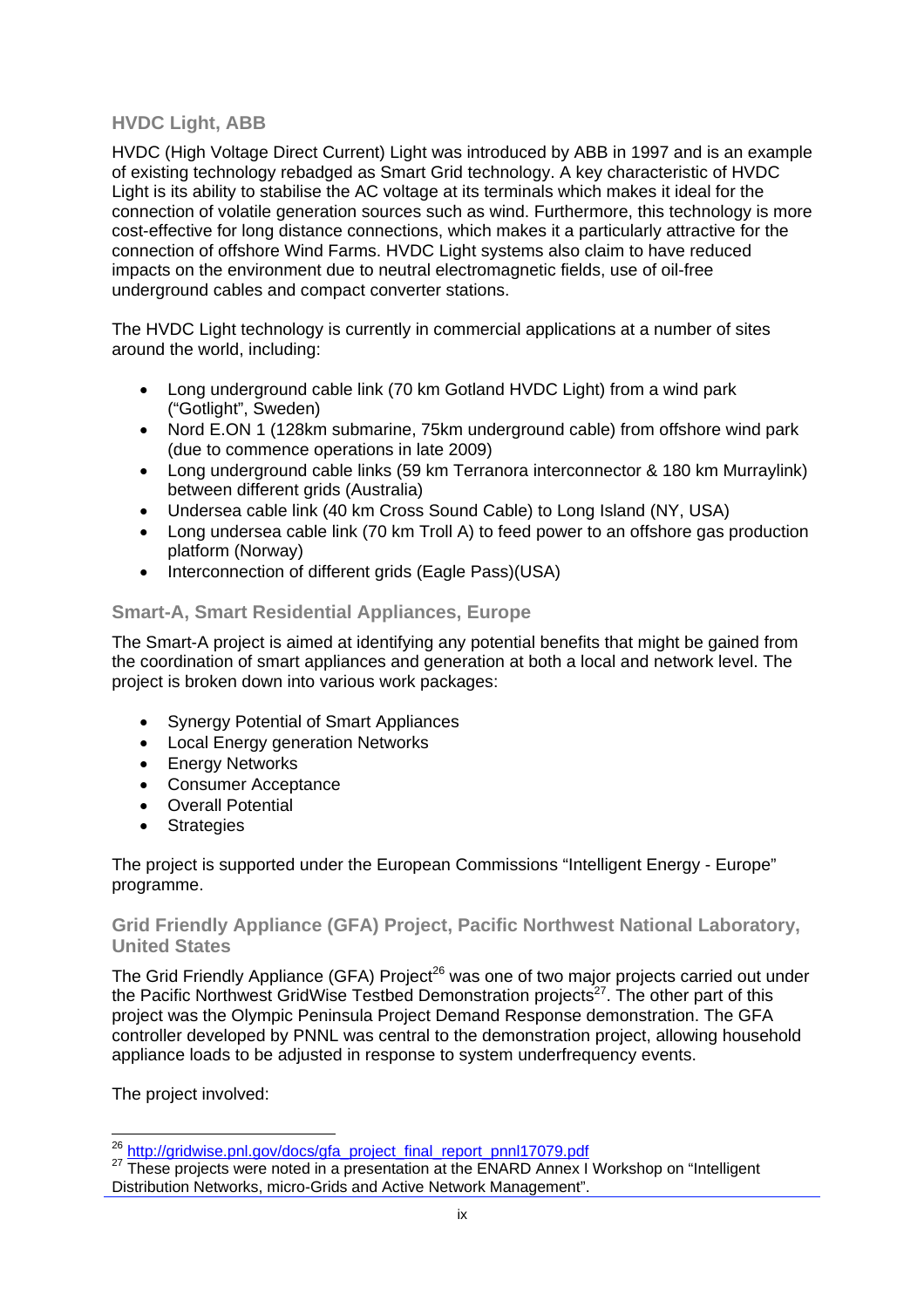- 50 residential hot water systems
- 150 clothes drvers
- GFA Controller
- Load Control Module
- Invensys GoodWatts System (energy management system)
- Invensys GoodWatts Home Gateway

The project was run in residential premises in three separate areas for one year. The project demonstrated that the GFA controller could respond reliably over a large geographical area and was practically unnoticeable to the appliance owners. The results showed that the GFA controller could shed between 5 and 35 kW of load from 50 residential hot water systems and between 3 and 30 kW from the 150 clothes dryers.

## **Sodium Sulphur (NaS) Batteries, NGK, Japan & United States**

NGK has developed large scale battery systems for application in electricity distribution networks. The Battery systems use stationary sodium sulphur (NaS) technology which is codeveloped by Tokyo Electric Power Company. The battery systems have been installed both in Japan and around the world and are predominantly used for renewable integration projects.

The largest installation is currently with Japan where the batteries are used predominately to support the integration of Wind generation. The system consists of 34MW of installed NAS batteries alongside a 51 MW Japan Wind Development Company Ltd wind farm installation. The system was designed to predict wind generation 48 hours in advance but current predictions only allow 10MW of capacity to be utilised.

A 1.5 MW NaS installation has also been used alongside a 5 MW PV Solar Array in Japan. The batteries are installed as part of the Wakkanai Mega-Solar Project in Hakkaido which is supported by the New Energy and Industrial Technology Development Organisation (NEDO) program. The system has been designed to help smooth the variable output provided by the PV array.

In 2006, American Electric Power was one of the first utilities to install large scale (MW) battery storage systems into their electricity distribution grid. In 2007, AEP ordered a further three 2MW battery systems which represent the first of many installations of their plan to have 1GW of storage capacity installed by 2020. The 2MW installations are intended to both defer capital investment by 2-3 years and also provide up to 2 hours of dynamic islanded operation.

In 2008, Xcel Energy also ordered a 1 MW NaS battery system for use in their "Wind-to-Battery" project<sup>28</sup> which is one of the projects associated with their SmartGridCity project (see Section on Smart City Trials). The project was planned to assess the ability of largescale storage to provide spinning reserve and spinning frequency response, compensate for variable wind output and store off peak surplus generation for provision during peak periods. The project uses the Gridpoint platform for system integration, remote control and data access. The battery system is connected to an 11MW windfarm owned by Minwind Energy LLC and is the first large scale installation in the US to be used for direct wind energy storage. The project is partially funded through Minnesota's Renewable Development Fund with a grant of \$1 million.

 <sup>28</sup> http://www.xcelenergy.com/SiteCollectionDocuments/docs/wind-to-battery.pdf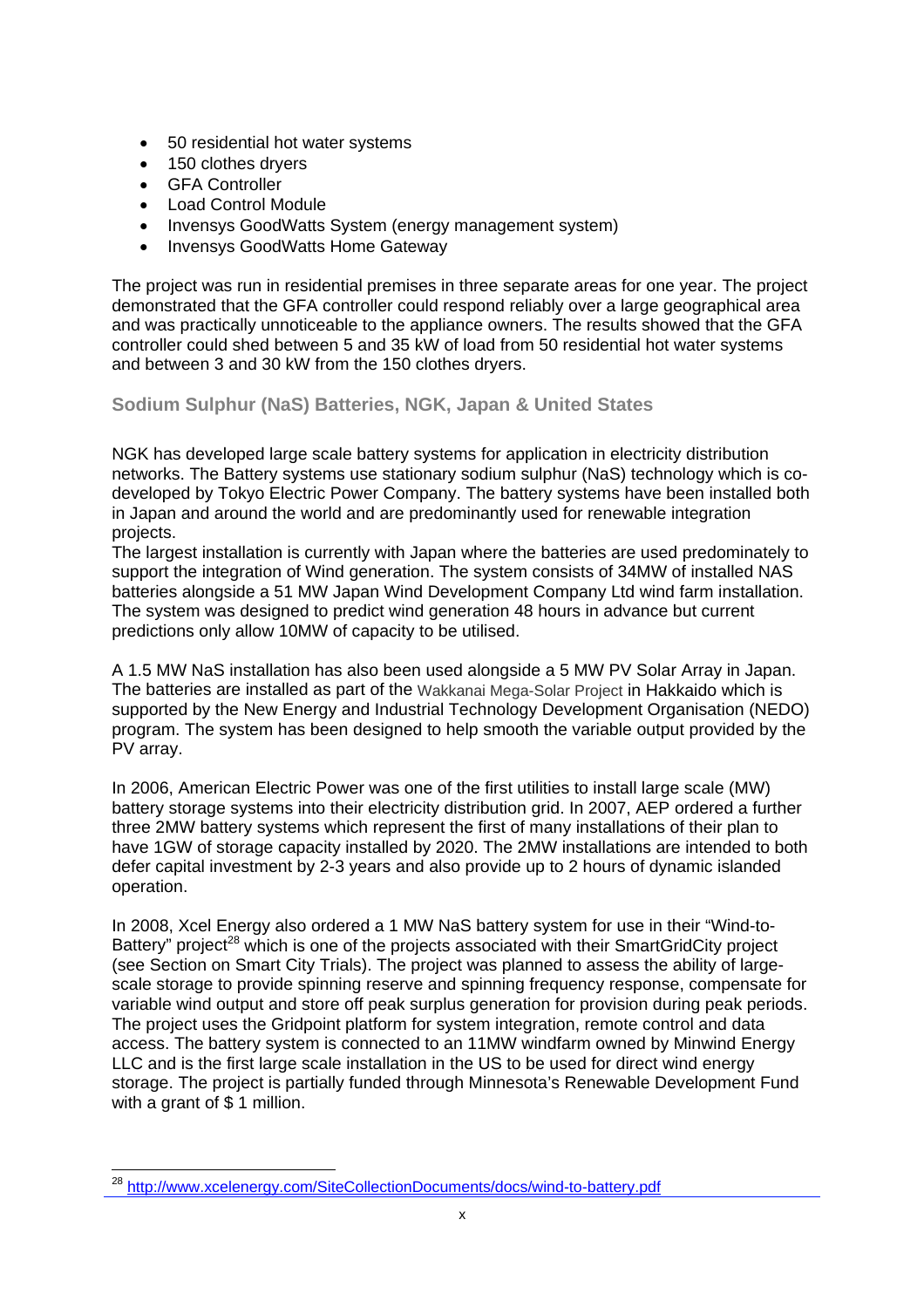### **Flywheel Storage, Beacon Power Corporation, United States**

Beacon Power Corporation have developed flywheel based energy storage technology for use predominantly for frequency regulation. The technology was developed in conjunction with the US DOE, California Energy Commission (CEC), the New York State Energy Research and Development Authority (NYSERDA) and some Independent System Operators (ISOs).

According to a report<sup>29</sup> by Pacific Northwest National Laboratory (PNNL) the fast response flywheel-based regulation is much more effective at regulating frequency than the traditional slow response regulation. Another report<sup>30</sup> by KEMA suggests that the flywheels produce around 50% less  $CO<sub>2</sub>$  emissions than traditional gas fired regulation plants and up to 85% less than coal fired regulation plants. The combination of these two characteristics makes flywheel storage an attractive technology for reducing emissions, especially when used to regulate renewable energy sources.

In July 2009, the US DOE announced $31$  that it would provide a conditional loan guarantee for \$ 43 million (over 60% of estimated total project cost) to help Beacon Power with the development of a flywheel storage plant in Stephenton, New York. The conditional loan was provided under the 'Energy Efficiency and Reliability' category of the US DOE Loan Guarantee Program (see 5.1). The 20MW plant will consist of 200 flywheels along with control and communications equipment.

**The SmartGrid Project, Electricité Réseau Distribution France (ERDF), France** 

The ERDF Smartgrid Project aims at improving Distribution Operation, Control and Development using AMM Data and Infrastructure.

A first set of functionalities will be tested alongside the *Linky Project;* the *Linky Project* is a 300 000 AMM pilot project ERDF deploys in Lyon and Tours in 2010.

This experiment is due to assess new technical solutions and their value for the distribution network.

The *Linky* communication infrastructure will enable to connect new MV/LV substation equipments, such as switches, fault passage indicators, sensors to the control centres, allowing to reduce supply restoration times and to enhance monitoring and control.

### A communication challenge:

The MV/LV substation is expected to become a communication node with a major issue to address regarding interoperability and scalability: the new IEC standards (61850, CIM, …) now developed in primary substations will be used.

### LV Supervision:

Regarding LV supervision, it will be possible to be informed of outages seen by the meters. The customer call centre will be able to ping the meter of any customer and detect if the fault in on the network or in the private installation.

<sup>29</sup> http://www.beaconpower.com/files/PNNL.pdf

<sup>30</sup> http://www.beaconpower.com/files/KEMA\_Report.pdf 31 http://www.lgprogram.energy.gov/press/070209.pdf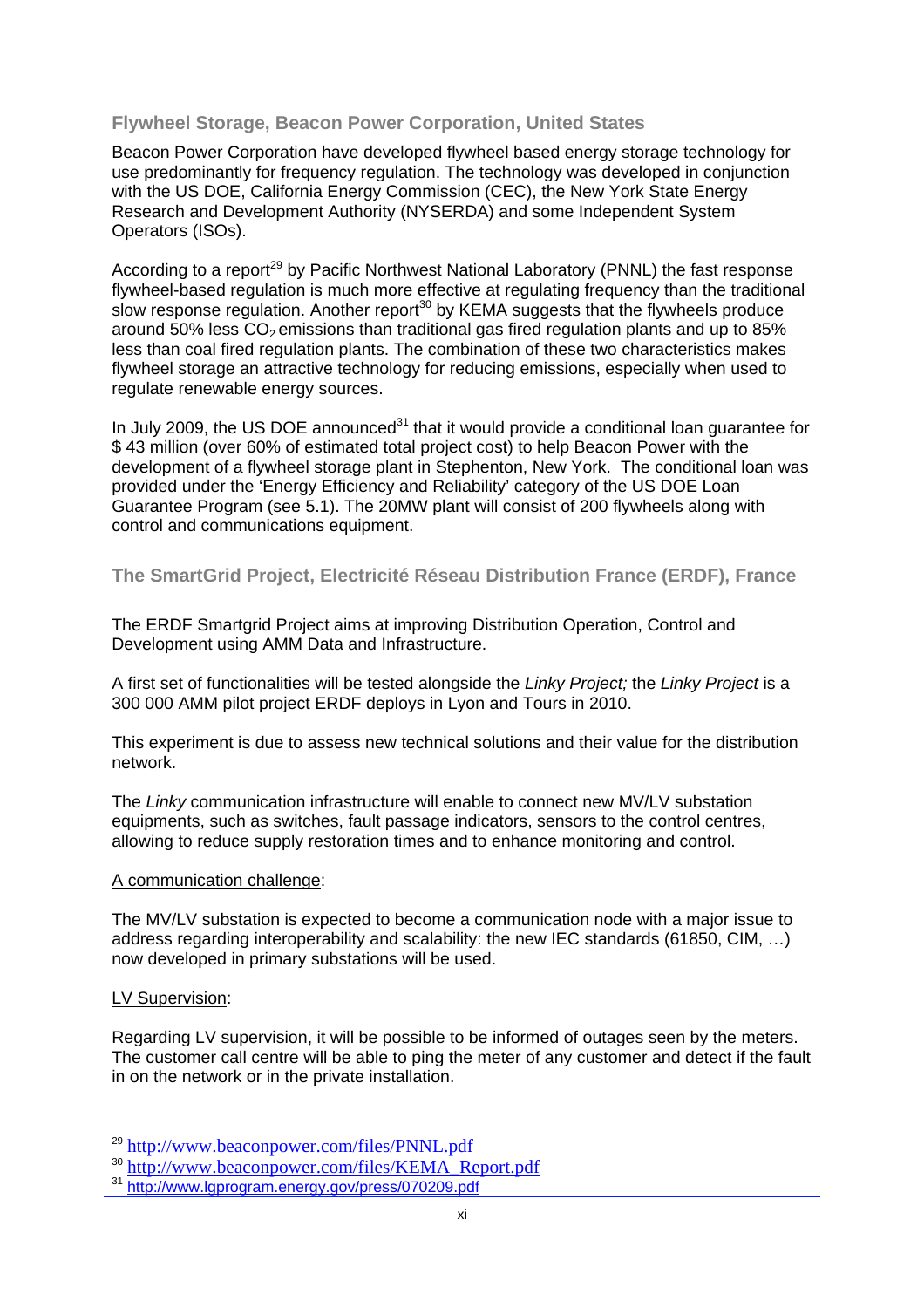## Network Optimisation:

The *Linky* load curves will open new applications for network optimization, reinforcement and development: the improved load models and the knowledge of singe-phase customer phases will allow to optimize phase connections, and therefore losses and voltage drops, to evaluate the network load and generation hosting capacity on any LV node and to optimize reinforcement investments by focusing the capital expenditure on the adequate networks.

### Network Operation:

Existing measurements (mainly on HV/MV substations) are not sufficient to obtain real-time observability of the network and its users (loads and distributed generation). New measurements are needed, and can be provided by new field sensors connected through the *Linky* communication infrastructure and by real-time measurements given by *Linky* meters. State estimation is needed to feed advanced automation functions (optimal reconfiguration, Volt/VAR Control, situation awareness). Situation Awareness techniques based on state estimation will help the Network Operator to cope with critical situations or anticipate them, by providing him an advanced monitoring of the network, short term anticipation, and calculating robust restoration solutions (both real-time and short term).

### Asset management:

Asset knowledge is presently mostly based on known past conditions. The *Linky* data and data uploaded from sensors and fault detectors will be used to enhance present asset conditions knowledge and to forecast future conditions. This will enable to elaborate failure rates, life-time forecast, leading to a prior knowledge of assets. This will eventually lead to new functionalities:

- Optimise maintenance by moving from planned preventive maintenance to targeted maintenance
- Optimise operation knowing network condition

## **Smart City Trials**

## **Energy Smart Miami, Florida Power & Light (FPL), United States**

The Energy Smart Miami project is a \$ 200 million project aimed at developing Miami's Smart Grid. The project was developed on the back of the recent American Recovery and Reinvestment Act (ARRA) which provides federal matching grants for advanced electrical infrastructure and related initiatives that target energy efficient, energy reliability and renewable energy.

The project represents a holistic approach to modernising the electricity grid and encompasses a wide range of technologies and applications:

- Smart Grid Automation and Communications
- Smart Meters
- Renewable Energy Integration Several Universities and schools to be fitted with solar panels to meet local demand with some complemented with energy storage devices (batteries).
- Plug-in Hybrid Electric Vehicles (PHEVs) 300 vehicles added to FPL fleet
- Consumer Technology Trials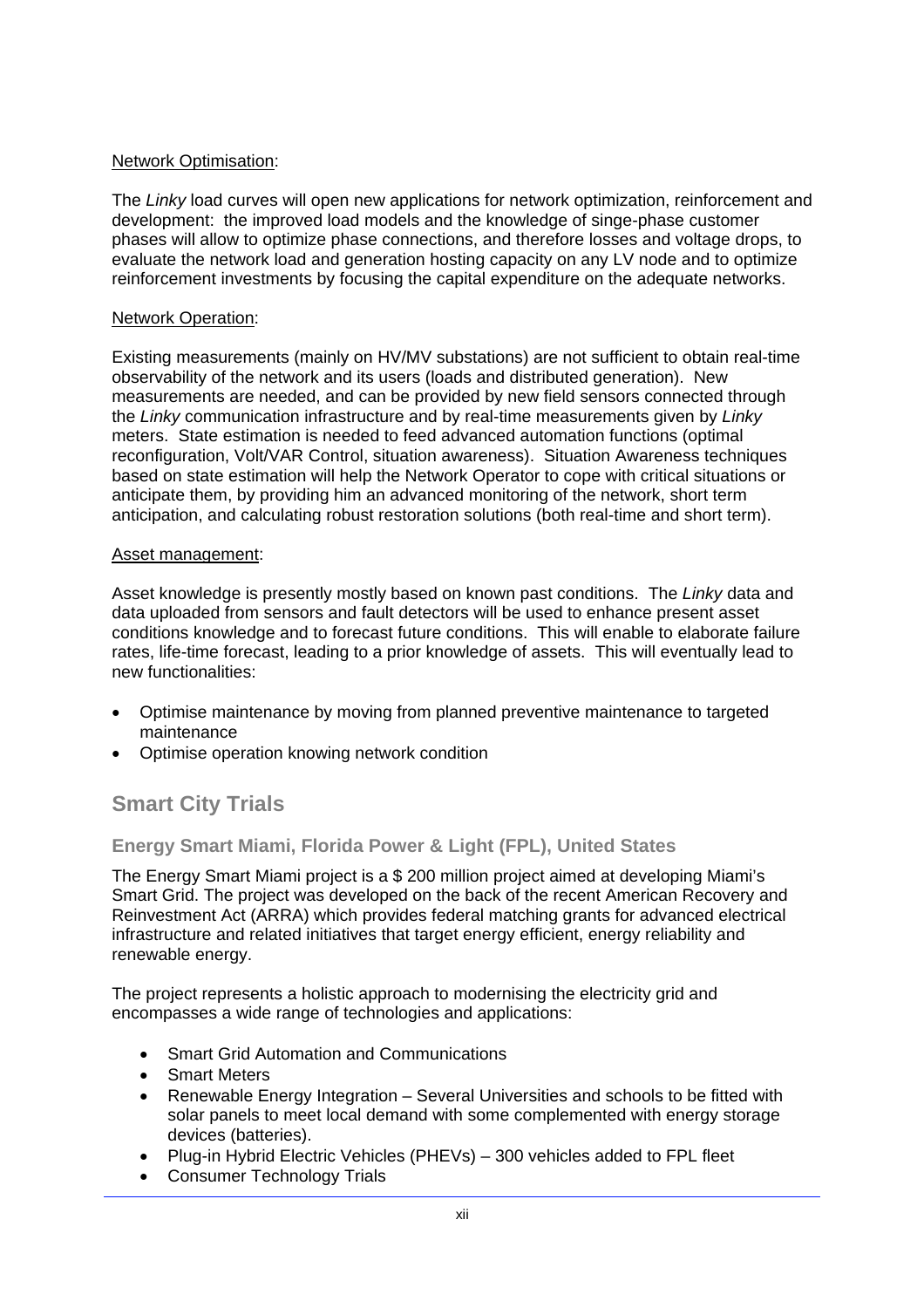- In home energy display (eco panel)
- Smart appliances
- Programmable and Smart meter controllable thermostats
- Demand Management and Demand Response software to manage appliances, lighting and other devices through Smart meter

The project is backed by local government and energy industry representatives including:

- The City of Miami
- Florida Light & Power (FPL) DNO
- General Electric (GE)
- CISCO
- Silver Spring Networks

Drivers:

- consumer \$ savings through choice over consumption and conservation of energy
- longer-term addressing climate change
- near-term generation of "green collar" jobs

## **SmartGridCity, Xcel Energy, United States**

The SmartGridCity project in Boulder Colorado is another ambitious project looking to implement multiple "SmartGrid" technologies over a three phased project:

- Phase 1: Quick-hit projects (March 2008 August 2008)
- Phase 2: Smart Grid City (September 2008 December 2009)
- Phase 3: Xcel-wide deployment of proven technologies.

Phase 1 is aimed at developing and demonstrating the core benefits for each section of the value chain. Seven key projects were developed involving some of the key Smart Grid Technologies:

- Wind Power Storage a 1MW battery connected to a wind farm
- Neural Networks State of the art system that helps reduce coal slagging and fouling in boilers.
- Smart Substation retrofitting existing substations with cutting-edge technology for remote monitoring of critical and non-critical operating data (such as breakers, TXs, batteries, ambient temperature, wind speeds, security video etc.). Includes developing analytical engines to process significant amounts of data for real-time decision making.
- Smart Distribution Assets Testing existing meter communication equipment that can automatically contact Xcel energy to reduce outage duration.
- Smart Outage Management Test diagnostic software that uses various statistics such as maintenance history and real-time weather condition to predict network problems. This would increase response time and allow for dispatch of more appropriate skilled/equipped field crews.
- Plug-in Hybrid Electric Vehicles (PHEVs) Team equipped with 6 Ford Escape Hybrids with Vehicle-to-grid technology to allow charging and discharging energy to the grid.
- Consumer Web Portal allow customers to program or pre-set energy use limits (against both energy costs and environmental factors) and automatically control power consumption.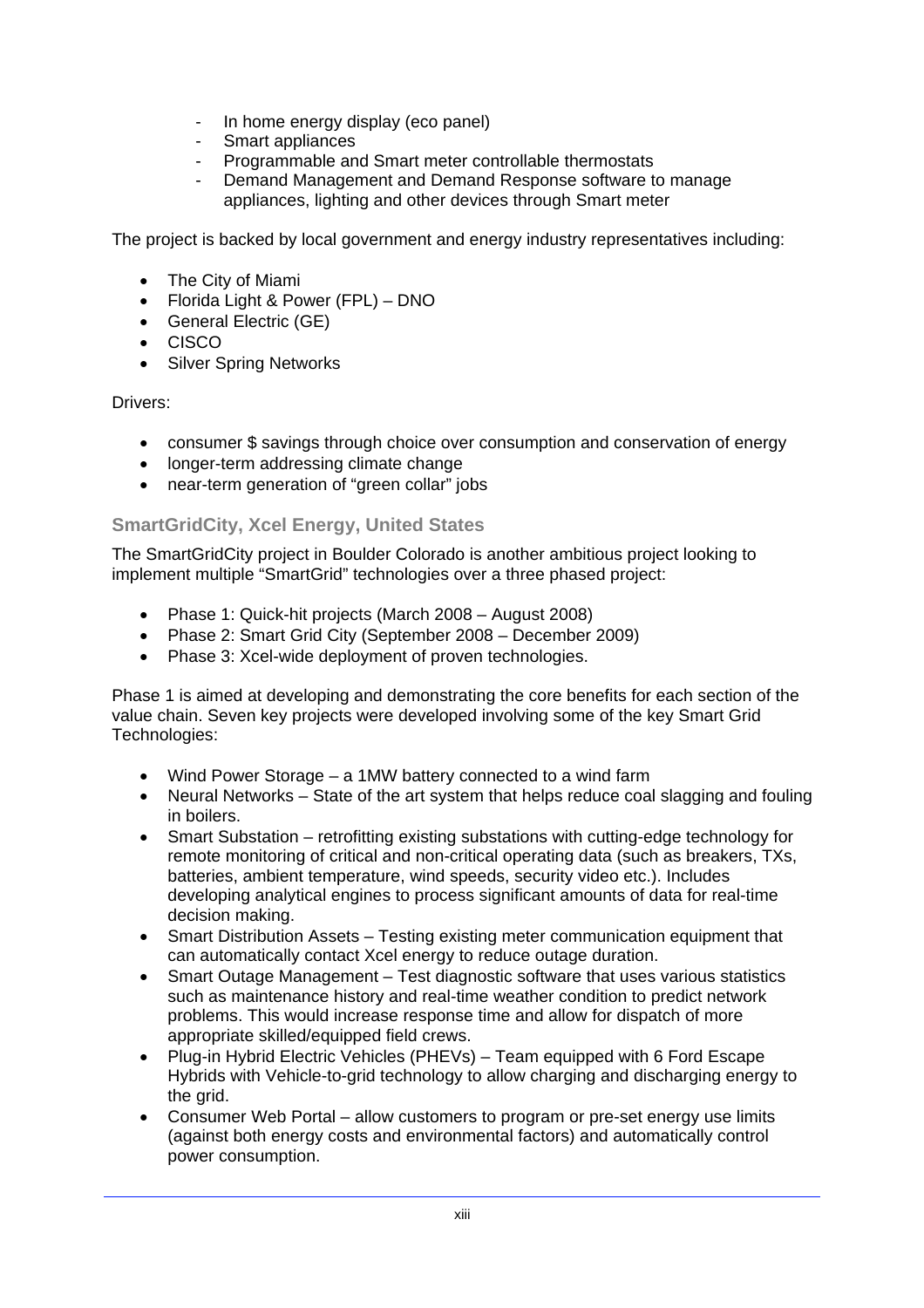This initial phase involves full system automation, monitoring and smart meters for the initial test group of two substations, five feeders and nearly 15,000 meters (residential, commercial and light industrial customers). Phase 2 involves extending the installation of the Smart Grid to an additional two substations, 20 feeders and 35,000 premises. The final phase will be full scale deployment of the demonstrated technologies to the remaining Xcel Energy network.

The Xcel Smart Grid Consortium currently consists of:

- Accenture Project managing the integration and management of data flow. Integration of systems such as diagnostic software, intelligent distribution assets and outage management software into Xcels existing IT infrastructure.
- Current Group Advanced Metering Solutions use of CURRENT Smart Grid solution to provide advanced metering, two-way communications, 24/7 monitoring and enterprise analysis software. Also provides consumers with information and control over their energy usage and enables deployment of renewable energy sources.
- GridPoint Smart Grid Platform Developer use of platform to develop an intelligent network of distributed energy resources that controls load, stores energy and produces power.
- Schweitzer Engineering Laboratories (SEL) Protection, Monitoring, Control, Automation and Metering for Power Systems - focus on smart substation effort.
- Ventyx Software Provider Work management solutions for deploying Smart Grid technologies, management of any work/service requests triggered by the smart gird, planning/analytics for relating customer actions to trading and investment decisions in real-time.

## Drivers:

- deliver reliable energy
- whilst, finding more environmentally friendly ways to meet growing customer demand

Perceived benefits

- Positive environmental impact
- Customer choice from products to services
- Enhanced system reliability
- Increased efficiency of power delivery
- Extended asset life

## **Masdar City, Masdar Future Energy Company, United Arab Emirates**

Masdar City aims to be the first carbon-neutral and zero-waste city. The project is one of a suite of projects within the Masdar Initiative which aims to help tackle energy security and climate change whilst developing expertise in the area of sustainability.

The developers of Masdar intend to use Smart Grid technologies to:

- Control supply and demand (distributed generation, time of use tarrifs)
- Ensure the safety of utility staff
- Integrate with local electricity grid (4 micro grids to be implemented separately with each project phase)
- Foster implementation of Smart Building technologies/applications

To achieve the carbon-neutral target, the city hopes to use a combination of renewable energy sources and best practice energy efficiency measures.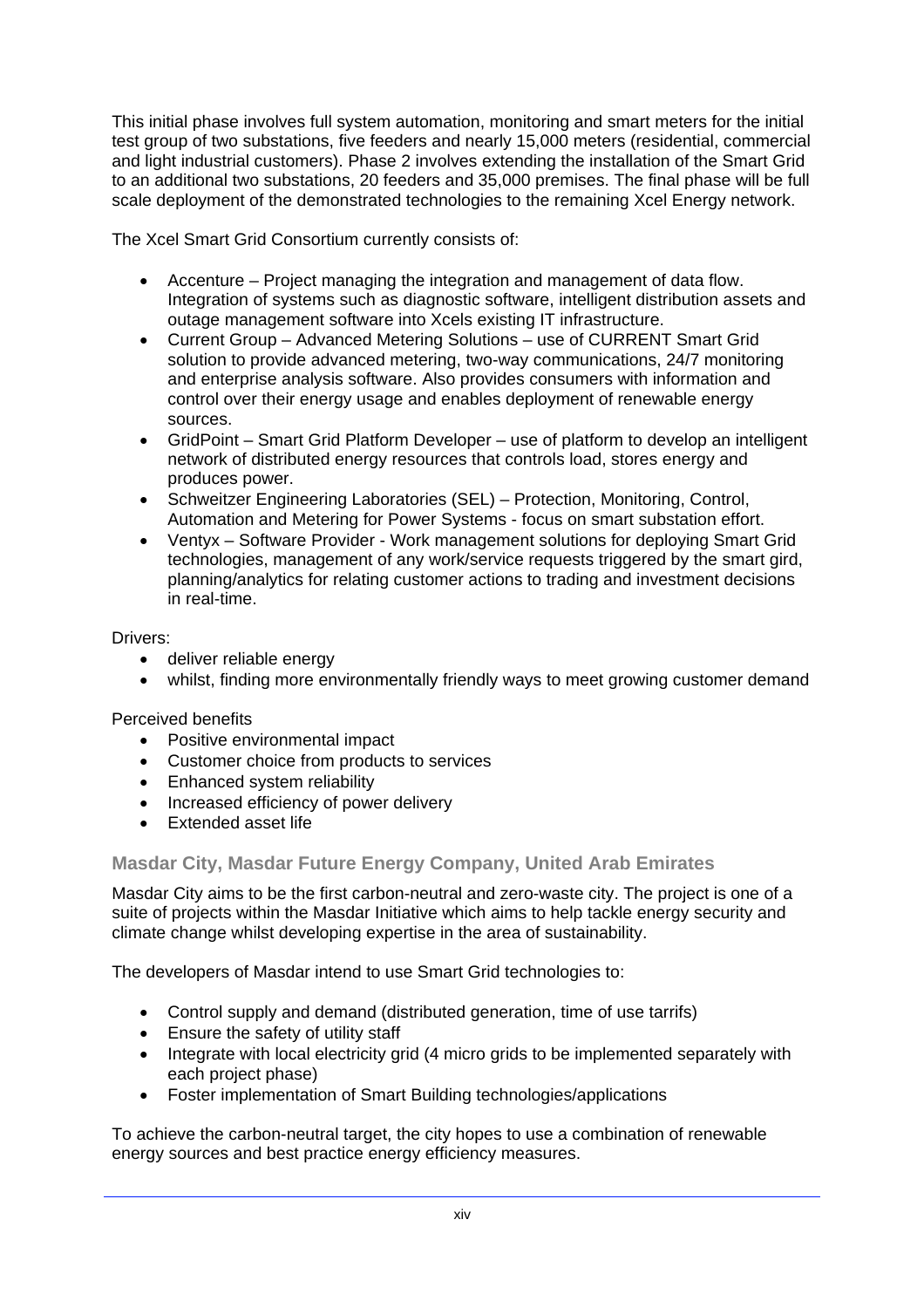A planned 220MW of renewable energy sources will be predominantly made up of 200MW of PV in the form of both concentrated thermal/electricity plants and a more extensively, rooftop panels. It is also planned to use PV to supply the base load during the construction phase. The Project will be constructed in 4 stages and each stage will establish its own standalone grid or "micro-grid". Each "micro-grid" will be able to be connect with each other and the existing local distribution network. Excess capacity during the day will be stored for use at night, with any additional capacity exported to the main grid.

## **Intelligent Cities Framework 'Smart Cities', Alliander, Netherlands**

The local municipal government in Amsterdam developed the Amsterdam Smart City to ultimately at reduce the city's carbon footprint in line EU carbon emission reduction targets. The City of Amsterdam hopes to achieve this through the development of a series of economically viable and sustainable projects aimed at reducing energy consumption in commercial/residential properties, public buildings/areas and transportation. There are 70 pilots planned, with 25 planned for 2009/10.

The project plans to use the following technologies to help reduce consumption:

- smart meters
- smart electricity grids
- smart building technologies
- electric vehicles

Included in one of the projects are 700 houses equipped with new smart systems including PV, electricity sharing and storage. 500 of these houses will also be equipped with in home displays to help consumers understand and manage their energy consumption. Another project "ship-to-grid" involves the electrification of marine transportation. It is planned to connect commercial vessels, barges and river cruisers to the electricity grid while docked.

The Project Stakeholders include:

- The City of Amsterdam
- **Accenture**

Accenture is working together with Amsterdam Innovative Motor<sup>32</sup> (AIM) which is a cooperation between universities, companies and municipalities. AIM invests in all stages of the innovation process, providing support for new activities in a range of areas, including ICT.

 <sup>32</sup> http://www.aimsterdam.nl/amsterdam-innovation-motor-2#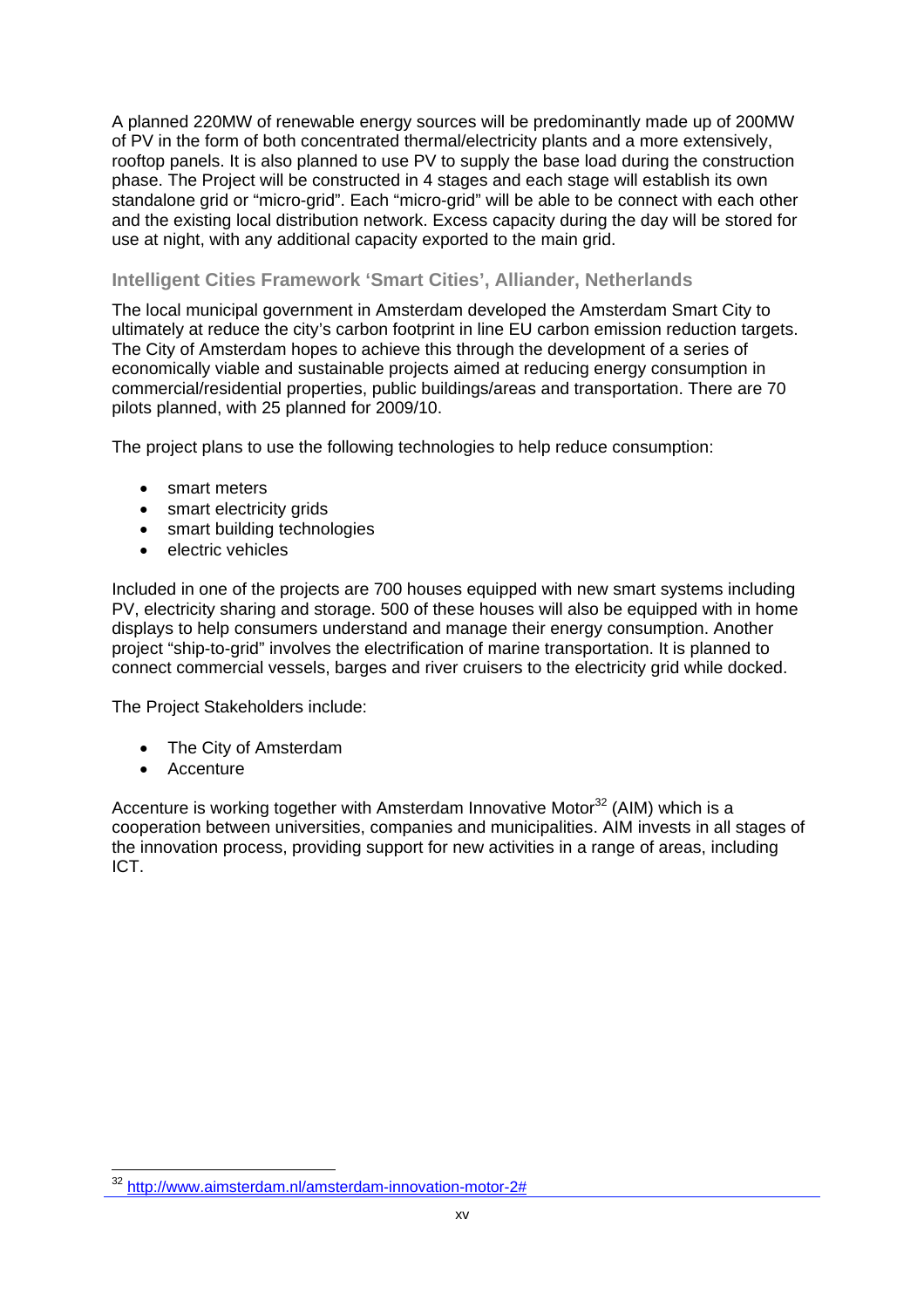# **Appendix B – Business Models**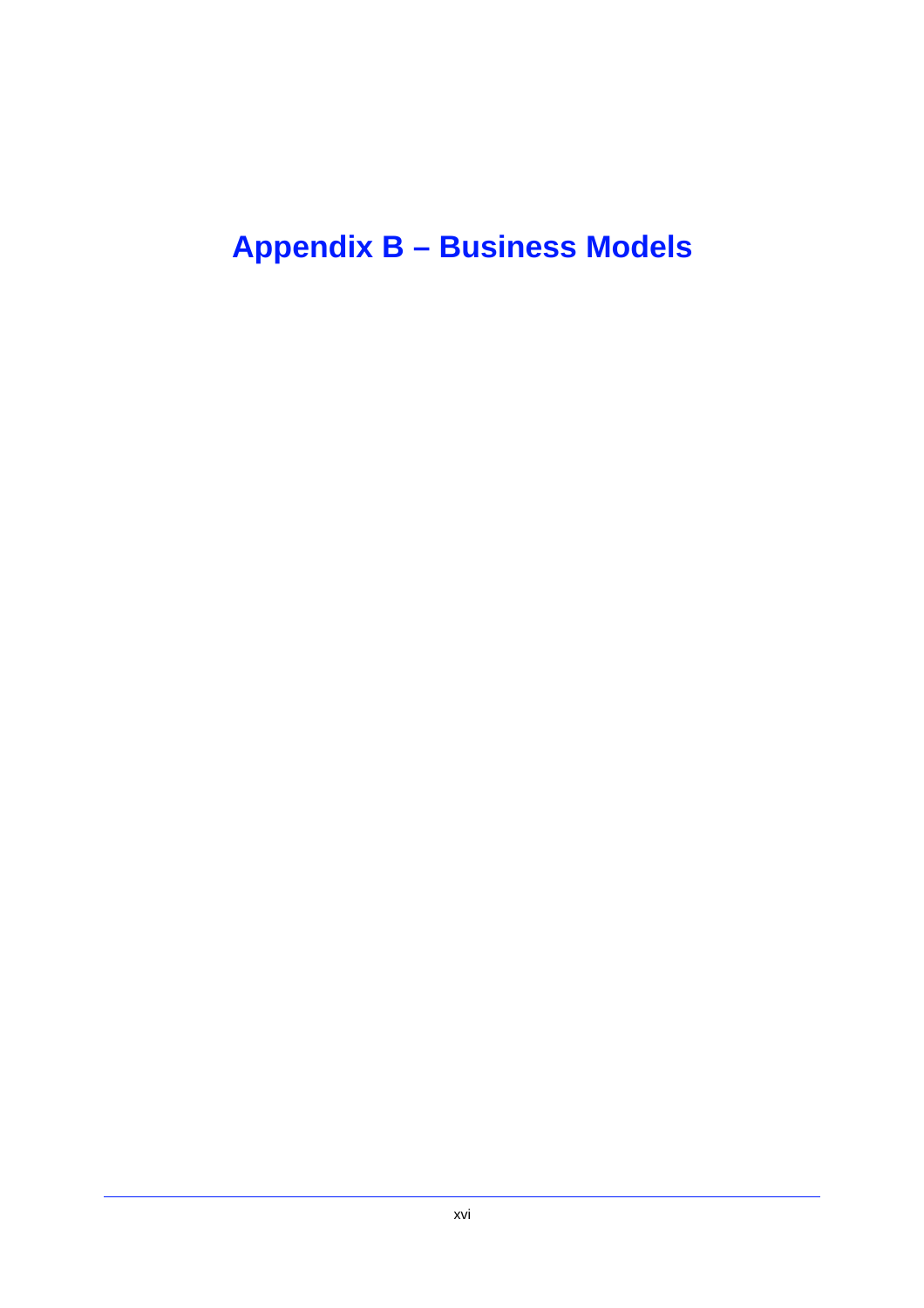## **Business Models Employed to Date (eg. to promote R & D, trials, etc.)**

## **SmartGridCity, Xcel Energy, United States**

Xcel Energy's has used its Utility Innovations funding model to fund their SmartGridCity project. The model requires either full or partial funding from investment partners, who are then entitled to any intellectual property, products and or services arising from the project. Xcel plan to invest \$ 15 million in the SmartGridCity and are hoping for six to seven major strategic investment partners. Together with other minor investors, the total investment is expected to be approximately \$ 100 million.

Xcel does not intend to recover their initial investment but aim to work with regulators to develop frameworks for recovery of future expenditure. A primary objective for the SmartGridCity is to demonstrate the benefits particularly related to grid optimisation and reducing environmental impact. It is anticipated that the demonstration of these benefits will support the construction of firm business cases and the education of regulators and legislators.

## **Impacts of Smart Metering / Demand Response Management in Spain**

In 2007 the Spanish Government mandated the rollout of Smart Meters to all customers in Spain. In response to this, UNION FENOSA developed a business plan which included a 13 year rollout and an expected meter life of approximately 15 years. In the initial financial model, the costs of rollout were only balanced against income from meter renting, for which the price was fixed by law. As a result the initial business model provided only for income of €777 million in return for an investment of €764 million i.e. an IRR of 0.67%. As the meter renting income is fixed by law, UNION FENOSA had to find a way to reduce the investment costs. UNION FENOSA, Iberdrola and EDP/Hidrocantábrico have combined efforts to agree on a common meter specification that helps reduce investment costs through both standardisation and increased meter functionality (i.e. increased applications/benefits).

## **Smart Metering in California**

Another presentation given in GridWeek 2008<sup>33</sup> summarised California's commitment to the Smart Grid. The two major regulatory bodies in California, the California Public Utilities Commission (CPUC) and the California Energy Commission (CEC) were noted to have recently launched key Smart Grid initiatives. The initiatives were established to help develop a state-wide Smart Grid vision and facilitate compliance to recent federal laws and potential state laws.

It was also highlighted that California had launched a statewide rollout of smart meters for customers and a summary of the associated costs was provided.

<sup>&</sup>lt;sup>33</sup> http://www.pointview.com/data/2008/09/24/pdf/Dian-Grueneich-3491.pdf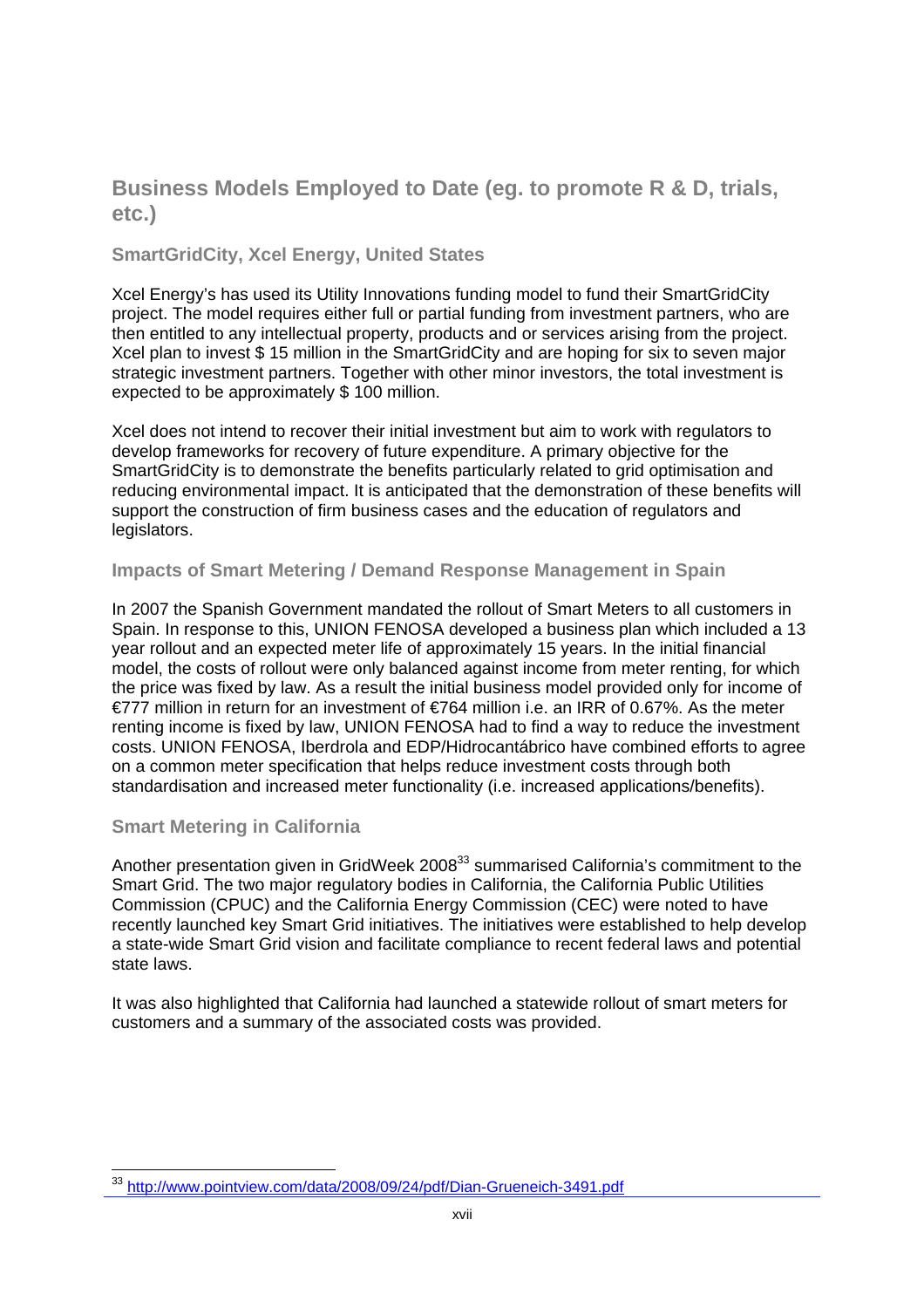|                                     | <b>Pacific Gas &amp;</b><br><b>Electric</b> | <b>San Diego Gas &amp;</b><br><b>Electric</b> | <b>Southern</b><br><b>California Edison</b> |
|-------------------------------------|---------------------------------------------|-----------------------------------------------|---------------------------------------------|
| Number of Electric<br><b>Meters</b> | 5.1 Million                                 | 1.4 Million                                   | 5.3 Million                                 |
| Number of Gas<br><b>Meters</b>      | 4.2 Million                                 | 0.9 Million                                   | Gas Utility may<br>connect to AMI           |
| Costs Approved                      | \$1.7 Billion (July<br>2006)                | \$ 0.6 Billion (April)<br>2007)               | \$1.7 Billion                               |
| Costs Pending<br>Approval           | \$0.68 Billion to<br>upgrade                |                                               |                                             |
| Deployment<br>Schedule              | 2006 to 2012                                | 2008 to 2011                                  | 2009 to 2012                                |

A separate report<sup>34</sup> prepared for the CEC in 2007 discusses the projected AMI deployment benefits for each utility. These benefits are shown below:

|                                      | PG&E                                      |                       | <b>SDGE&amp;E</b>                         |                       | <b>SCE</b>                                |                       |
|--------------------------------------|-------------------------------------------|-----------------------|-------------------------------------------|-----------------------|-------------------------------------------|-----------------------|
| <b>Benefit Type</b>                  | <b>Benefit</b><br>(\$<br><b>Million</b> ) | $%$ of<br><b>Cost</b> | <b>Benefit</b><br>(\$<br><b>Million</b> ) | $%$ of<br><b>Cost</b> | <b>Benefit</b><br>(\$<br><b>Million</b> ) | $%$ of<br><b>Cost</b> |
| Meter Reading O&M                    | 1074                                      | 48%                   | 455                                       | 72%                   | 271                                       | 21%                   |
| Labor Overhead                       | 221                                       | 10%                   |                                           |                       |                                           |                       |
| <b>Meter Operations</b>              | 103                                       | 5%                    |                                           |                       | $\overline{4}$                            | 0%                    |
| <b>Meter Capital</b>                 |                                           |                       | 8                                         | 1%                    | 118                                       | 9%                    |
| <b>Meter Reading</b>                 | 1,399                                     | 62%                   | 463                                       | 73%                   | 393                                       | 30%                   |
| <b>Billing</b>                       | 215                                       | 10%                   | 188                                       |                       | 21                                        | 2%                    |
| <b>T&amp;D</b>                       | 189                                       | 8%                    | 32                                        | 5%                    |                                           |                       |
| Service Start & Stops                | 102                                       | 5%                    |                                           |                       | 29                                        | 2%                    |
| <b>Call Center Savings</b>           | 40                                        | 2%                    |                                           |                       | 3                                         | 0%                    |
| <b>Customer and Field</b><br>Service | 142                                       | 6%                    |                                           |                       | 32                                        | 2%                    |
| <b>Demand Response</b>               | 448                                       | 20%                   | 351                                       | 55%                   | 370                                       | 29%                   |

**Business Models for the Future, for Rollout and Concepts** 

 **Intelligent Energy Systems, Federal Energy Regulatory Commission (FERC), GridWeek 2008** 

The Commissioner for FERC, gave a presentation at GridWeek 2008 on Intelligent Energy Systems and the Road to enhancing Energy Productivity<sup>35</sup>. The presentation highlighted the cost/benefit business cases as being one of the major barriers and/or challenges facing the implementation of Intelligent Energy Systems. Nationwide estimates of potential costs and benefits were also presented.

 <sup>34</sup> http://www.energy.ca.gov/2007publications/CEC-500-2007-028/CEC-500-2007-028.PDF<br><sup>35</sup> http://www.pointview.com/data/2008/09/24/pdf/Jon-Wellinghoff-3396.pdf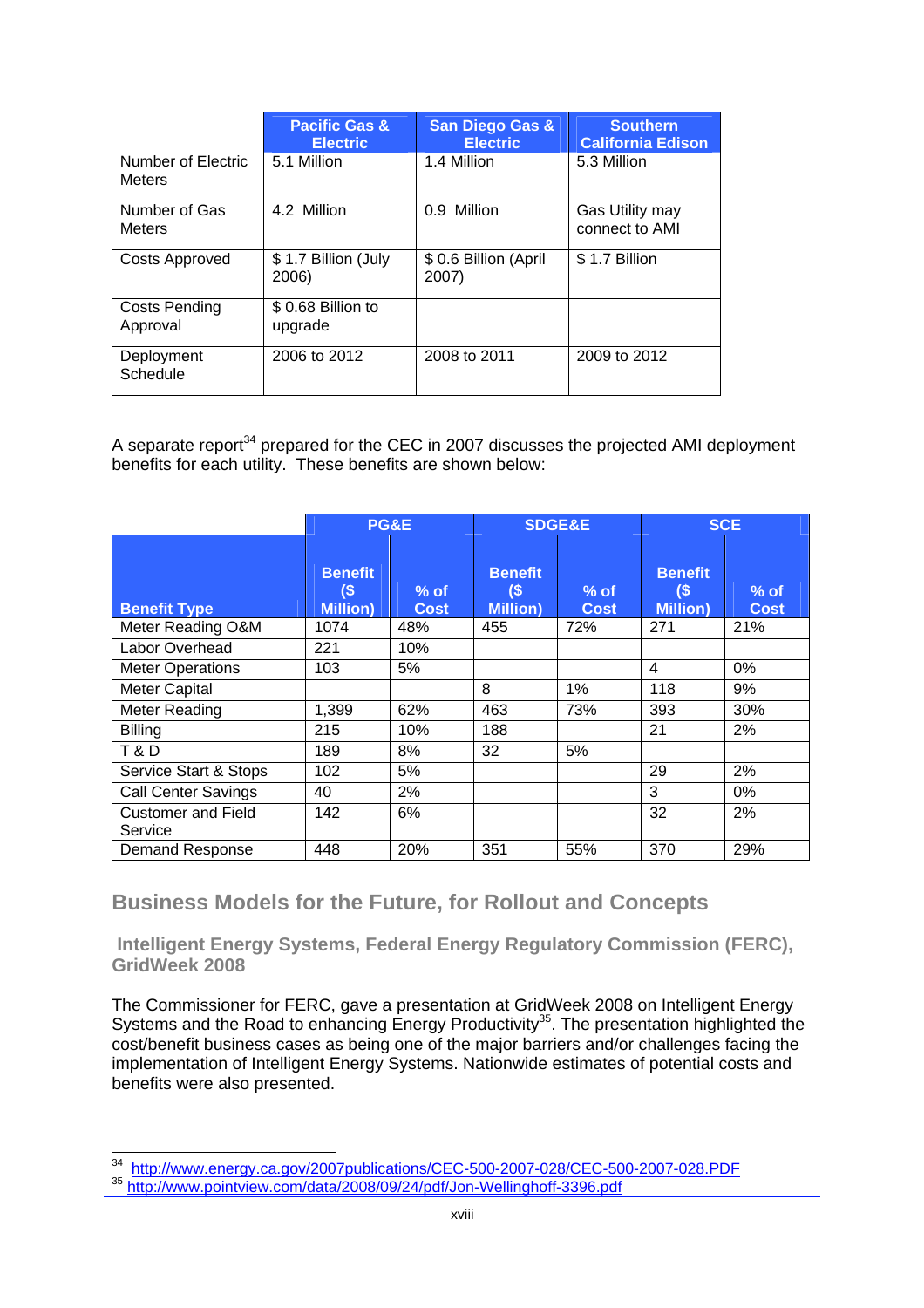| <b>Target Sector</b><br><b>Costs</b> | 10-Year<br><b>Investment Level</b><br>(SB) |
|--------------------------------------|--------------------------------------------|
| Residential                          | $7 - 10$                                   |
| Commercial                           | 13-20                                      |
| <b>Network</b><br>Infrastructure     | 25-30                                      |
| Total                                | 45-60                                      |

| <b>Sources of Benefits</b>                                                    | <b>Potential Benefits/Year</b><br>(\$B, by 2015) |
|-------------------------------------------------------------------------------|--------------------------------------------------|
| "Smarting up" of customer<br>premises (smart homes,<br>intelligent buildings) | $6 - 8$                                          |
| Enabling of Demand<br>Response and IMI<br>deployment                          | $5-8$                                            |
| Investments in Intelligent<br>grid technologies                               | $2 - 3$                                          |
| DG, interactive storage<br>technologies and<br>mircrogrids                    | $1 - 2$                                          |
| Total/year                                                                    | 14-21                                            |

It was highlighted that these figures represented a relatively short pay back period and that this positive investment should be embraced by regulators and consumers. The presented benefits were viewed as conservative estimates with the real savings likely to be higher as consumers developed more awareness and control of energy usage. It was noted that the accuracy of total costs was unclear however, initial indications were that technology costs were reducing rapidly and that would result in lower actual costs.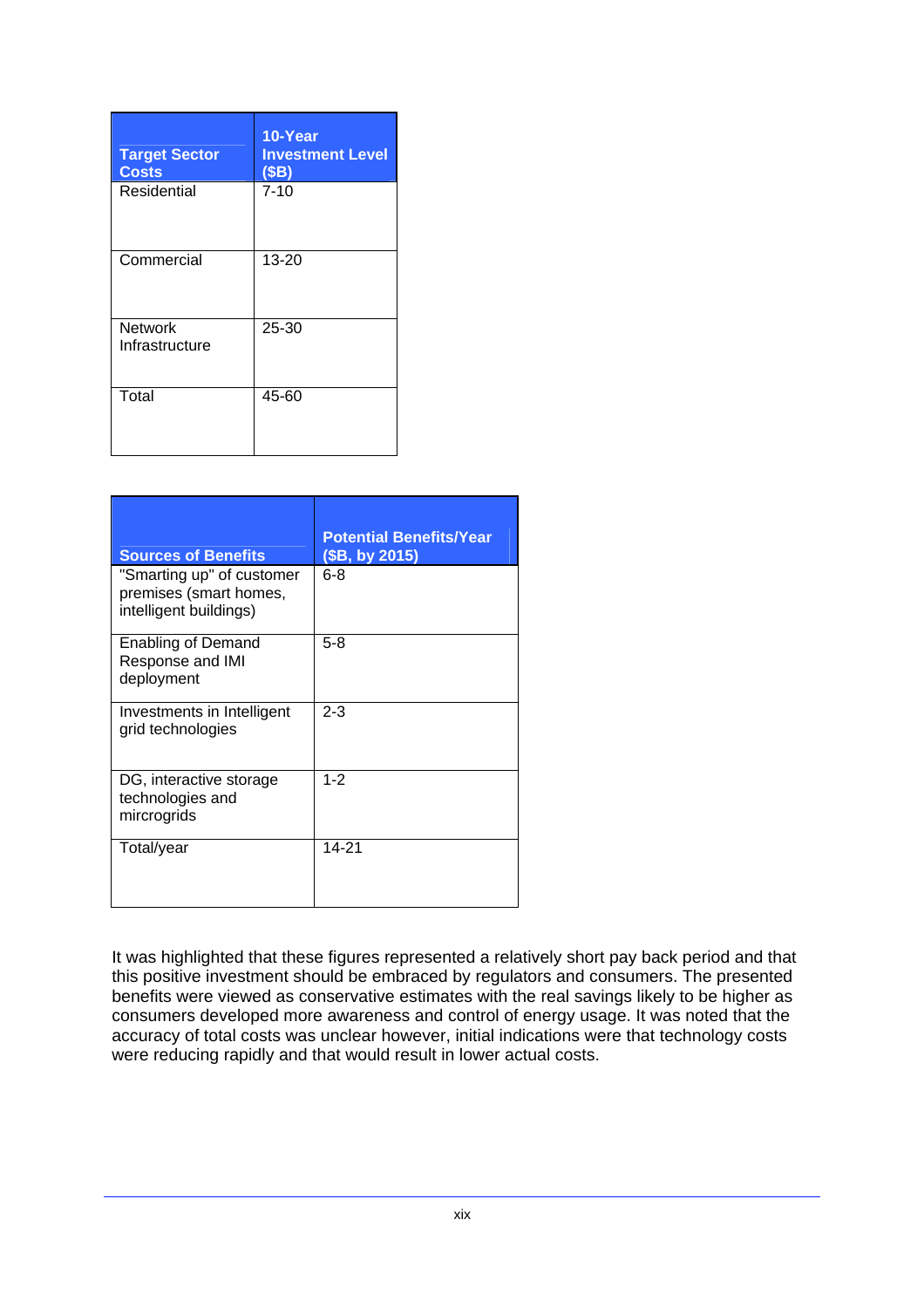## **Impacts of Demand Response in Europe**

One of the presentations given in GridWeek 2008<sup>36</sup>, outlined some of the potential benefits of Demand Response in Europe. The impacts are based on two growth scenarios and give the benefits in terms of both contribution to EU 2020 Targets and in terms of avoided investment.

|                                  | <b>Moderate</b> | <b>Dynamic</b>  | <b>Impacts on EU</b> |
|----------------------------------|-----------------|-----------------|----------------------|
|                                  | <b>Scenario</b> | <b>Scenario</b> | 2020 Targets         |
| <b>Energy Saving</b>             | 59 TWh          | 202 TWh         | 50%                  |
| Reduction on CO <sub>2</sub>     | 30 Mt           | 100 Mt          | 25%                  |
| Peak Generation Capacity avoided | 28 GW           | 72 GW           | -                    |
| Avoided Investment               | € 20 billion    | €50 billion     |                      |

## **Modern Grid Benefits in North America**

A report<sup>37</sup> by the Modern Grid Initiative outlined some of the potential benefits that may come from modernisation of the electricity grid in North America. The report quoted EPRI findings that the modernisation of the grid would cost around \$165 billion but had the potential to return benefits at \$ 638 to 802 billion. The report discusses a range of benefits falling under the following categories:

- Reliability
- Security and safety
- Economics
- Efficiency
- Environment

Some of the quantified societal benefits are shown below:

| <b>Category</b>        | <b>Societal Benefit</b>    |  |
|------------------------|----------------------------|--|
| <b>T&amp;D losses</b>  | $\overline{\$}$ 25 Billion |  |
| Congestion             | \$5 Billion                |  |
| Energy inefficiency    | \$36 Billion               |  |
| Unreliability/PQ       | \$100 Billion              |  |
| <b>T&amp;D O&amp;M</b> | \$40 Billion               |  |
| Total                  | \$206 Billion              |  |

The report also quotes some findings from a PNNL study into Grid Friendly Appliances (GFAs). The PNNL study found that the use of GFAs could significantly reduce the required electricity infrastructure upgrades. The calculated NPV benefits over 20 years are presented below:

| <b>Category</b>     | <b>NPV Benefit of</b><br>reduced<br><b>Infrastructure</b><br><b>Expenditure</b> |
|---------------------|---------------------------------------------------------------------------------|
| Generation          | \$19 - \$49 Billion                                                             |
| Transmission        | \$5 - \$12 Billion                                                              |
| <b>Distribution</b> | \$22 - \$56 Billion                                                             |
| Total               | \$46 - \$117 Billion                                                            |

<sup>&</sup>lt;sup>36</sup> http://www.pointyjew.com/data/2008/09/24/pdf/Spero-Mensah-3535.pdf

<sup>37</sup> http://www.pointview.com/data/2009/es/2 //pdf/spero-mensah-2008/pdf/sperofits\_Final\_v1\_0.pdf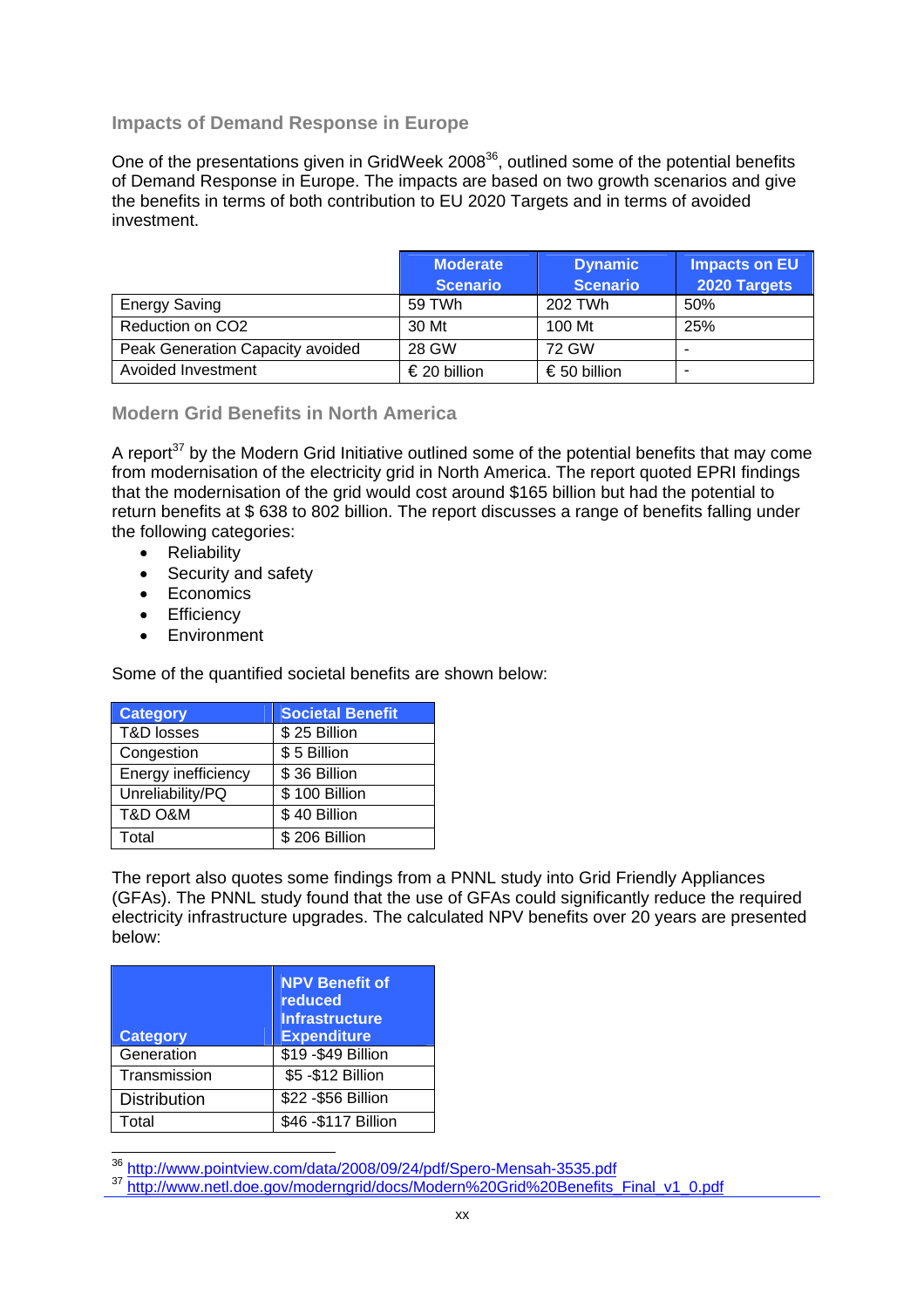**Appendix C – Regulation**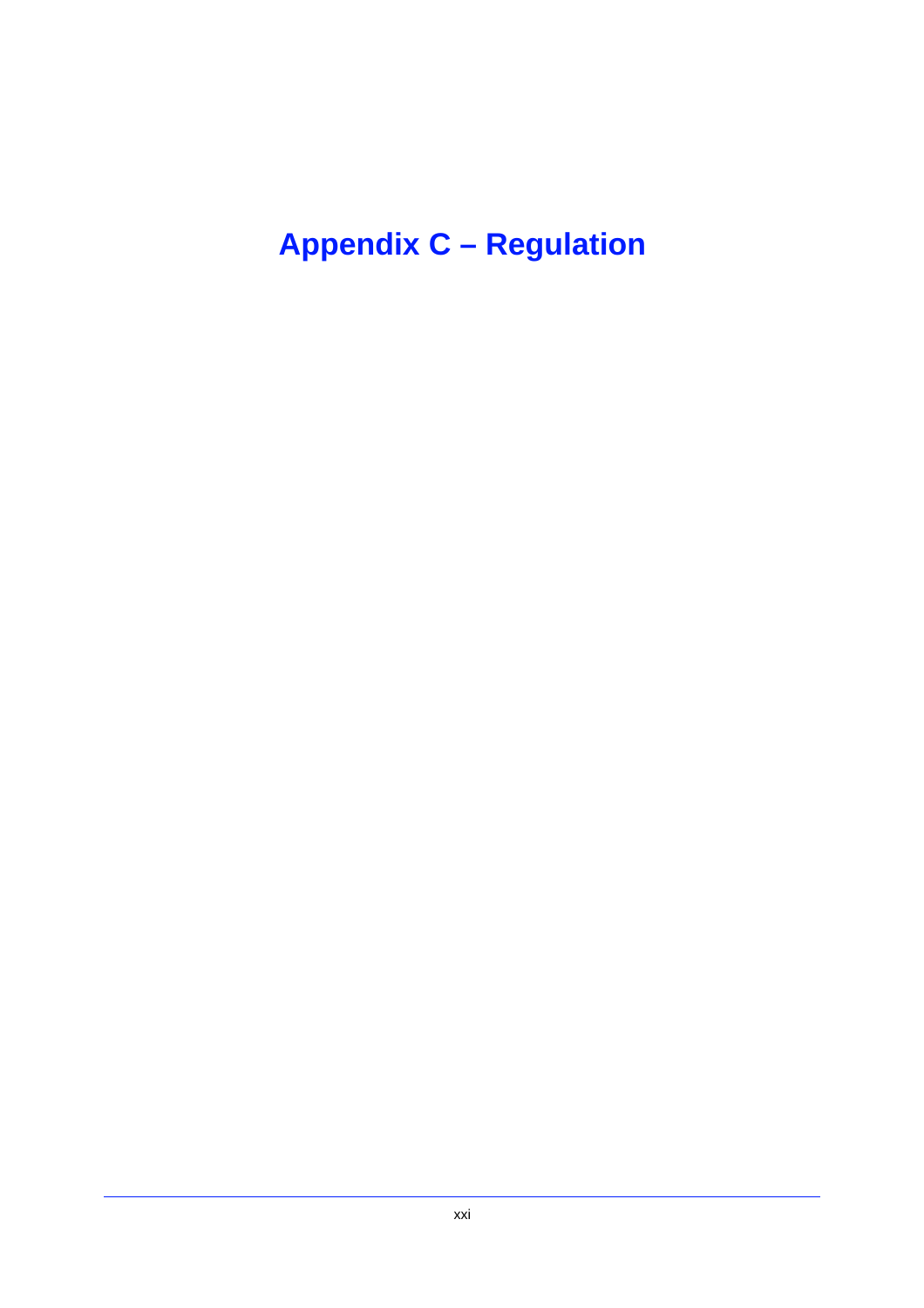## **American Recovery and Reinvestment Act (ARRA), United States**

The American Recovery and Reinvestment Act (ARRA) was developed as part of the US Government's response to the global economic crisis. The Act was established to stimulate the economy, save/create new jobs and to progress solutions for long term challenges. One of the more recent challenges to be acknowledged under the Act is the modernisation of the electricity grid.

The ARRA has made \$ 3.9 billion available to develop Smart Grid technologies and electricity infrastructure. Approximately \$ 3.3 billion will be provided in the form of federal matched grants which can be accessed to help cover costs associated with manufacturing, purchasing and installation of existing Smart Grid technologies. The remaining \$ 600 million is available for projects which demonstrate how emerging technologies can be deployed in an innovative and economic manner.

The Energy Smart Miami project was one of the first large scale Smart Grid projects to propose using the ARRA federal stimulus funding to support their initial \$ 200 million investment in Smart Grid technology. The project proposal was developed to meet the criteria for matched funding grants.

## **Loan Guarantee Program, Department of Energy (DOE), United States**

Title XVII of the US Energy Policy Act of 2005 authorised the US DOE to provide guaranteed loans for projects that:

*"avoid, reduce, or sequester air pollutants or anthropogenic emissions of greenhouse gases; and employ new or significantly improved technologies as compared to commercial technologies in service in the U.S. at the time the issuance is guaranteed."* 

With this authorisation, the US DOE established the Loan Guarantee Program<sup>38</sup> to help accelerate the commercial use of qualifying technologies. The first round of loan applications accepted projects that fell into the following technology categories:

- Biomass
- Hydrogen
- Solar

- Wind and Hydropower
- Advanced Fossil Energy Coal
- Carbon Sequestration practices and technologies
- **Electricity Delivery and Energy Reliability**
- Alternative Fuel Vehicles
- Industry Energy Efficiency Projects
- Pollution Control Equipment

The Loan guarantees will be supported through the ARRA.

<sup>&</sup>lt;sup>38</sup> http://www.lgprogram.energy.gov/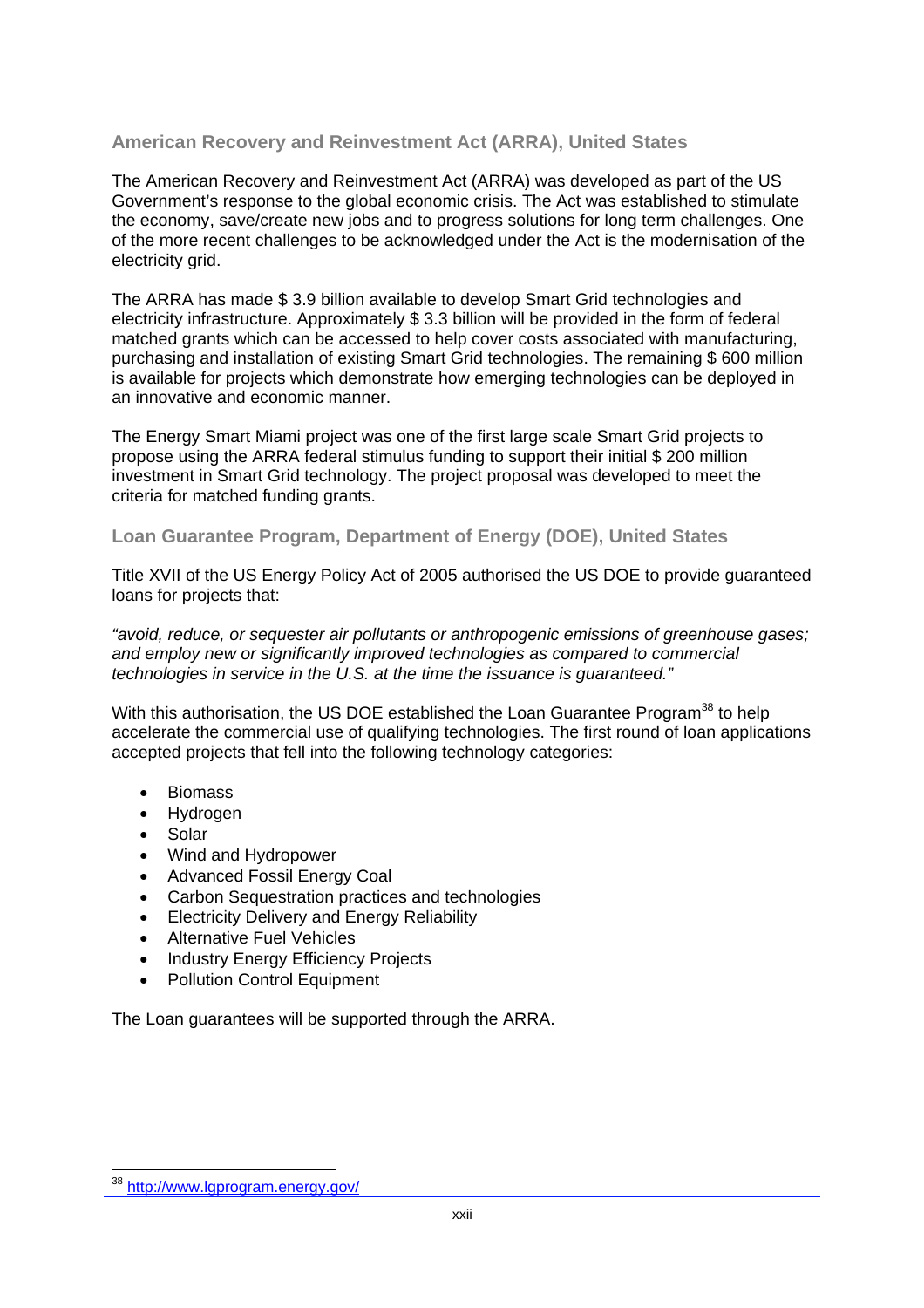**E-Energy: ICT-based Energy System of the Future, Federal Ministry of Economics and Technology, Germany** 

E-Energy is a Technology Competition that is run by the Federal Ministry of Economics and Technology in Germany. The project was regarded as part of the German government's High-Tech Strategy and the "Information Society Germany 2010" programme and followed on from a study by the Ministry of Economics entitled "Potentials of Information and Communication Technologies to Optimise Energy Supply and Consumption".

The project was advertised in April 2007 and called for projects that showed how the ICT could be leveraged in the electricity supply industry to achieve:

- Environmental and climate compatibility
- Economic viability
- Security of Supply

In 2008, an independent panel selected six winning research projects from a total of 28 submitted proposals. The winners were given access to government funding from an interminesterial partnership between the Ministry of Environment, Nature Conservation and Nuclear Safety (BMU). The Ministry of Economics and Technology would provide  $\epsilon$  40 million to be split between four of the projects, with the other two funded by the BMU.

## **National Energy Efficiency Initiative (NEEI), Federal Government, Australia**

In May 2009, the Australian government announced a new National Energy Efficiency Initiative<sup>39</sup> which together with other initiatives will help Australia to reduce carbon emissions. The initiative provides AUD 100 million dollars to develop smarter, more efficient networks through the use of new technologies. The funding will be used to perform an implementation study followed by a demonstration project. The initiative will have close links with the planned National Broadband Rollout and the advisors for the National smart metering program.

## **European Energy Program for Recovery (EEPR), European Commission, Europe**

The European Commission has recently called for proposals to be submitted under the European Energy Program for Recovery (EEPR) $40$ . The program was established to provide financial support for projects in the energy area which would aid in economic recovery, lower carbon emissions and help to provide a secure energy supply. The program has offers support for three classes of project:

- Electricity & Gas Infrastructure (Interconnections)  $\epsilon$  2,365 million
- Offshore Wind Electricity (OWE)  $\epsilon$  565 million
- Carbon Capture and Storage (CCS)  $-$  € 1,050 million

The major priorities for the program are the infrastructure projects with a focus on particular interconnections and storage infrastructure. The OWE funding will be available to support the connection of particular wind farm energy systems. These projects will need to provide a range of innovative solutions including new technologies, installation, operation and maintenance practices. The CCS projects will support the development of various CCS sites throughout Europe.

<sup>&</sup>lt;sup>39</sup> http://www.environment.gov.au/minister/garrett/2009/pubs/budmr20090512h.pdf

<sup>40</sup> http://ec.europa.eu/energy/grants/docs/eepr/eepr\_call\_for\_proposals.pdf